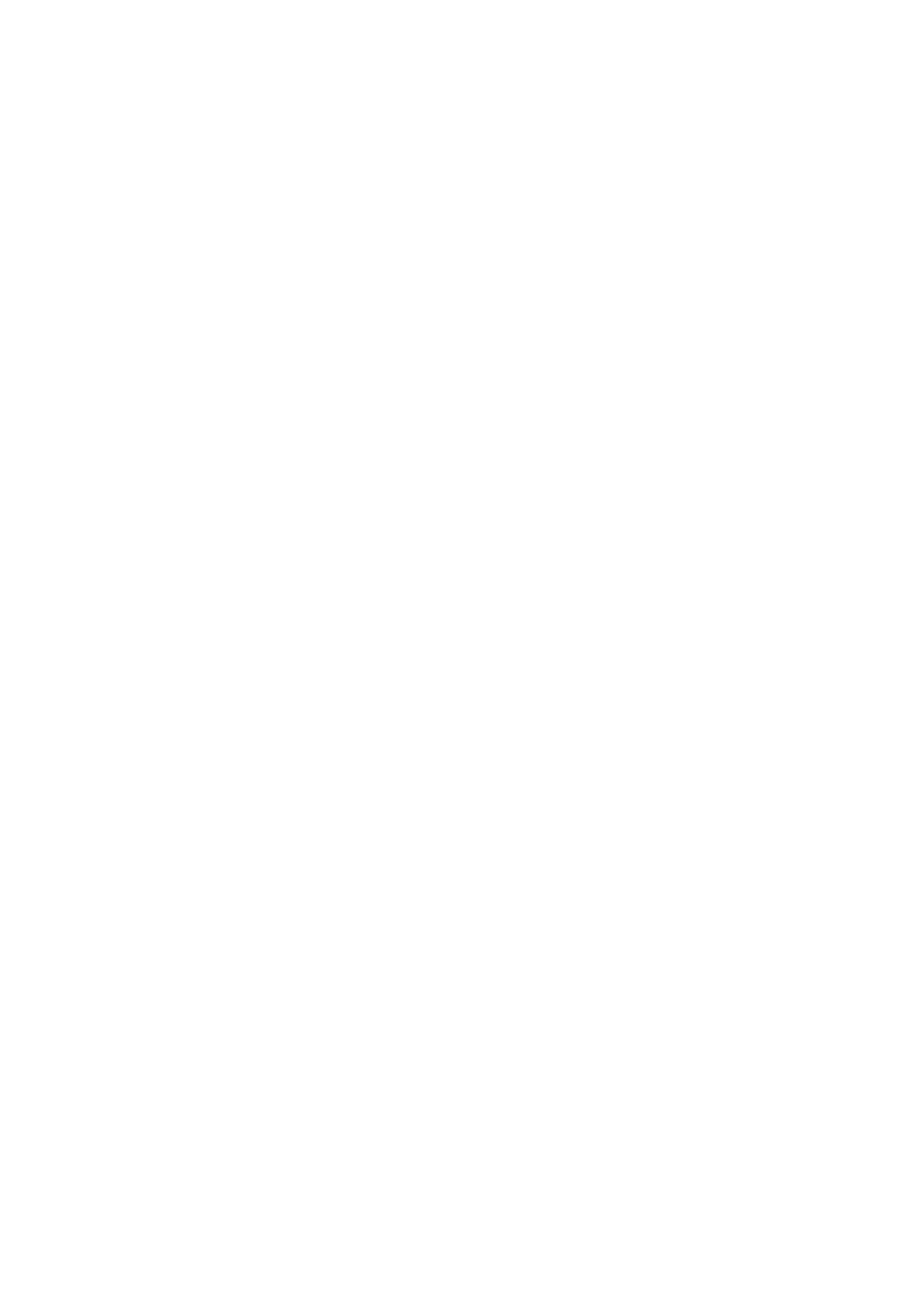#### **Abstract**

Performance portability is a huge problem when parallelizing an application. Practically, the source codes for parallel systems are strongly adapted to the available hardware and therefore the performance of the application is tightly coupled to a single machine. This dependency can be weakened by transferring the necessity for strong adaptions from the application code to a framework, which acts as an additional layer between the user application and the hardware. Moving to a new system then only requires the adaption of a single framework and leave all other source code untouched.

For application codes fitting the polyhedron model, this thesis introduces a new way to generate automatically the program code specific for a parallelization framework. A generator was developed, which only requires a sequential version of the application code to create architecture independent methods required by the framework in order to execute the application in parallel. The generated code is also able to exploit the communication required on distributed memory systems in order to apply layout optimizations, which leads to an additional speedup on top of the parallelization itself.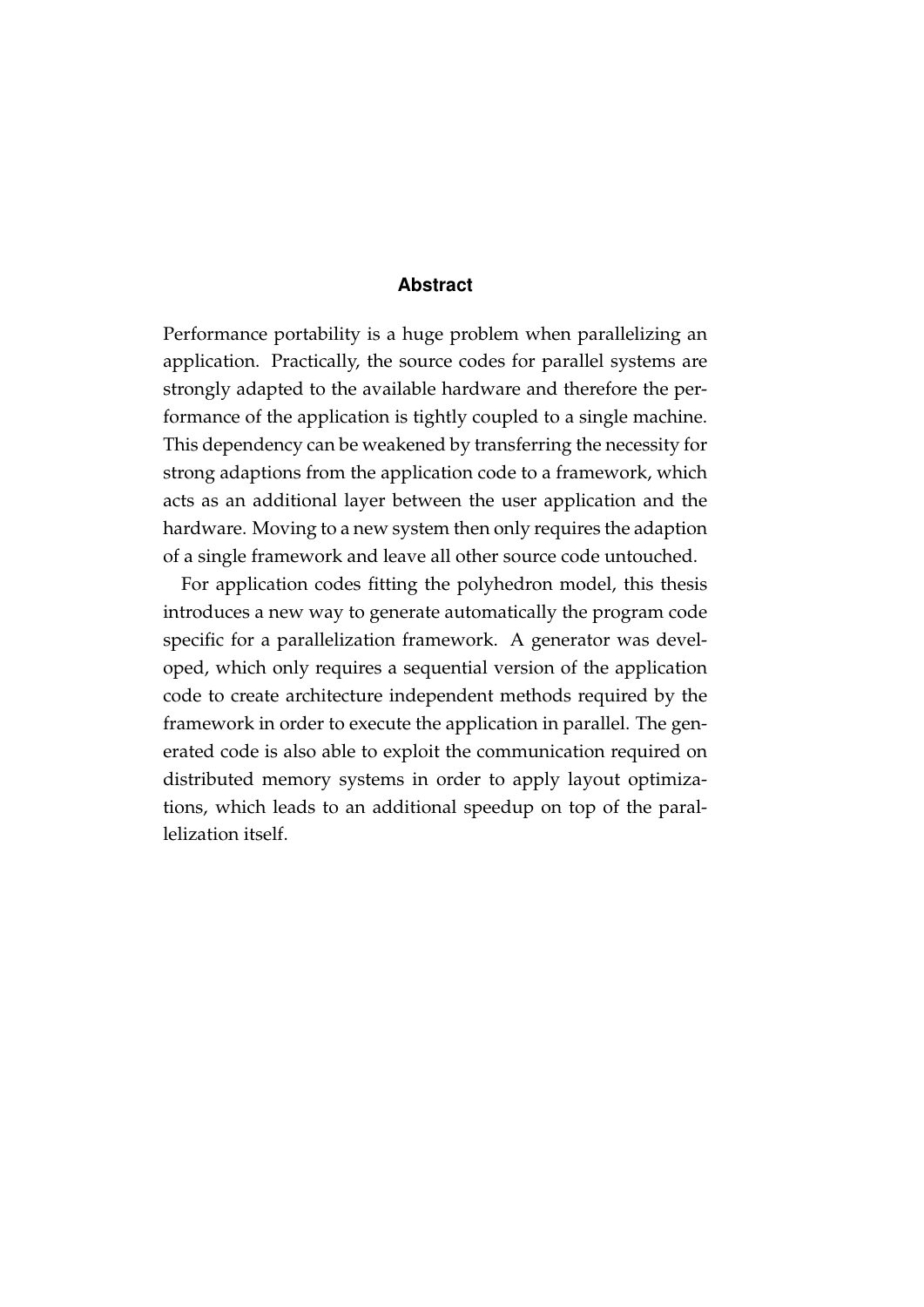#### **Acknowledgements**

This work would not have been possible without the support of many people.

First of all, I would like to thank my advisior Armin Größlinger for his help during all stages of this work; starting from the first decisions for the implementation until the proofreading for this work. No matter if I had problems concerning the development of the DKU generator, or if I needed help to understand the behaviour of the generated code, he had always time to answer my questions.

I am also very grateful to Christian Lengauer, who gave me the time and opportunity to finish this work, although the next project I am participating in already started.

Especially I want to thank Sean Halle for providing me his implementation of the DKU framework, on which this work is based.

In addition, I would like to thank my office mate Andreas Simbürger for his help in every situation and the proofreading of many chapters. Thanks also to all colleagues within LooPo for many very fruitful discussions concerning my master's thesis and the humorous private conversations in between.

Beside all support concerning this work, I want to thank my family and all my friends, who provided me the motivation for not only this work, but also for the whole studies on the one side, and the distance and regeneration on the other side.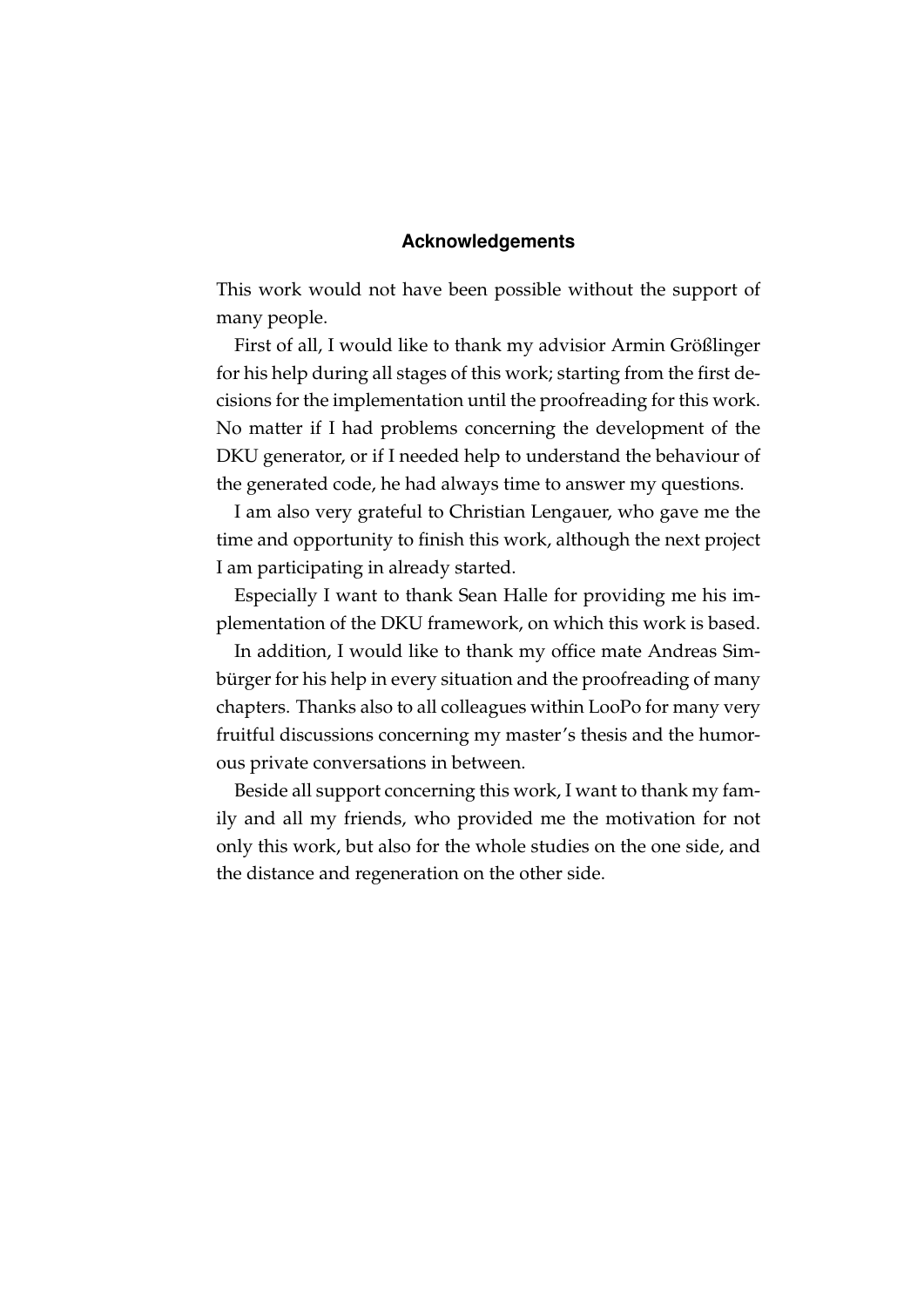## **Contents**

| 1                |                     | <b>Introduction</b>  | 7  |  |
|------------------|---------------------|----------------------|----|--|
| $\boldsymbol{2}$ | <b>Background</b>   |                      |    |  |
|                  | 2.1                 |                      | 9  |  |
|                  | 2.2                 |                      | 11 |  |
|                  | 2.3                 |                      | 13 |  |
|                  | 2.4                 |                      | 15 |  |
|                  | 2.5                 |                      | 16 |  |
| 3                | <b>Overview</b>     |                      |    |  |
|                  | 3.1                 | Generator            | 21 |  |
|                  | 3.2                 |                      | 24 |  |
| 4                |                     | <b>DKU Framework</b> | 27 |  |
| 5                | Generator           |                      |    |  |
|                  | 5.1                 |                      | 31 |  |
|                  | 5.2                 |                      | 33 |  |
|                  | 5.3                 |                      | 38 |  |
|                  | 5.4                 |                      | 40 |  |
| 6                | <b>Experiments</b>  |                      |    |  |
|                  | 6.1                 |                      | 51 |  |
|                  | 6.2                 |                      | 51 |  |
|                  | 6.3                 |                      | 55 |  |
|                  | 6.4                 |                      | 59 |  |
|                  | 6.5                 |                      | 71 |  |
| $\overline{7}$   | <b>Conclusion</b>   |                      | 81 |  |
|                  | <b>Bibliography</b> |                      |    |  |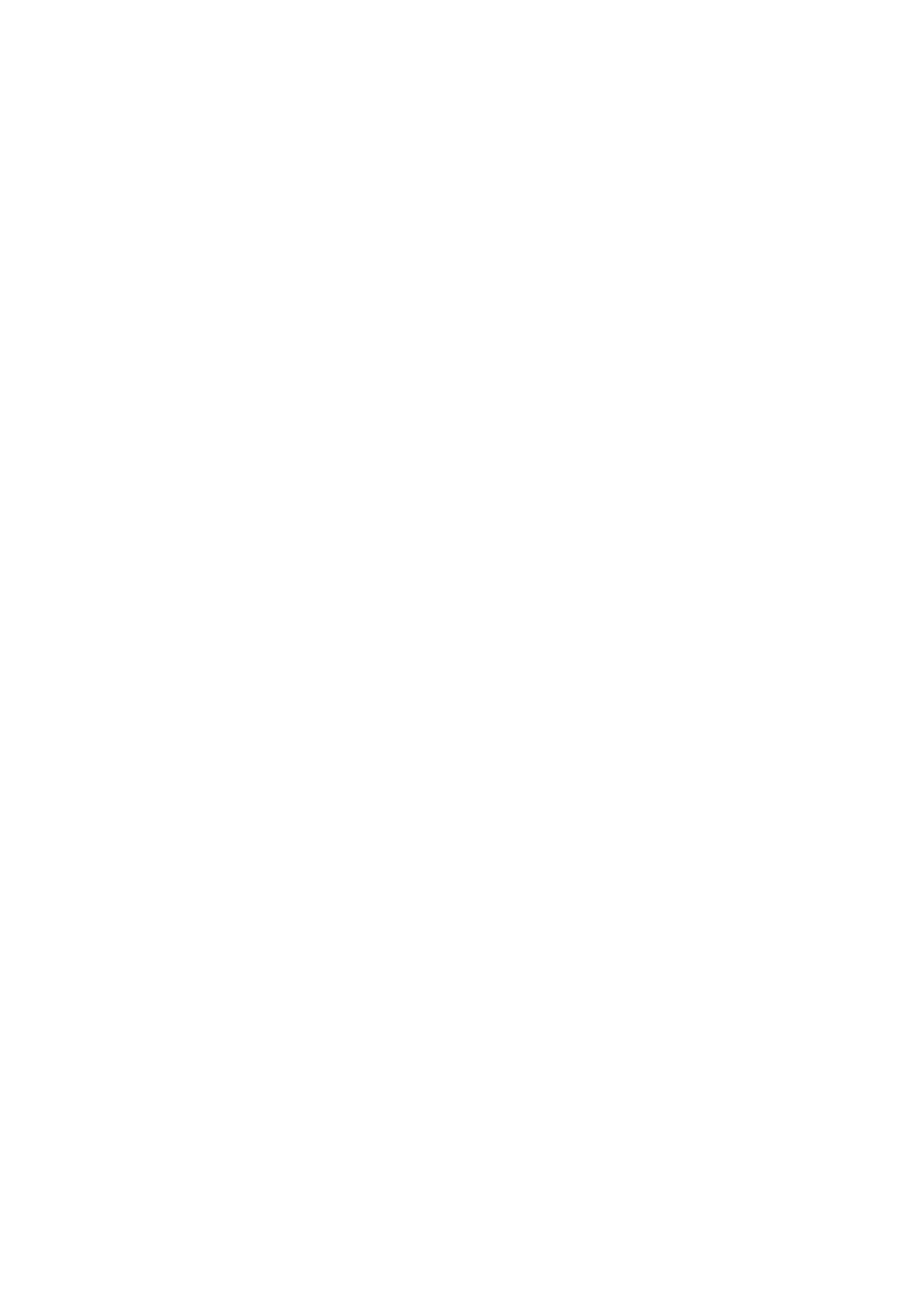## <span id="page-6-0"></span>**1 Introduction**

One of the first decisions when parallelizing an application is to choose a programming language. If the target hardware uses shared memory, OpenMP can be a good choice. But OpenMP is not able to handle communication between different nodes on a cluster. So, for best performance on varying hardware, the algorithm must be ported to different parallel languages and, in practice, it is also closely adapted to a single target machine. In this case, the so-called performance portability problem appears every time the hardware changes.

One solution for this dilemma would be to use an automatic parallelization tool and/or a parallelizing compiler. But such a tool or compiler will be very complex, if it has to generate code suitable to the large number of architectures available.

Another approach is to use a framework as an additional layer between the application code and the parallel hardware, which encapsulates the choice of the used parallel languages and paradigms that fits best to the used machine. Based on this, the programmer has to provide a more abstract and architecture independent code using a special pattern, whereas the framework is the only part which is completely adapted to the actual hardware. When moving to another machine, none of the application codes need to be touched, only the framework must be ported and optimized again.

Given such a framework, a next possible step is to generate the application code for the framework automatically, starting with a simple sequential version. This part – the code generation for the framework based on the polyhedron model – is the main task of this thesis. Such a parallelization framework requires specific methods for, e.g., preparing the input to communicate all required data to the nodes, or to divide the computation in order to execute it in parallel. This information can be computed completely automatically, if the application code can be represented using the polyhedron model.

Therefore, a generator was developed, which only takes a sequential version or a polyhedron description of the application code and automatically generates all required methods for a parallelization framework. Chapter [2](#page-8-0) provides a brief intro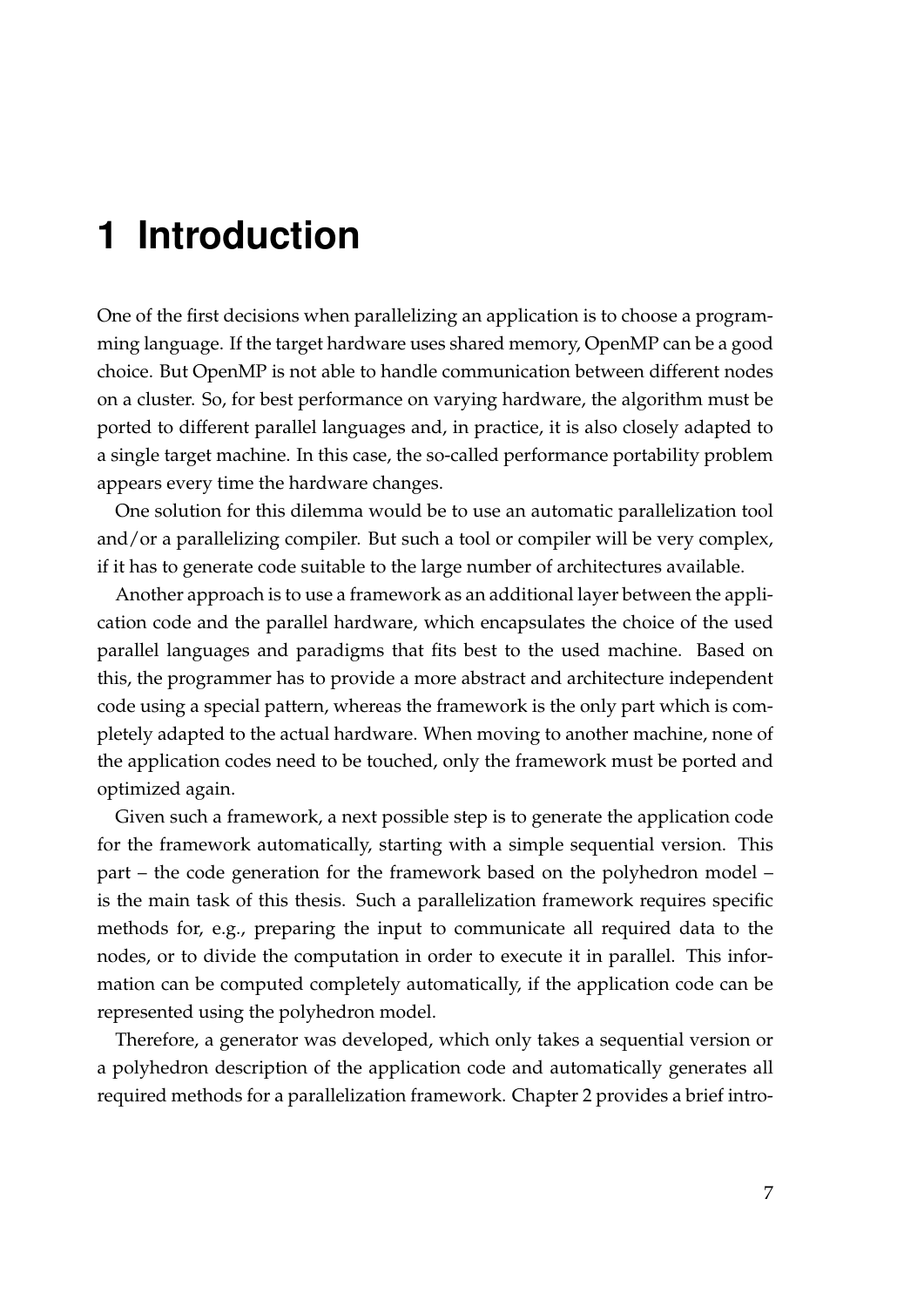duction into the used libraries, the DKU pattern for the parallelization framework and the polyhedron model, which is used by the generator to perform all transformations and optimizations in. An overview over the usage of both the generator and the DKU framework is given in Chapter [3,](#page-20-0) while Chapters [4](#page-26-0) and [5](#page-30-0) describe the internals of both in more detail. Chapter [6](#page-50-0) presents and explains some strange effects that appeared during the implementation and testing of the generator. The performance achieved, when using the automatically generated application code with the DKU framework, is also discussed in this chapter. Finally, Chapter [7](#page-80-0) summarizes the results and discusses future work.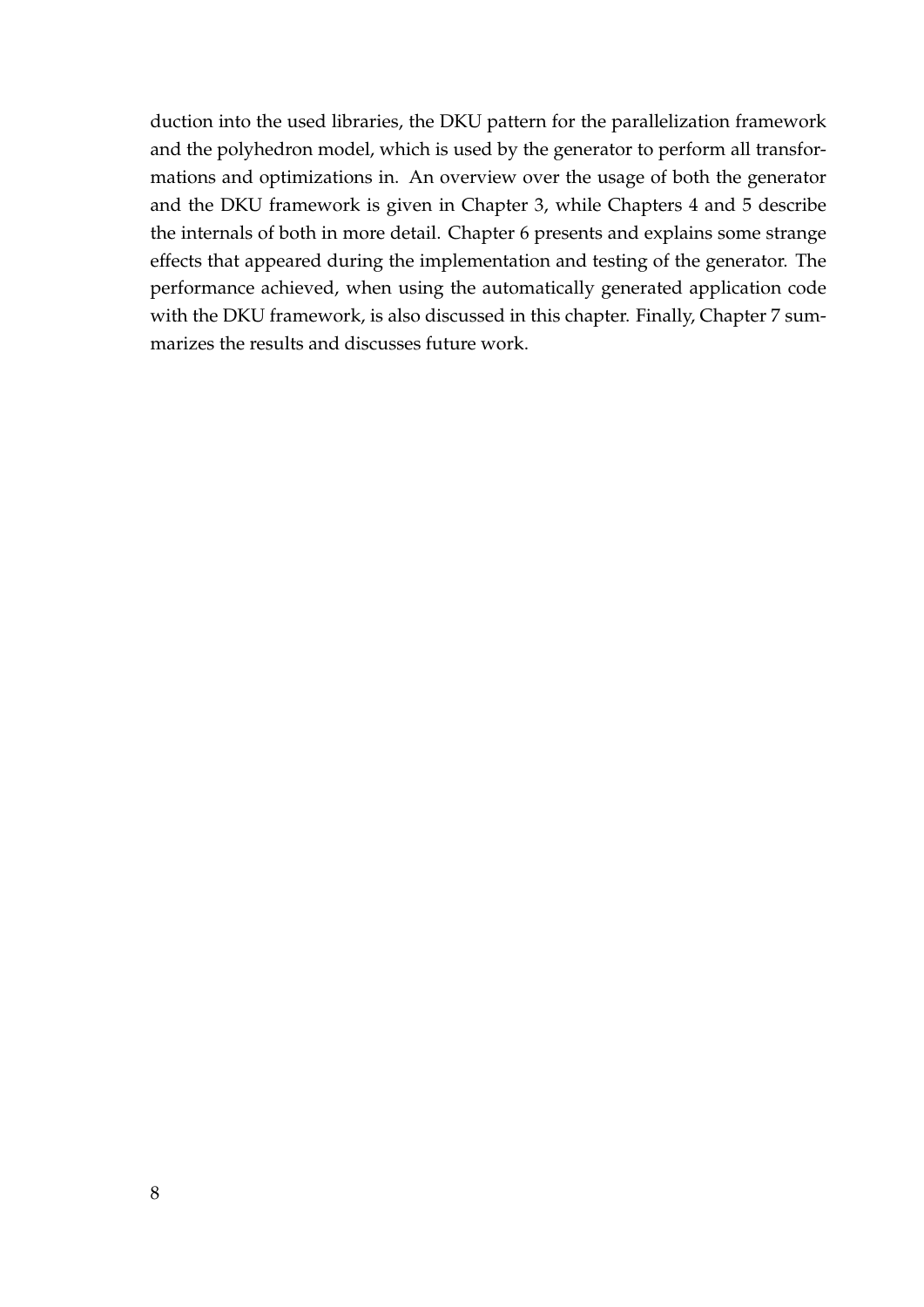## <span id="page-8-0"></span>**2 Background**

#### <span id="page-8-1"></span>**2.1 Polyhedron Model**

Many techniques used to optimize and parallelize loop nests modify the source code of the loop structure. Different and more powerful approaches are based on mathematical models and therefore, they do not need the textual structure of the source code. The polyhedron model [\[FL11\]](#page-82-1) serves as an abstract representation of a loop program. The first usage of this model in a loop parallelization context was presented by Lengauer in 1993 [\[Len93\]](#page-82-2). In contrast to previous loop parallelization techniques, it is based on a mathematical model using polyhedra. This allows more powerful transformations than text-based approaches and it has evolved even further since then.

Unlike other models, such as abstract syntax trees, its basic component is a statement instance, i.e., one specific execution of a statement. Each instance is represented by a node in the computation graph, which is associated with a point  $\vec{i} \in \mathbb{Z}^d$ . The components of this so-called iteration vector correspond to the values of the iterator variables of the *d* loops surrounding the statement this instance belongs to. The vector  $\vec{i}$  is also the position of the statement instance in the computation graph.

In addition to the loop variables, the model also contains structure parameters, which typically correspond to the problem size. For example the numbers of rows and columns for both input arrays of a matrix multiplication are denoted by structure parameters. They are unknown at compile time, as the size typically varies for different invocations, but they are constant at run time.

If each loop bound of a loop nest is an affine inequation in the surrounding loop variables and structure parameters, the set of instances depicts a **Z**-polyhedron, the so called iteration domain of the loop program. A **Z**-polyhedron is the intersection of a (rational) polyhedron with  $\mathbb{Z}^d$  or a lattice, so it contains only integral points. This enables a compact representation, which is independent from the number of loop iterations or the runtime values for the structure parameters.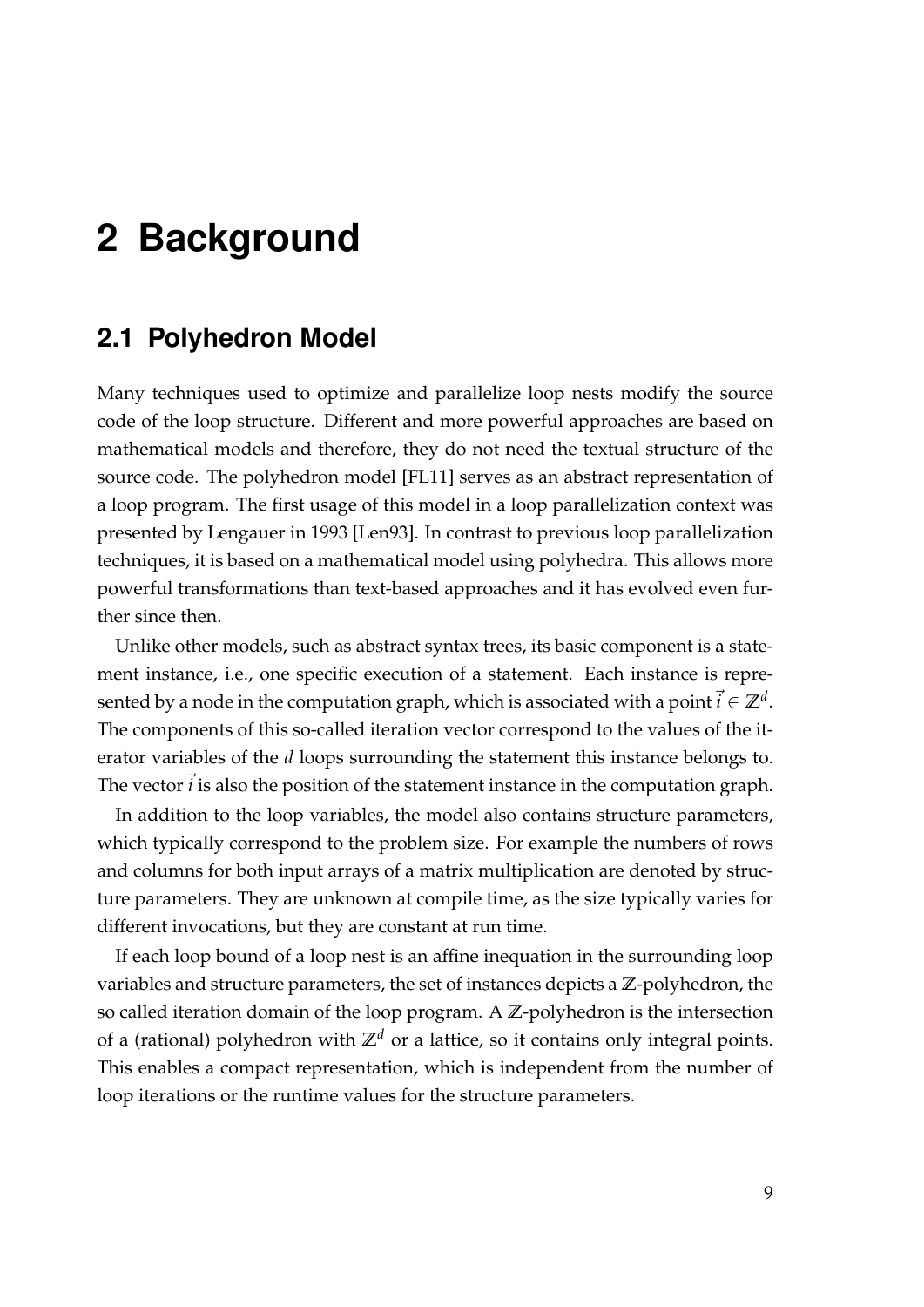<span id="page-9-0"></span>

Figure 2.1: Polyhedron model of a simple loop nest

Consider the source code of Figure [2.1a.](#page-9-0) The loop program consists of a single statement S which is enclosed by two loops and its iteration vector is therefore  $\vec{i} = (i, j)^\top$ . According to the loop bounds the iteration domain of this statement is defined by the constraints

 $0 \le i \le n$ ,  $0 \le j \le i$ ,

where *n* is a constant structure parameter. The computation graph of this iteration domain for  $n = 5$  is depicted in Figure [2.1b.](#page-9-0)

In addition to the iteration domain, the execution order of the statement instances must also be specified for a complete and well-defined model of the input program. As a statement instance cannot be executed before itself, the ordering must be strict and it is represented as directed edges in the computation graph. In the case of a sequential program, every pair of different instances can be ordered, which leads to a total ordering. If the loop nest should be executed in parallel, the total ordering must be replaced by a partial one, as two parallel instructions can be executed in an arbitrary ordering, or completely simultaneously.

This leads to the new problem of finding an appropriate ordering, which has enough parallelism to utilize as much parallel execution units as possible without changing the result of the loop nest. A common approach to deal with this is to use the dependences between the instances which was first formulated by Bernstein [\[Ber66\]](#page-82-3).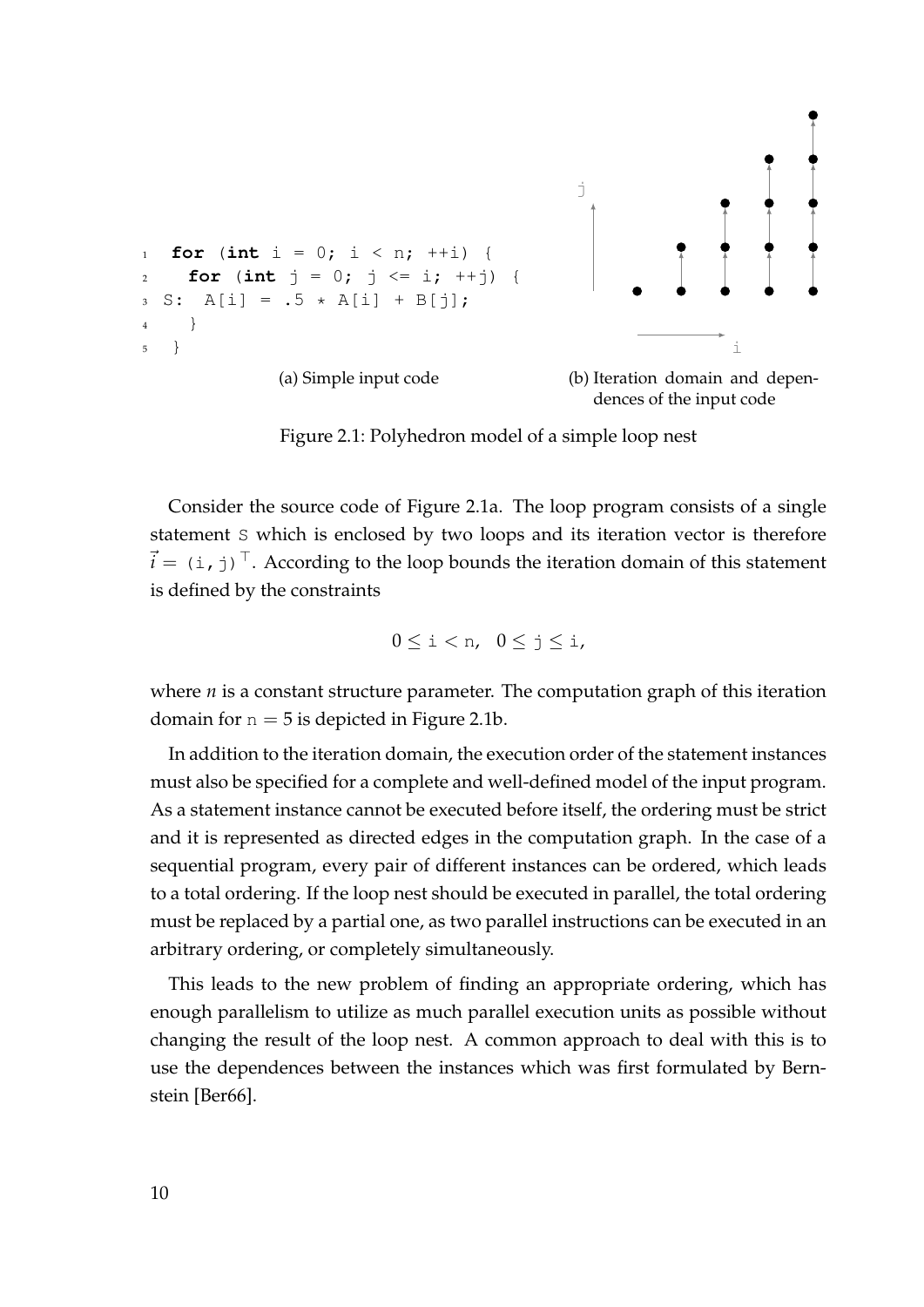**Definition 1 (Dependence)** *Two different instances u and v are said to be in dependence iff both access the same memory cell and at least one of them modifies it.*

Therefore, if *u* and *v* are executed in the same sequence as given by the initial total ordering, their result is guaranteed to be identical with the sequential version. Utilizing this, the orderding deduced by the dependencies of the statement instances along with the original iteration domain describe a parallel program that leads to the same result as the sequential version.

Consider again the loop code of Figure [2.1a.](#page-9-0) The array elements A[i] are updateded for each value of j, i.e. they depend on the old value and therefore all modifications of one sepcific array cell must not be interchanged. In particular, all instances with the same value for i are in dependence. According to the original, sequential version, every instance  $(i, j)$ <sup>T</sup> depends on and must be executed after the instance  $(i, j-1)$ <sup>T</sup>, if it exists. Although the elements of the array B are also accessed multiple times, this need not be considered here as there is no write access to B. The dependences are also shown in Figure [2.1b.](#page-9-0)

As long as both loop bounds and array subscripts are affine relations in the loop variables and additional structure parameters, all dependencies can be efficiently computed using integer linear programming tools [\[Fea91\]](#page-82-4).

In contrast to work directly with a relation representing the ordering for the program, it is more handy to use a mapping from the iteration domain to a multidimensional virtual time  $\mathbb{Z}^t$  for an arbitrary  $t$ . The idea of this mapping is to transform the iteration domain in a way such that the resulting virtual time is totally ordered using the lexicographical ordering  $\lt_{lex}$ . For all  $\vec{a}, \vec{b} \in \mathbb{Z}^t$  the following equivalence holds:

$$
\vec{a} <_{lex} \vec{b} \Leftrightarrow \exists m \geq 0 : \forall i < m : a_i = b_i \wedge a_m < b_m.
$$

Such a mapping is called a schedule for a given statement. A valid parallel schedule for the example of Figure [2.1](#page-9-0) is  $(i, j)$ <sup> $\top \rightarrow j$ </sup>, as all values for i can be executed simultaneously and the j-loop must remain sequential.

#### <span id="page-10-0"></span>**2.2 Integer Set Library**

The Integer Set Library (isl) [\[Ver10\]](#page-83-0) is today one of the most frequently used C libraries when working with the polyhedron model. It can efficiently handle integer sets and relations bounded by affine inequalities. Operations for manipulating them are for example set/map union, intersection, or coalescing.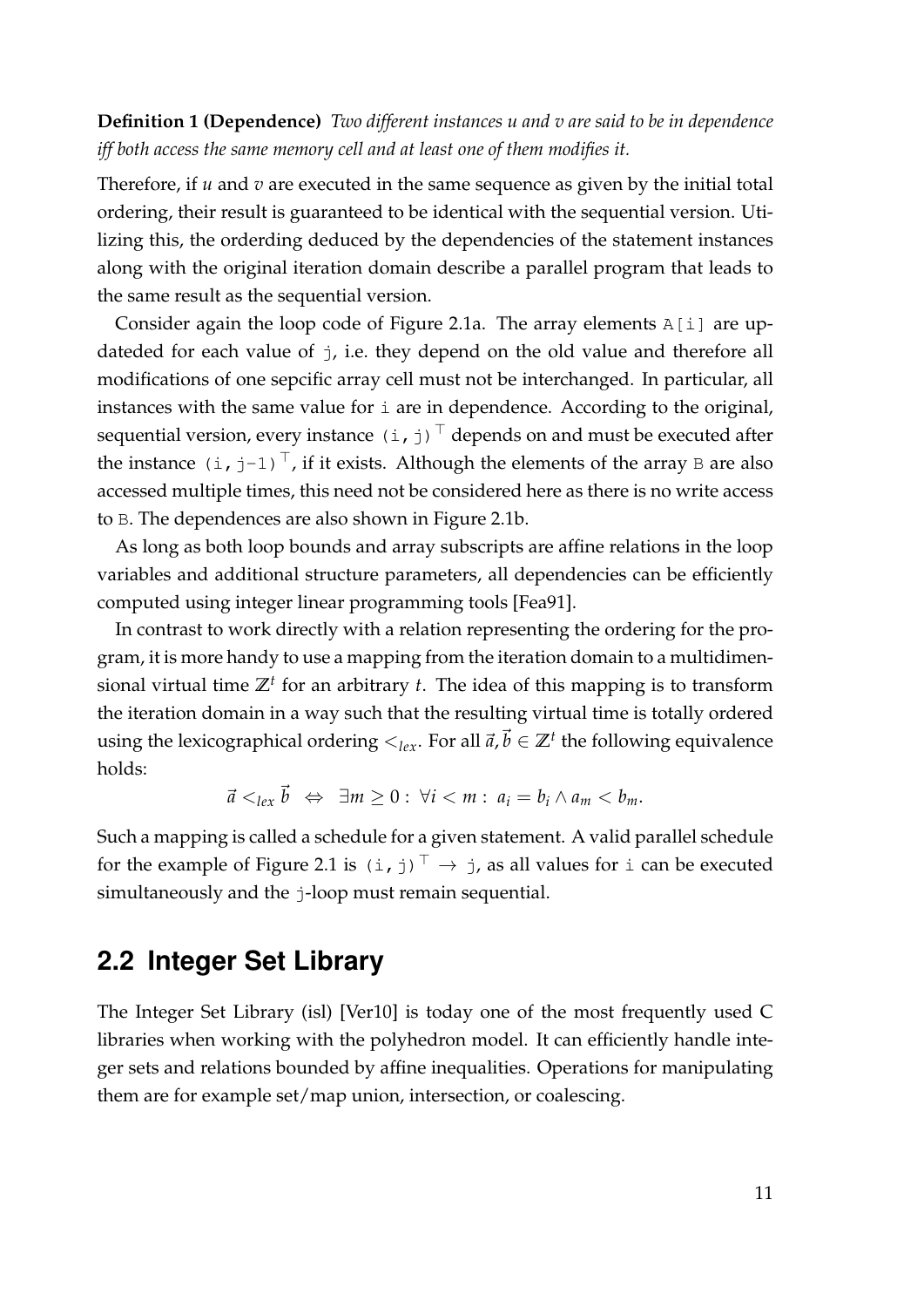The library is also able to deal with unknown but constant parameters and existentially quantified variables. The latter are e.g. used to model holes in a **Z**polyhedron. Consider for example the simple loop:

```
for (int i = 0; i < n; i +2)
T: A[i] = 0;
```
A first attempt to model the iteration domain of statement  $T$  is with the constraint  $0 \le i \le n$ , but this covers odd values for i, too. Actually it is not possible to describe the iteration domain of this example without any extensions to the model. To deal with this, isl uses existentially quantified variables, which do not modify the shape of the polyhedron, but the integral points inside it. A valid iteration domain can then be represented by the constraints:  $0 \le i \le n \land \exists a \in \mathbb{Z} : 2 \cdot a = i$ .

Back to the example of Figure [2.1,](#page-9-0) the iteration domain of statement S can be written in isl syntax as follows:

```
[n] \rightarrow { S[i, j] : 0 <= i and i < n and 0 <= j and j <= i }
```
In this example, n is a structure parameter which denotes the size of both arrays. In isl syntax, structure parameters of a set are placed in front of it. Sets can also be named, which is done by adding a label before the domain vector. In the given example, the tuple is named "S".

Relations are denoted very similiar in isl. The only difference is that there is not only a domain vector, but also a range vector in front of the constraints. Both vectors may be labeled and they are connected by an ASCII arrow. The schedule for the given code of Figure [2.1a](#page-9-0) can be denoted in isl syntax as follows:

 $[n] \rightarrow \{ S[i, j] \rightarrow [i, j] \}$ 

In addition to some basic methods to inspect and manipulate sets or maps, isl also offers higher level functions used in loop/compiler optimization like performing a dependence analysis or computing an optimal schedule for the given constraints. As all computations are performed with GMP [\[Gt12\]](#page-82-5), the library can deal with arbitrary sized integers.

isl provides access to extended functionality through the use of other libraries, e.g. barvinok, a library for counting the number of integer points in a polyhedron, or the iscc calculator, which provides an easy to use interface due to its very high abstraction level.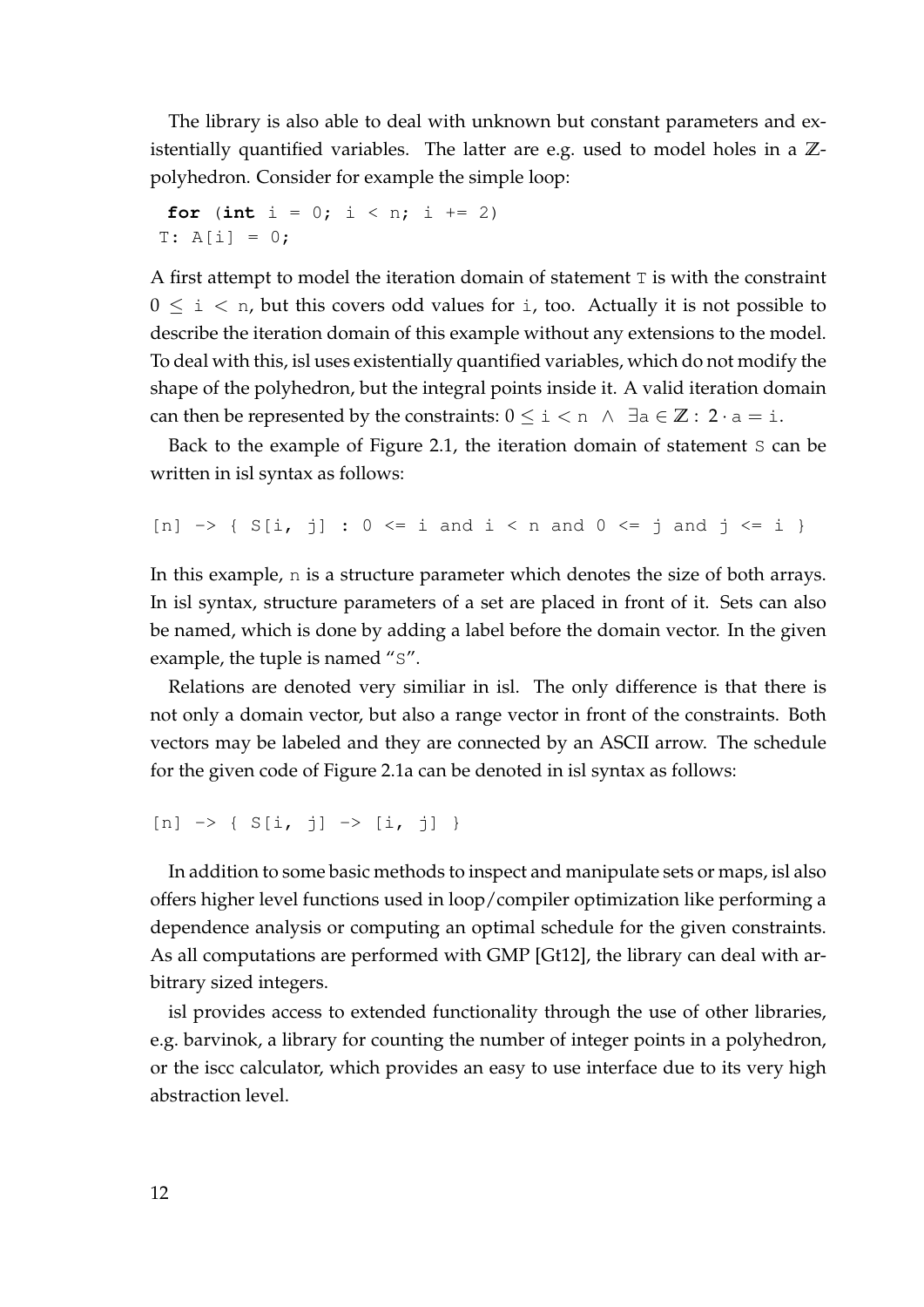```
1 [n] \rightarrow { S[i, j] : j <= i and i <= -1 + n and j >= 0 }
_{2} [n] -> { S[i, j] -> [0, i, 0, j, 0] }
3 =
4 [n] -> { S[i, j] -> A[i] }
5 read: 0
6 write: 1
7 +8 *
9 0.5
10 [n] \rightarrow \{ S[i, j] \rightarrow A[i] \}11 read: 1
12 write: 0
13 [n] \rightarrow \{ S[i, j] \rightarrow B[j] \}14 read: 1
15 write: 0
```
Figure 2.2: Model of statement S from Figure [2.1a,](#page-9-0) extracted with pet.

#### <span id="page-12-0"></span>**2.3 Polyhedral Extraction Tool**

The Polyhedral Extraction Tool (pet) [\[VG12\]](#page-83-1) is designed to extract a polyhedral representation from C source code. In contrast to other tools, pet does not have its own C parser. It uses LLVM's C frontend clang instead and the polyhedral description is extracted directly from the high-level abstract syntax tree. This grants pet full support of C99 and, therefore, it can deal with, e.g., variable-length arrays. The user can also benefit from the very nice warnings and error messages that clang generates.

The extracted polyhedral representation is stored by the isl (cf. Section [2.2\)](#page-10-0). For each statement, pet returns an abstract syntax tree of the statement's code along with the corresponding iteration domain and schedule. Additionally all array accesses are represented by a mapping from the iteration domain to the actual index and the type of the access, which denotes if it as a read or write access (or both). Therefore, transformations of the access relations are also possible, which reduces the effort of, e.g., memory layout optimizations.

Consider again the sample code of Figure [2.1a,](#page-9-0) the extracted representation of statement S is shown in Figure [2.2.](#page-12-1) The first line shows the iteration domain and is identical to the representation shown in Section [2.2.](#page-10-0) (The missing constraint  $0 < i$ can be deduced from  $0 \leq \pi$  and  $\pi \leq \pi$  and is therefore not needed.) Line 2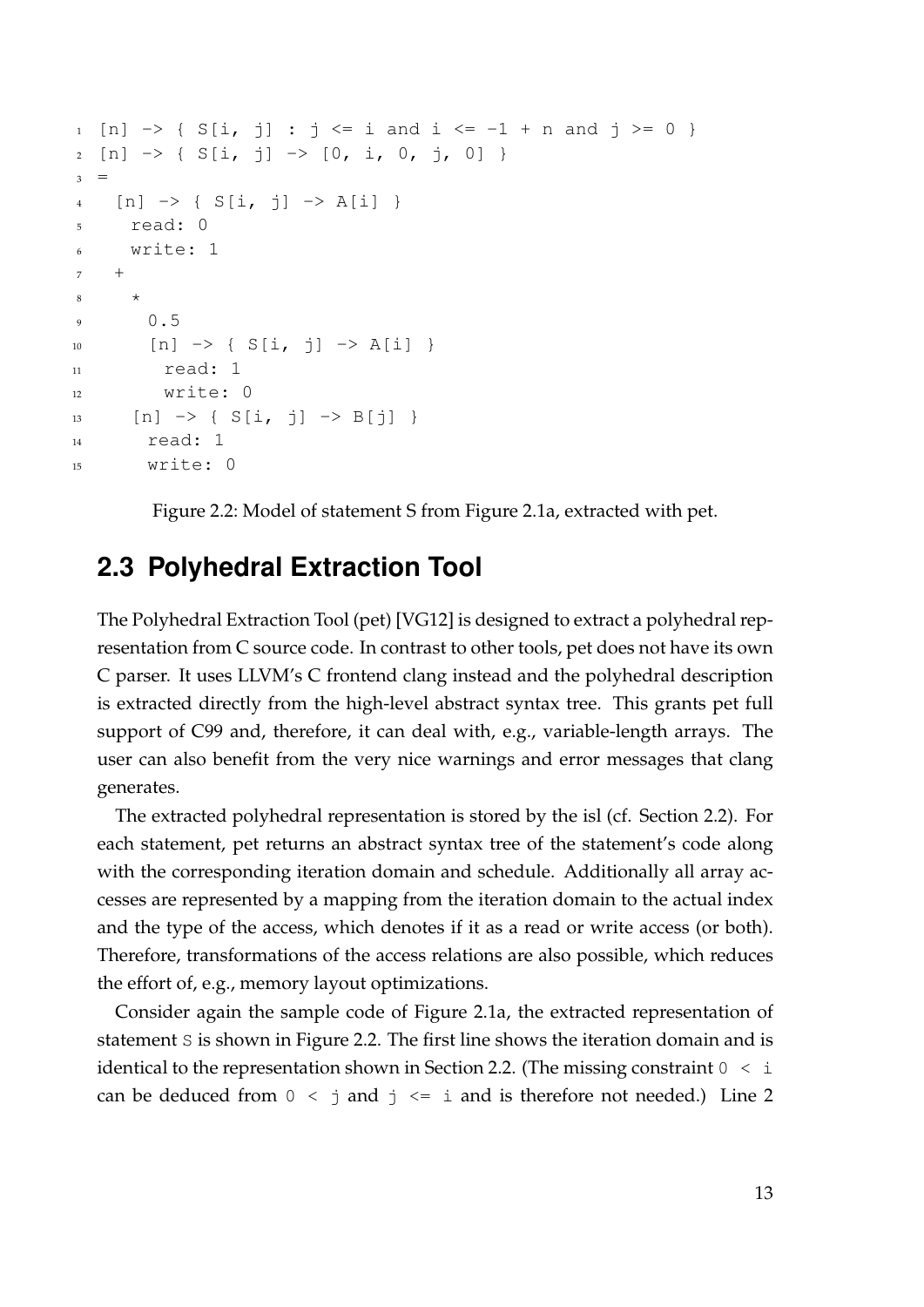<span id="page-13-0"></span> $S[i, j] \rightarrow [0, i, j];$  $T[i, j] \rightarrow [1, i, j];$  $\mathbf{1}$  **for** (int  $\mathbf{i} = \ldots$ )  $2$  **for** (int  $\mathbf{i} = \dots$ )  $S(i, j);$ <sup>4</sup> **for** (**int** i = ...) <sup>5</sup> **for** (**int** j = ...)  $\begin{bmatrix} 6 & \text{T}(1, 1); \end{bmatrix}$ 

(a) Constant output dimension in first position.

 $S[i, j] \rightarrow [i, 0, j];$  $T[i, j] \rightarrow [i, 1, j];$  $_1$  **for** (int i = ...) {  $2$  **for** (int  $\vdots$  = ...)  $S(i, j);$ <sup>4</sup> **for** (**int** j = ...)  $T(i, j);$ <sup>6</sup> }

(b) Constant output dimension between others.

```
S[i, j] \rightarrow [i, j, 0];T[i, j] \rightarrow [i, j, 1];1 for (int i = ...) {
                              2 for (int j = ...) {
                             S(i, j);\mathbb{I}(\mathbb{1}, \mathbb{1});5 }
                              6 }
```
(c) Constant output dimension in last position.

Figure 2.3: Effect of additional constant output dimensions for the schedule.

contains the schedule for statement S. As the surrounding loops scan the iteration domain in a lexicographic order, the schedule can be an identity map.

In a general situation of more than one statement, the schedule must not only specify the ordering of the instances for each statement separately but also between all statements. An easy way to achieve this is to add additional output dimensions to the schedule mapping. Consider the examples of Figure [2.3,](#page-13-0) as the instances are scanned in a lexicographic ordering after applying the schedule map to the iteration domain, different values of an additional constant dimension can be seen as different loop nests for the following inner loops.

The last lines of Figure [2.2](#page-12-1) define the structure of the statement using an abstract syntax tree and, as already mentioned, array accesses are represented by an isl map.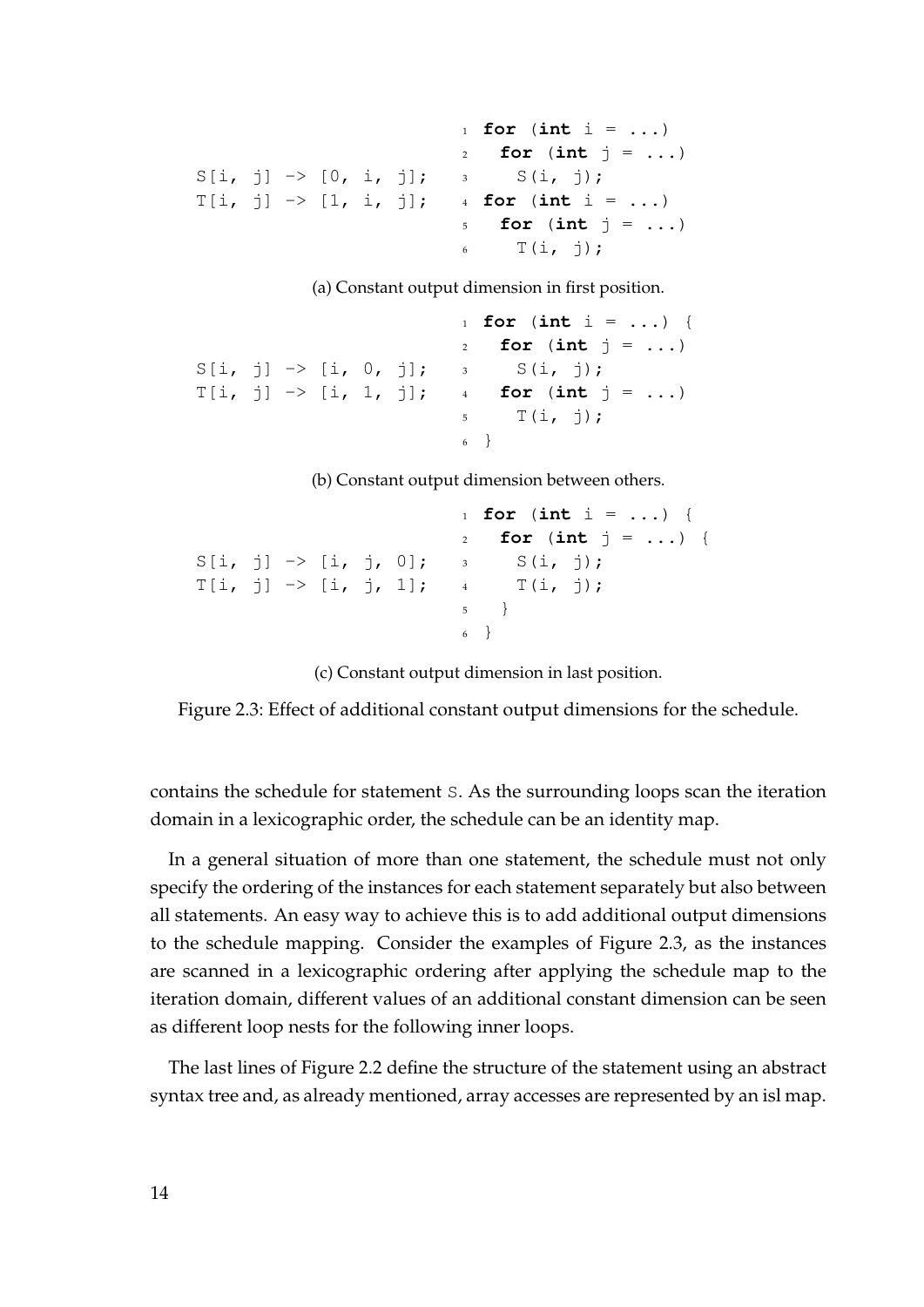```
1 #define S(i, j) A[i] = .5 * A[i] + B[j]\overline{2}3 for (c2=0;c2<=n-1;c2++) {
4 for (c4=0;c4<=c2;c4++) {
5 S(C2, C4);6 }
7 }
```
Figure 2.4: Loop code generated by CLooG using the model from Figure [2.2.](#page-12-1)

### <span id="page-14-0"></span>**2.4 Chunky Loop Generator**

*CLooG* is a tool to generate loop code for scanning integer polyhedra [\[Bas04\]](#page-82-6). Originally it was designed to resolve the loop generation problem, which was one of the main challenges for compilers when using the polyhedron model. That is, previously known algorithms for generating target code either require severe restrictions on the schedule, which limits the possibility for optimizations, or they are simply too expensive to be included in real-life compilers. Beside preventing these problems, the generated code is also trimmed for efficiency, i.e., control overhead is avoided wherever possible. Therefore, CLooG does not create a loop with only one iteration (if this can be determined statically) and, in general, it can completely unroll loops with only few iterations. The resulting code is also valid C code, assuming methods or preprocessor definitions for min, max, floord, and ceild are available.

Lines 3 – 7 in Figure [2.4](#page-14-1) show the generated C code when running CLooG with the model from Figure [2.2.](#page-12-1) CLooG does not know the actual code for the statement, so it adds a call to the statement label. The parameters for this invokation are specified by the iteration domain and any transformation given by the schedule is revoked, i.e. if for example the schedule interchanges both loops (e.g. with  $[n] \rightarrow \{ S[i, j] \rightarrow [0, j, 0, i, 0] \}$  the corresponding call in the generated code would be  $S(c4, c2)$ ;.

As already mentioned the statement code must be inserted manually, which can be easily accomplished by using a preprocessor macro as depicted in the first line of Figure [2.4.](#page-14-1) This works fine, if the macro inserts only a single statement, but in more complex situations, it can lead to invalid C code; encapsulating the statements in a do { ... } while(0) block is more fail-safe and should be preferred when automatically generating code.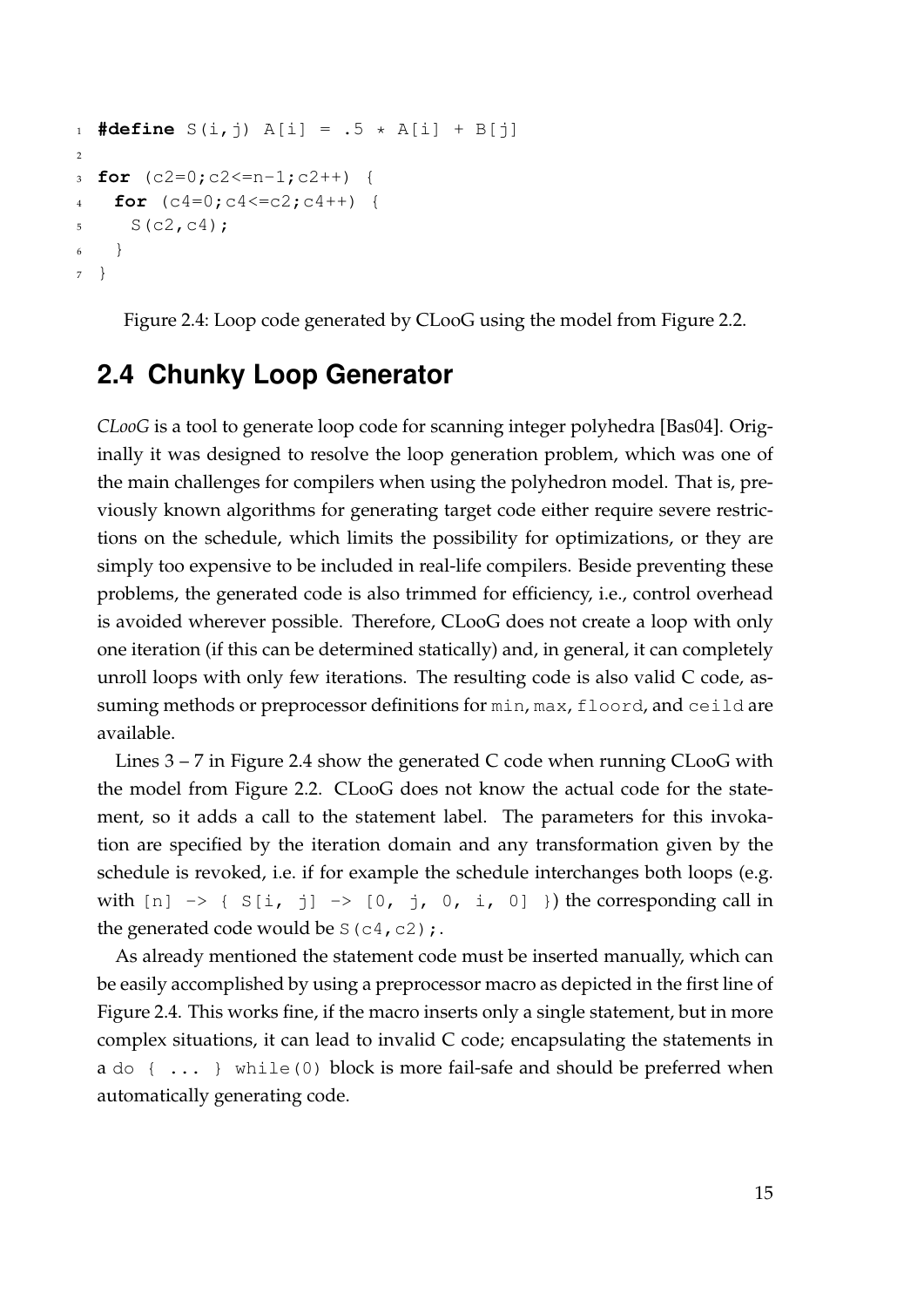#### <span id="page-15-0"></span>**2.5 DKU Pattern**

DKU is the short form for "Divider, Kernel, Undivider", which is the the core part of this pattern [\[HC09\]](#page-82-7). As the name suggests, it is a variant of a divide and conquer approach. The programmer has to provide equally named methods for these routines, so the framework is able to encapsulate the code concerning parallelism and all related constructs to deal with performance portability problem. Therefore, the main idea of this pattern is to adapt only the framework to the actual hardware and to keep the application code untouched. That is, when updating the hardware or even when switching to a new architecture only the framework has to be ported and all application code can be reused.

In DKU, computations are represented as *pieces* where each piece contains a user pointer to access all required application specific data, including all information about its computation size. All user methods provided to the framework operate on these.

The divider's task is to split the given piece in a set of disjoint, (ideally) equally sized subpieces, concerning the work load of the computation. The desired number of subpieces is passed along with the piece itself to the user method. The only constraint is that the generated subpieces define computations with no dependencies in between, i.e. with no synchronization or any need for communication.

After splitting the computation using the divider, the kernel is called once for each generated subpiece. Each of them is computed by one thread, so the user code for the kernel should be purely sequential. Therefore, the programmer does not need to know anything about parallel constructs like OpenMP $^1$  $^1$  or MPI $^2$  $^2$ . The parallelization part is completely hidden within the framework.

Each kernel computes one part of the result and the undivider must ensure the root piece contains the whole result at the end. Therefore, the undivider is called once for each subpiece and its input is the subpiece itself and its corresponding parent. Both pieces are allowed to share the same memory area for the result, so in this case the programmer may provide an empty undivider. (Disregarding the memory management.)

Figure [2.5](#page-16-0) shows a complete example of how the DKU Pattern can be used to parallelize a matrix multiplication.

<span id="page-15-1"></span><sup>1</sup> Open Multiprocessing (<http://openmp.org/wp/>)

<span id="page-15-2"></span><sup>2</sup> Message Passing Interface (<https://www.mcs.anl.gov/research/projects/mpi/>)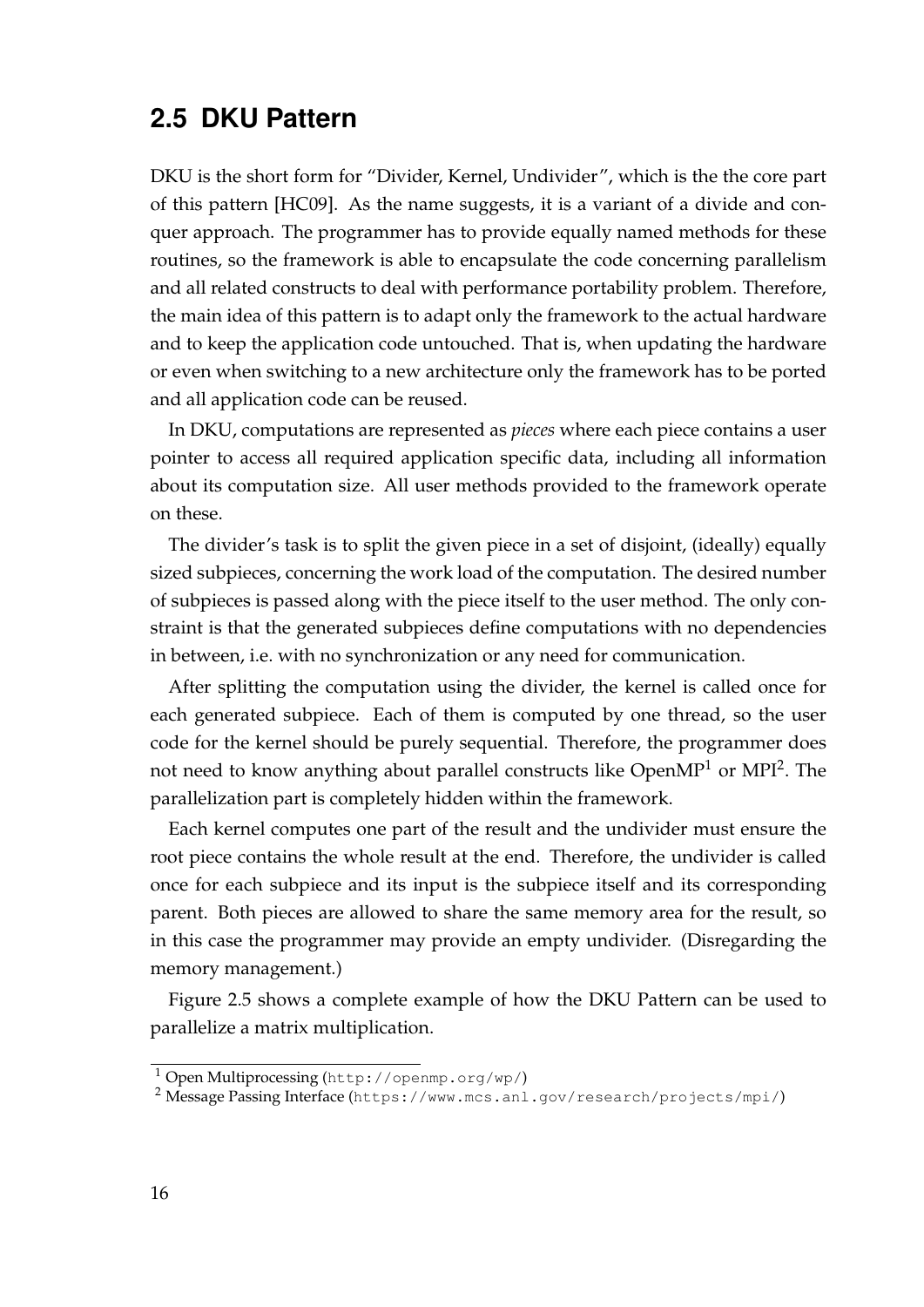```
1 struct Matrices {
2 int acRows, bcCols, aCols bRows;
3 int cBeginRow, cEndRow, cBeginCol, cEndCol; // cEndRow and Col exclusive
4 float *A, *B, *C;
5 };
6
7 void Divider(struct DKU_Piece *p, int n,
8 struct DKU_Piece **sub_ps, int *nr_sub_ps) {
9 // find largest m \le n such that m = 2^b for a natural b
10 int b = 0;
11 while ((n >>= 1) > 0) ++b;
12 \starnr sub ps = 1 << b;
13
14 struct Matrices *mats = p->user;
15 int cRowLen = mats->cEndRow - mats->cBeginRow;
16 int cColLen = mats->cEndCol - mats->cBeginCol;
17
18 int x = 1 \ll (b/2), y = (1 \ll b) / x;
19 for (int i = 0; i < x; ++i)
20 for (int j = 0; j < y; ++j) {
21 *sub_ps = DKU_Piece_alloc();
22 struct Matrices *sub_mats = (*sub_ps)->user = malloc(sizeof(mats));
23 sub_ps++;
24 memcpy(sub_mats, mats, sizeof(struct Matrices));
25
26 sub_mats->cBeginRow += i * cRowLen / x;
27 sub mats->cEndRow = sub_mats->cBeginRow + cRowLen / x;
28 sub_mats->cBeginCol += j * cColLen / y;
29 sub_mats->cEndCol = sub_mats->cBeginCol + cColLen / y;
30 }
31 }
32
33 void Kernel(struct DKU_Piece *p) {
34 struct Matrices *mats = p->user;
35 float *A = \text{mats-}>\text{A}, *B = \text{mats-}>\text{B}, *C = \text{mats-}>\text{C};
36 int acRows = mats->acRows, bRows = mats->aCols_bRows;
37
38 for (int i = mats->cBeginRow; i < mats->cEndRow; ++i)
39 for (int j = mats->cBeginCol; i < mats->cEndCol; ++j)
40 for (int k = 0; k < max->aCols_bRows; ++k)
41 C[i * acRows + j] += A[i * acRows + k] * B[k * bRows + k];
42 \frac{1}{2}43
44 void Undivider(struct DKU_Piece *p, struct DKU_Piece *sub) {
45 free(sub->user);
46 DKU_Piece_free(sub);
47 }
```
Figure 2.5: Simple example for the methods the user has to provide to compute the matrix multiplication with DKU. (Assuming matrix C can be divided without any remainder.)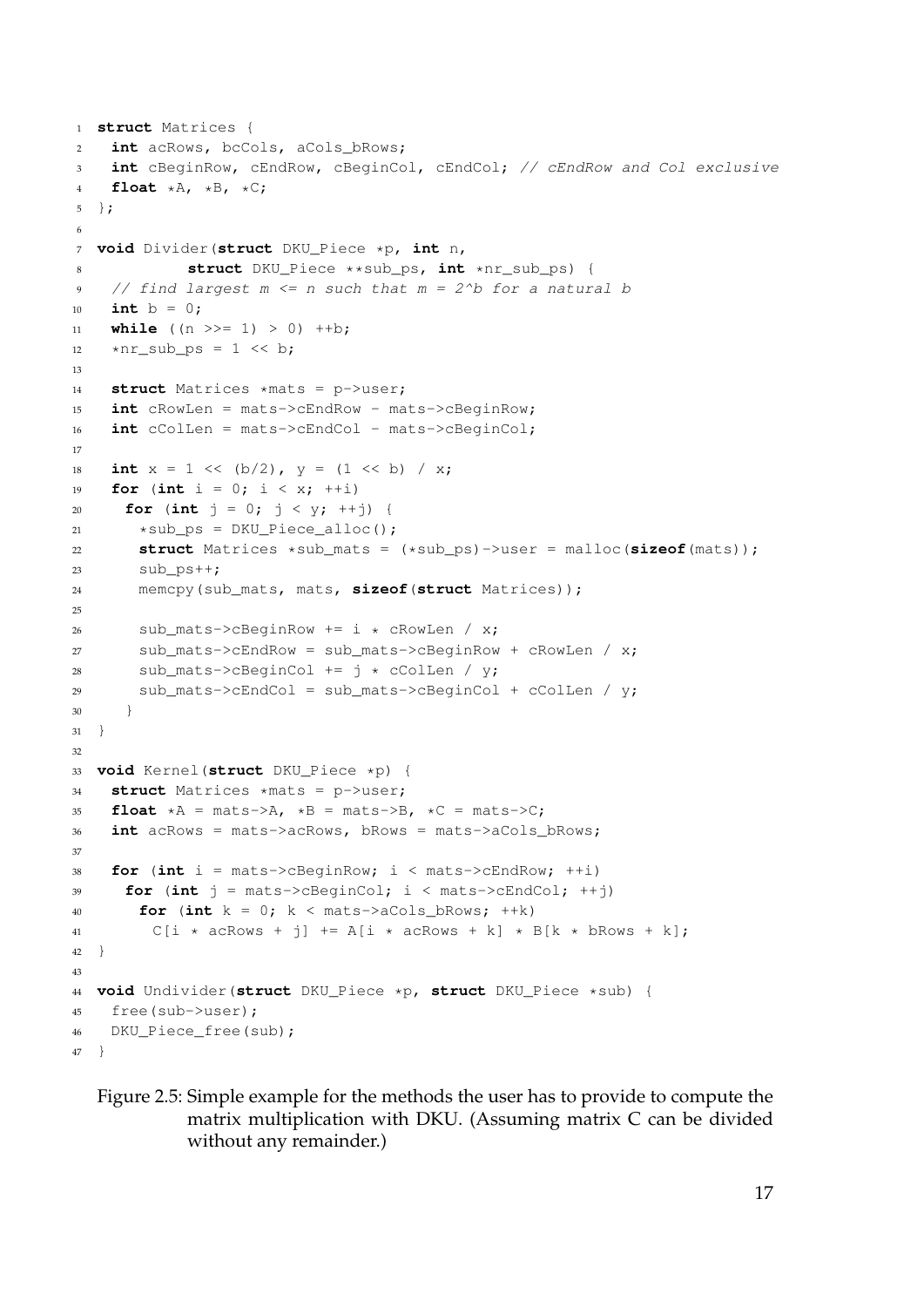```
1 void schedule(struct DKU_Piece *p) {
2 struct DKU_Piece *sub_ps[nr_cpus];
3 int nr_sub_ps;
4
5 Divider(p, nr_cpus, &sub_ps, &nr_sub_ps);
6
7 #pragma omp parallel for
8 for (int i = 0; i < p->nr_sub_ps; ++i) {
9 Kernel(sub ps[i]);
10 Undivider(p, sub_ps[i]);
11 \t\t \t12 }
```
Figure 2.6: Simple OpenMP scheduler for a DKU framework.

As a DKU\_Piece can hold exactly one pointer for the whole user data, the first part is the definition of a structure to encapsulate all data, which is needed by the user methods.

The most complicated method is the divider. Its task is to divide the computation optimally. In a standard matrix multiplication, all elements of the result matrix can be computed independently and, therefore, both loops iterating over either the rows or the columns of this matrix can be split. If the divider is asked to generate n subpieces, it has to find two natural numbers  $x, y \in \mathbb{N}$  such that  $x \cdot y$  is close to n. For the sake of convenience, the shown divider uses a quite simple heuristic to compute these values, assuming n is a power of 2.

The next method presented is the kernel. It extracts relevant data from the piece and then computes the result for the specified part of the computation, which is in this example a submatrix of C. It can be easily seen that all pieces can be computed simultaneously by invoking the kernel multiple times in parallel.

The last method needed is the undivider. As all pieces share the same memory location for the result matrix, the undivider need not collect any data. Only memory management is left for this method.

Figure [2.6](#page-17-0) shows a small scheduler for a DKU framework. After dividing the input the subpieces are executed by multiple OpenMP threads on a shared memory architecture.

An extension to distributed memory systems is a bit more complex and requires the programmer to provide four additional methods, namely BundleInput, Un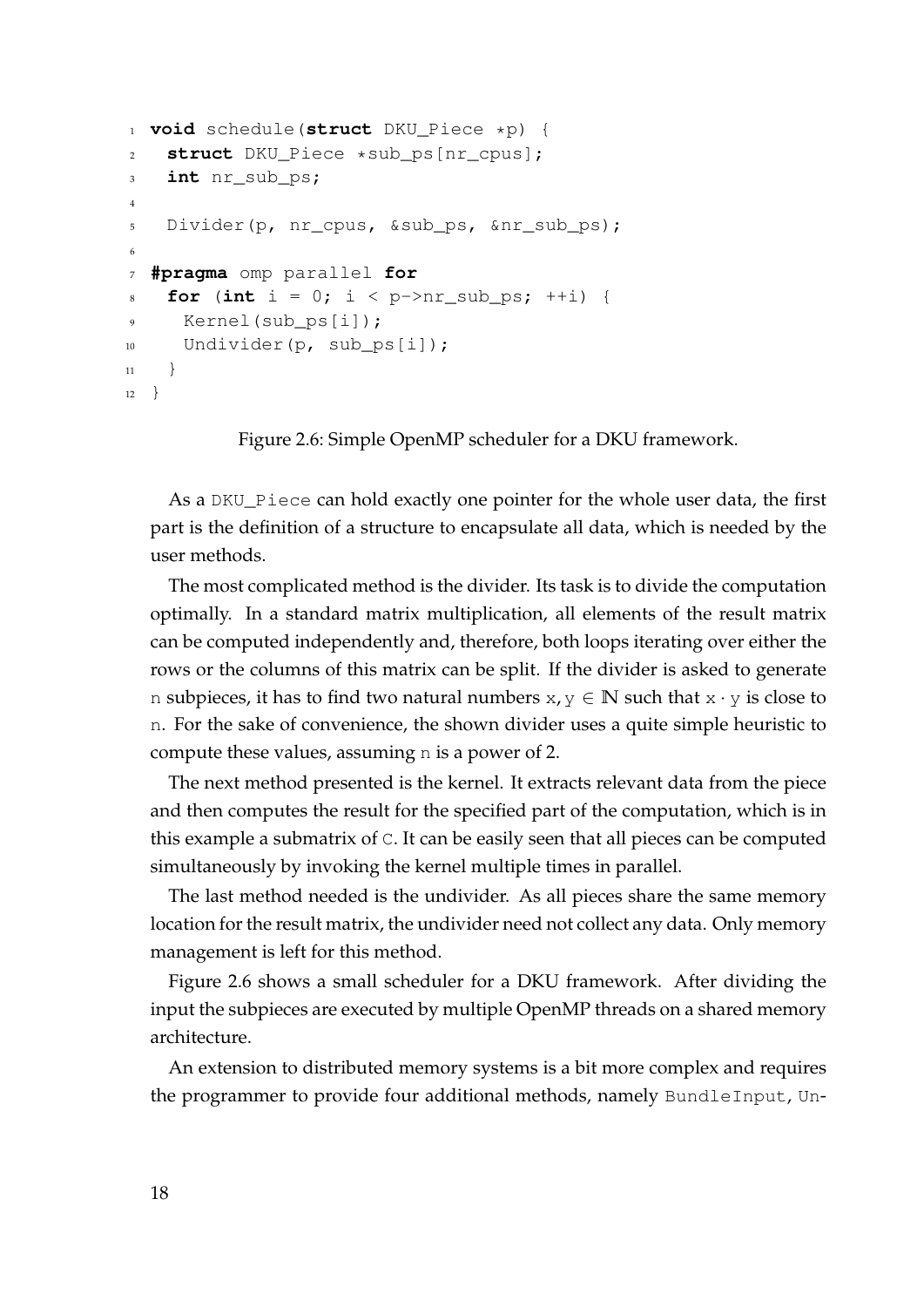bundleInput, BundleResult, and UnbundleResult. Distributed memory architectures require data transfer for both input and result. In case of MPI, the communication must be performed explicitly by the scheduler and therefore both input and result must be bundled before and unbundled after the transfer. As the framework itself does not know anything about the actual user data, this part has to be done by the user.

An extension to the aforementioned matrix multiplication example can be seen in Figure [2.7.](#page-19-0) The BundleInput method first computes the space for the whole input and copies all data to the newly allocated memory. As the kernel requires only a part of the input matrices, an obvious optimization would be to store submatrices of A and B in the generated bundle to reduce the communication overhead, but for lack of space and a better comprehensibility the complete matrices are copied here. The scheduler is then able to transfer the bundle to another node, which can restore the input using the UnbundleInput method. After invoking the kernel, the result must be bundled again using BundleResult and communicated back to the master, which uses the UnbundleResult method to merge all parts of the result. The result bundle can be optimized again by only transferring the computed submatrix and not the whole C.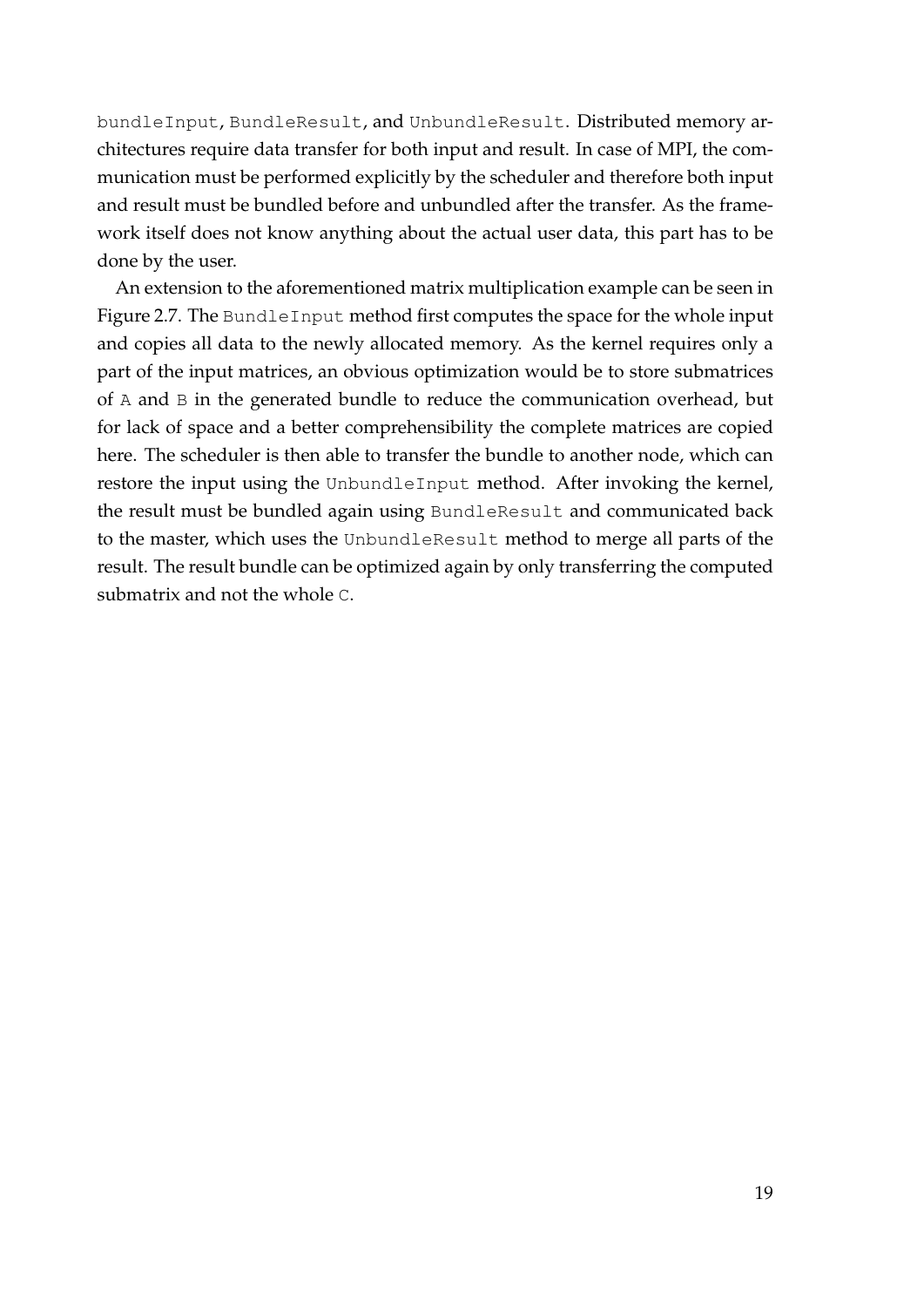```
1 void BundleInput(struct DKU_Piece *p, void **bundle, int *size) {
2 struct Matrices *mats = p->user;
3 int sizeA = mats->acRows * mats->aCols_bRows * sizeof(float);
4 int sizeB = mats->aCols_bRows * mats->bcCols * sizeof(float);
5 \star size = 7 \star sizeof(int) + sizeA + sizeB;
6
\frac{1}{7} *bundle = malloc(*size); int *b int = *bundle;
8 b int [0] = acRows; b int [1] = bcCols; b int [2] = aCols bRows;
9 b_int[3] = cBeginRow; b_int[4] = cEndRow;
10 b_int[5] = cBeginCol; b_int[6] = cEndCol;
11
12 char *B_{\text{char}} = (\text{char } * ) (b_int + 7);
13 memcpy(b_char, mats->A, sizeA); b_char += sizeA;
14 memcpy(b_char, mats->B, sizeB);
15 }
16
17 void UnbundleInput(void *bundle, int size, struct DKU_Piece *p) {
18 struct Matrices *mats = p->user = malloc(sizeof(struct Matrices));
19 int *b_int = bundle;
20 mats->acRows = b_int[0]; mats->bcCols = b_int[1];
21 mats->aCols_bRows = b_int[2];
22 mats->cBeginRow = b_int[3]; mats->cEndRow = b_int[4];
23 mats->cBeginCol = b_int[5]; mats->cEndCol = b_int[6];
24
25 int lenA = mats->acRows * mats->aCols bRows;
26 int lenB = mats->aCols_bRows * mats->bcCols;
27 int lenC = mats->acRows * mats->bcCols;
28
29 mats->A = (float *) (b_int + 7);
30 mats->B = mats->A + lenA;
31 mats->C = malloc(lenC * sizeof(float));
32 }
33
34 void BundleResult(struct DKU_Piece *p, void **bundle, int *size) {
35 struct Matrices *mats = p->user;
36 *size = mats->acRows * mats->bcCols * sizeof(float); // only C needed
37 *bundle = malloc(*size);
38 memcpy(*bundle, mats->C, *size);
39 free(mats->C);
40 }
41
42 void UnbundleResult(void *bundle, int size, struct DKU_Piece *p) {
43 struct Matrices *mats = p->user;
44 float *res = bundle;
45 for (int i = \text{mats}->cBeginRow; i < \text{mats}->cEndRow; +i)
46 for (int j = \text{mats}->cBeginCol; i < \text{mats}->cEndCol; ++j)
47 mats->C[i * mats->acRows + j] = res[i * mats->acRows + j];
48 }
```
#### Figure 2.7: Bundle and unbundling methods for the matrix multiplication example of Figure [2.5.](#page-16-0)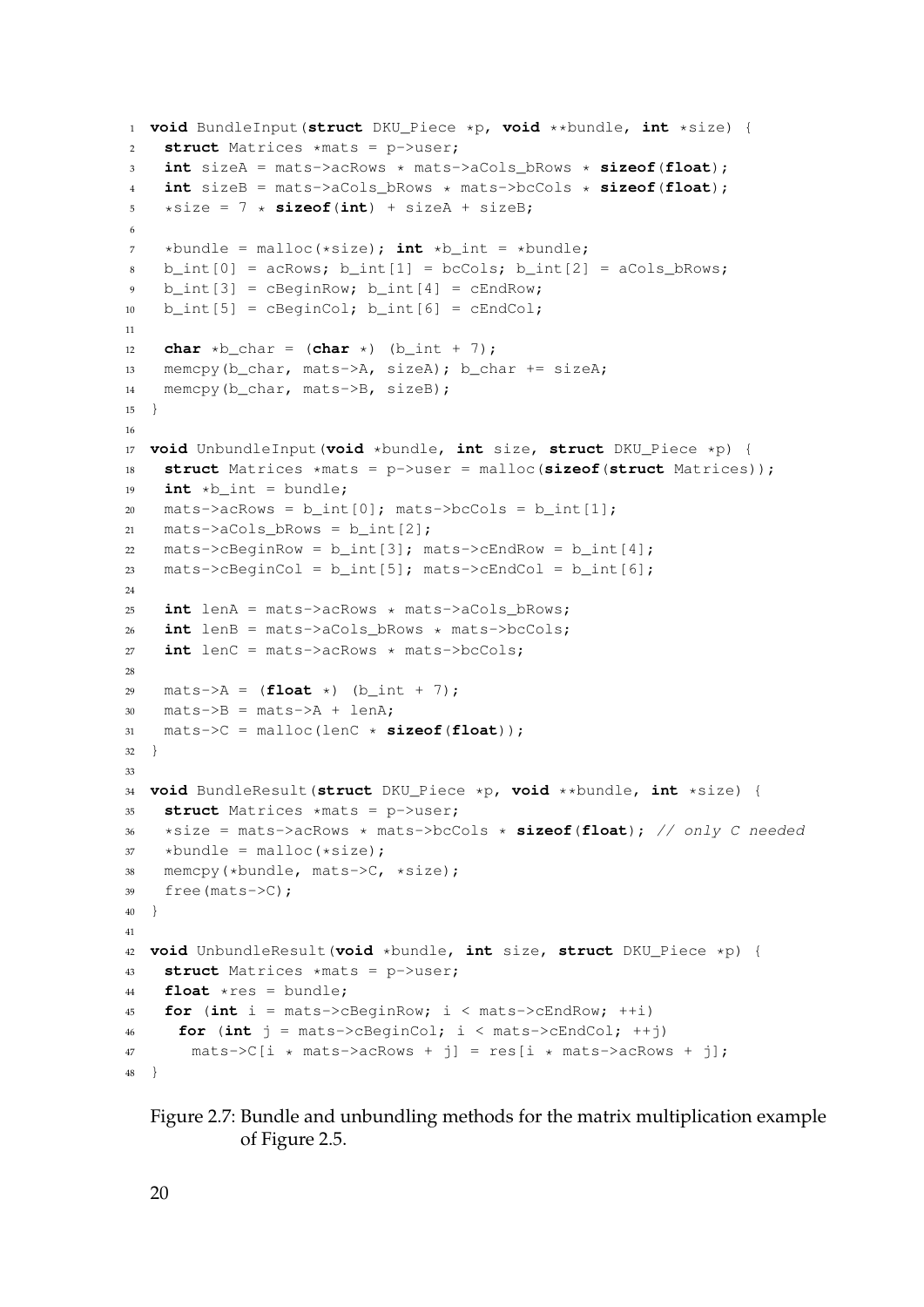### <span id="page-20-0"></span>**3 Overview**

This chapter provides a brief overview of the procedure and the data flow when implementing a new program with the DKU framework using the generator. The simplified process is shown in Figure [3.1.](#page-21-0)

#### <span id="page-20-1"></span>**3.1 Generator**

**Frontend** The generator takes two input files:

- a C99 source file, containing the application kernel code,
- a desired memory layout transformations in isl syntax (optional).

The first obligatory input is a source file, which contains a sequential version of the loop program that should be executed in parallel using the DKU framework. As the input file is parsed by LLVM's C-frontend clang, the input must be a valid C99 file. Simplifications for the input, which are not specified by the standard, such as writing only the loop nest and omitting the method signature, are not permitted. In order to specify which part of the input code should be considered, the loop nest must be surrounded by #pragma scop and #pragma endscop. Variables have to be defined outside this block, apart from the loop iterator definitions in the header of for loops.

Beside the input code for the algorithm itself, the user is allowed to pass another file containing only an isl map in isl syntax, which represents a layout transformation for the used arrays. If no transformation is needed, the parameter for the frontend can be omitted, or an empty map, denoted by {}, may be passed. As the bundling methods need to copy the arrays anyway, it is easily possible to change their layout here in order to improve the performance of the kernel code. But on a shared memory system, it may be sufficient to simply divide the input and start the actual computation without any communication overhead. Therefore neither of the bundle methods is invoked and the used kernel must be able to deal with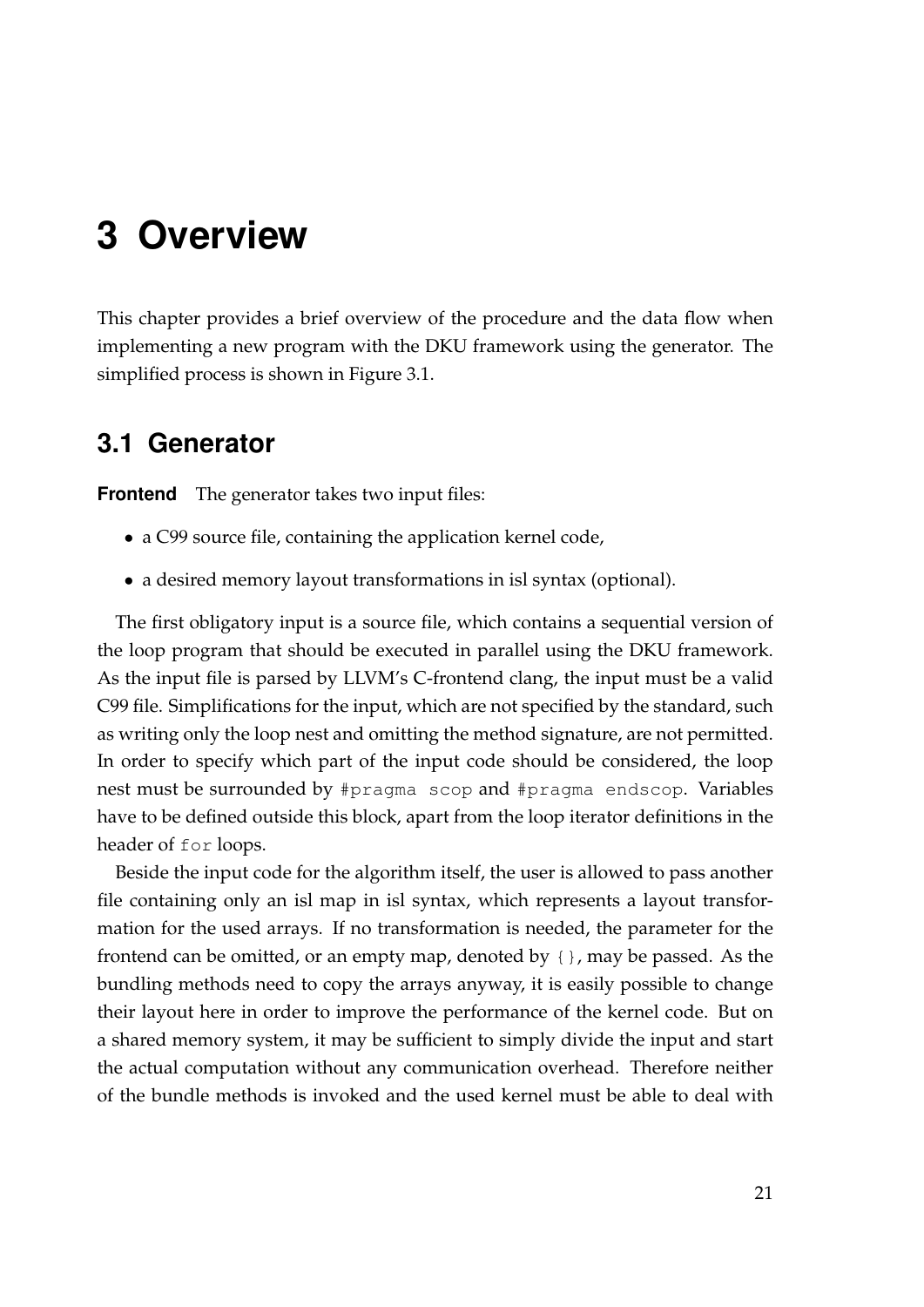<span id="page-21-0"></span>

Figure 3.1: Simplified process when using the DKU framework along with the generator. Blue files denote user written code, oval shapes are external libraries.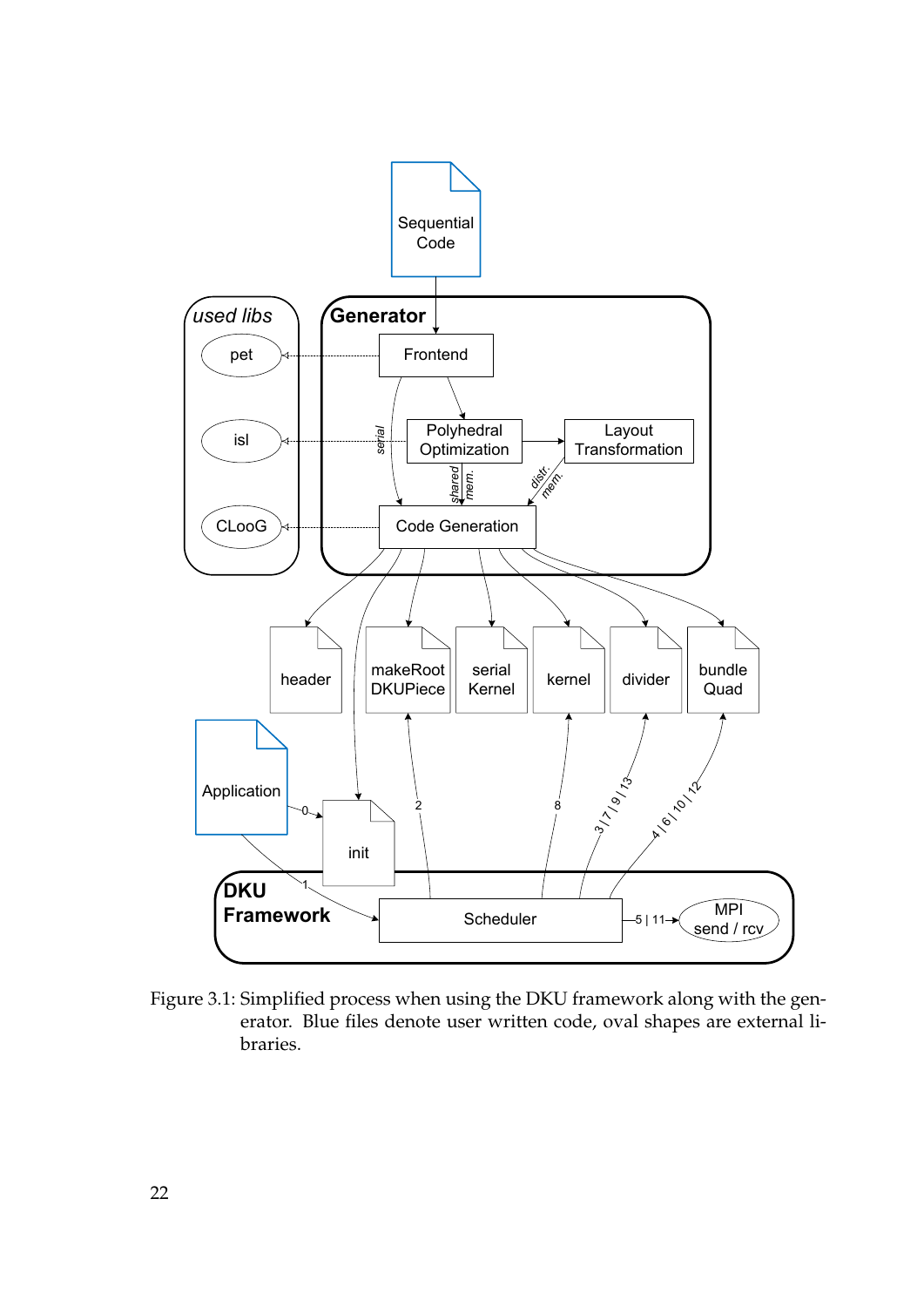the original array layout. This enforces the generator to create two different kernel methods, because a layout transformation may change the type of an input array, e.g. when transposing a rectangular, non-squared matrix, but C requires the types of variables to be fixed not later than at compile time.

The extracted polyhedral representation of the input code mainly consists of two parts:

- one array, that contains all used arrays of the input code and
- another array, that holds all statements of the loop nest.

Each statement contains its iteration domain and schedule. The first is represented by an isl set, the latter by an isl map. The actual statement code is represented by an abstract syntax tree, which contains isl maps to represent array accesses. These relations map from the iteration domain to the index vector, which is used to access the memory. The extracted polyhedral description is then transformed to the input for the generator, which is close to the data structure pet returns. A more detailed description of the input can be found in Section [5.1.](#page-30-1)

**Optimizations** The next task that the generator executes contains polyhedral optimizations, as depicted in Figure [3.1.](#page-21-0) The generator uses isl to perform a dependence analysis on the representation. The results are then used to compute an optimal schedule utilizing the built-in scheduler of isl. Based on this schedule, a new iteration domain and a new schedule for the kernel code must be created, which cover only a subset of the original iteration domain. In order to delimit the domain of the isl set, new parameters for the loop bounds have to be introduced. Section [5.2](#page-32-0) provides more information about the polyhedral optimizations, that are performed.

An additional part is to apply the layout transformations for all used arrays. This implies to modify the statements itself and also to adjust the bundle methods to ensure they perform the transformations when creating the input bundle and to revert the layout transformation, when collecting all results. A new idea of how to automatically compute a suitable layout transformation is presented in Section [5.3.](#page-37-0)

**Code Generation** All computed information is then used to create the source code for the DKU framework. During this process, the polyhedral code generator CLooG is invoked multiple times. The following files are generated here: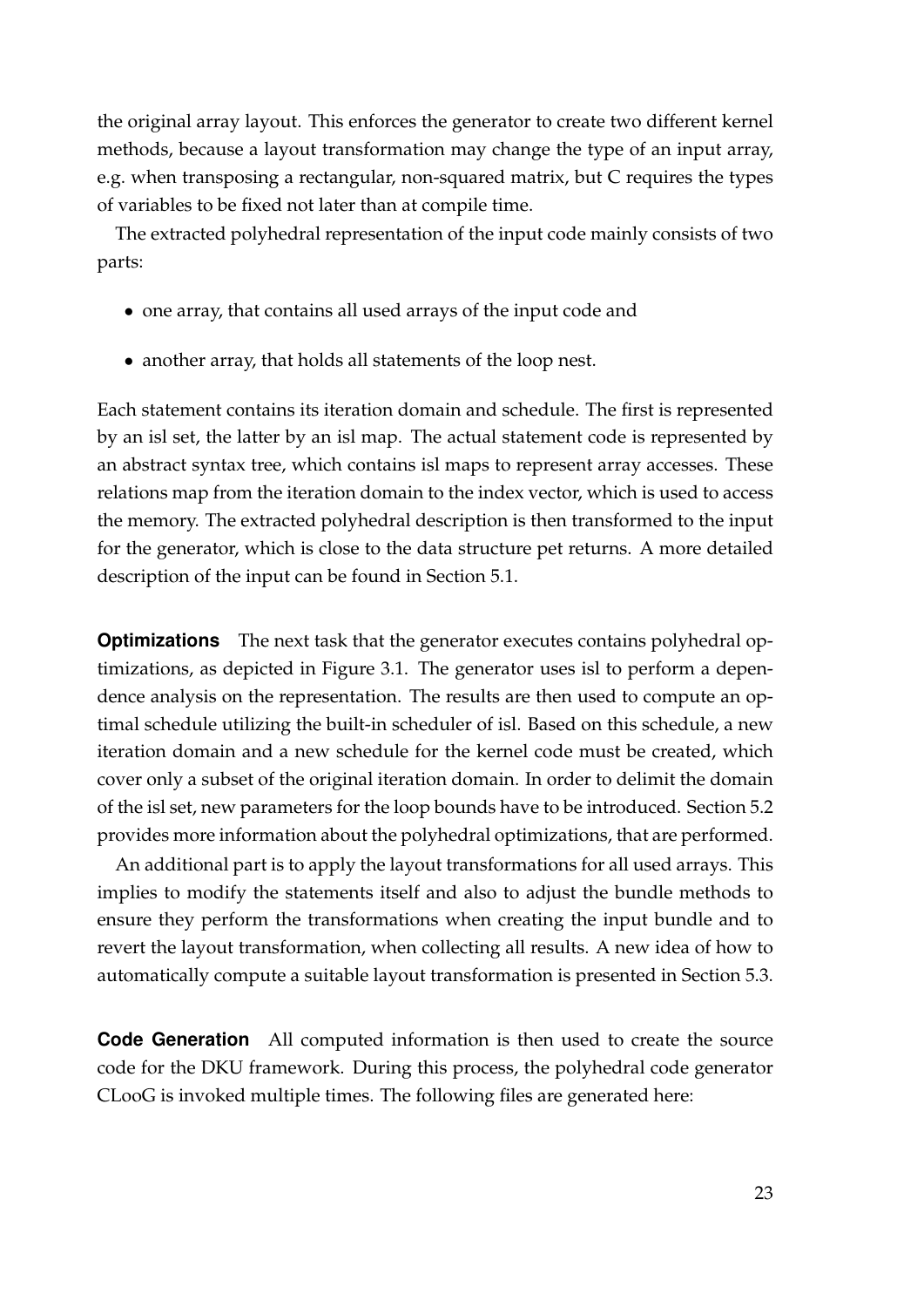- **header** The first one created is the header for the application. It contains declarations for all methods of the following files and two structure definitions. One to encapsulate all user data and another for management information added by the generator and needed by the following files.
- **init** The initializer introduces all user methods to the framework. Therefore, it has to be invoked before executing the scheduler.
- **makeRootDKUPieces** This file contains an equally named method that allocates the first DKU piece based on the user data passed to it.
- **serialKernel** This file contains a fall-back solution for the kernel if only one processor is available. The loop code is generated directly with CLooG using the input model without any transformation or optimization.
- **kernel** Contains two kernel methods: one using the original memory layout, the localKernel, and one using the optimized layout, the kernel. Analogous to the serial kernel, the loop nest for the application is generated by CLooG's pretty printer.
- **divider** This file contains the methods divide and undivide. The divider is organized in a way such that all pieces share the same memory for the data. The undivider only need to free the data structure for the piece.
- **bundleQuad** Contains four bundling methods: bundleInput, unbundleInput, bundleResult and unbundleResult, can be found in this file. The loop code to copy from or into the bundle memory is also generated by CLooG.

More information on how these methods are generated can be found in Section [5.4.](#page-39-0)

#### <span id="page-23-0"></span>**3.2 DKU Framework**

**Initialization** After all DKU methods are created, the user is able to call the initializer and the scheduler in order to start the computation (c.f. to edges 0 and 1 from Figure [3.1\)](#page-21-0).

A first, architecture-independent step is to create the root pieces for the framework. Therefore, the user method makeDKUPieces is invoked (2), which is in general allowed to create more then one root piece. They are used to specify and start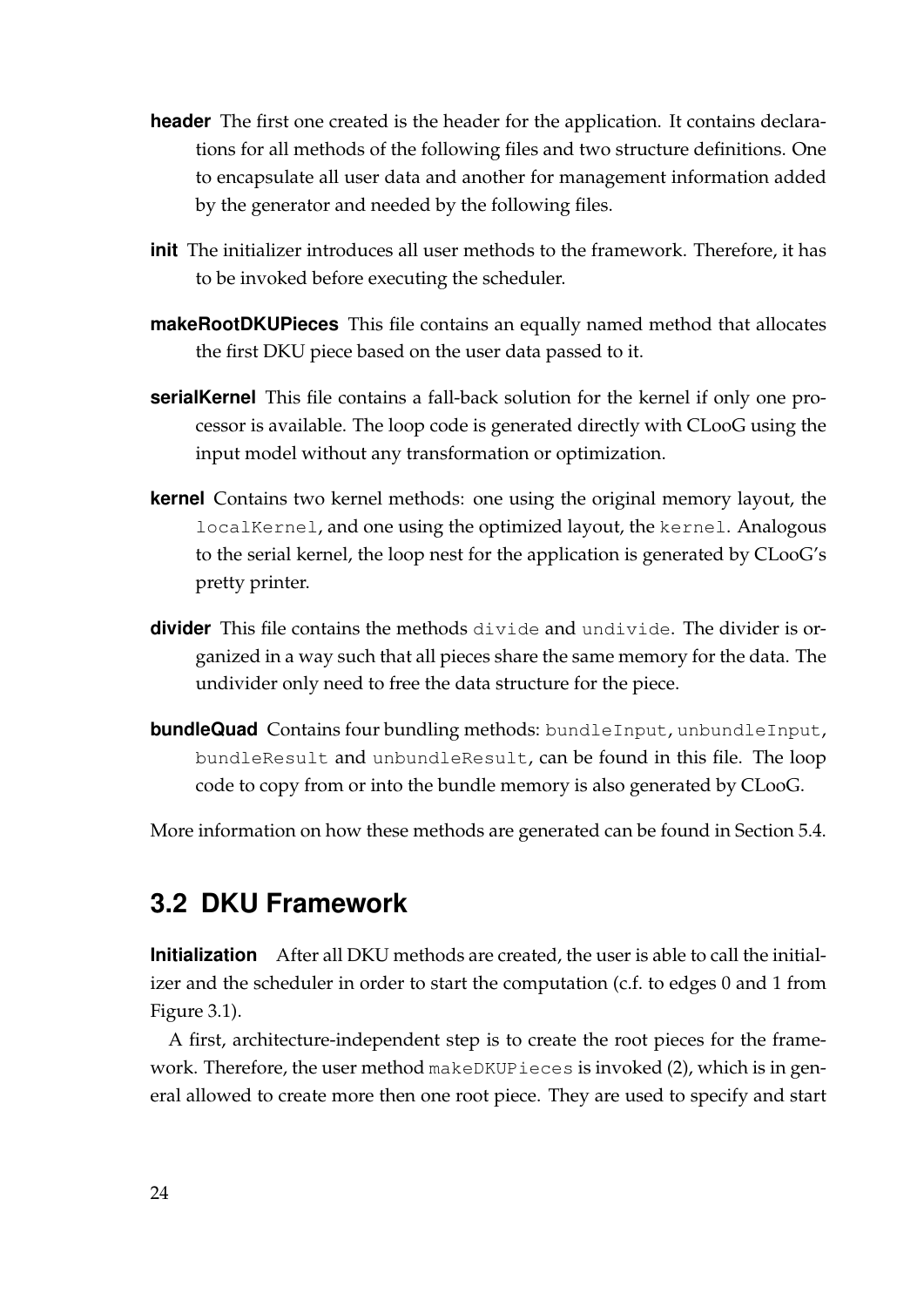several independent computations at once. But as the user code is generated automatically for exactly one given loop nest by the described generator, this method only returns a single root piece. However, an extension of the generator, that allows building more than one root piece is possible.

For parallel systems there are two different architectures that should be discussed here: distributed and shared memory systems.

**General Procedure for Distributed Memory** When using any kind of distributed memory system, the scheduler divides the given piece into as many subpieces as nodes are available in the network (3). Each subpiece is then bundled using the bundleInput method (4), which performs a layout transformation to enhance the cache utilization for the kernel. The created memory blocks are transferred to the corresponding nodes using explicit MPI sends (5) and the receivers restore their piece utilizing the unbundleInput method (6). Every node invokes the divider again to generate pieces for each CPU core (7). Bundling is not necessary for distributing pieces to cores as the cores of each node have shared memory. It is also possible to generate more subpieces than computing units are availabe to reduce the computational effort for a single piece. This may also lead to a better utilization of the CPU caches, as smaller blocks of the input arrays are needed at once. After these preparations are done, all kernel invocations – one for each subpiece – are performed in parallel using OpenMP (8). Then, every node executes the undivider for each local subpiece (9) and bundles the local result using bundleResult (10). Every node transferres its bundle to the master (11), which restores the encapsulated result into the corresponding local piece and reverts its memory layout by calling unbundleResult (12). At last, all received pieces must be undivided (13) to ensure the user data corresponding to the root piece contains the whole result, which is now equal to the original, sequential result.

**Specialized Scheduler for Shared Memory** For an architecture with shared memory only, every thread is able to access the input data. Therefore, no communication and no bundling is needed. In-place access to the input data by the cores implies that memory layout optimizations are not performed, as they are tightly coupled with the bundling methods. However, a bundling and unbundling step may be used anyway to integrate a layout transformation, but this may lead to a performance degradation. In detail, on a shared memory system the scheduler first divides the root piece in at least as many subpieces as physical or logical cores are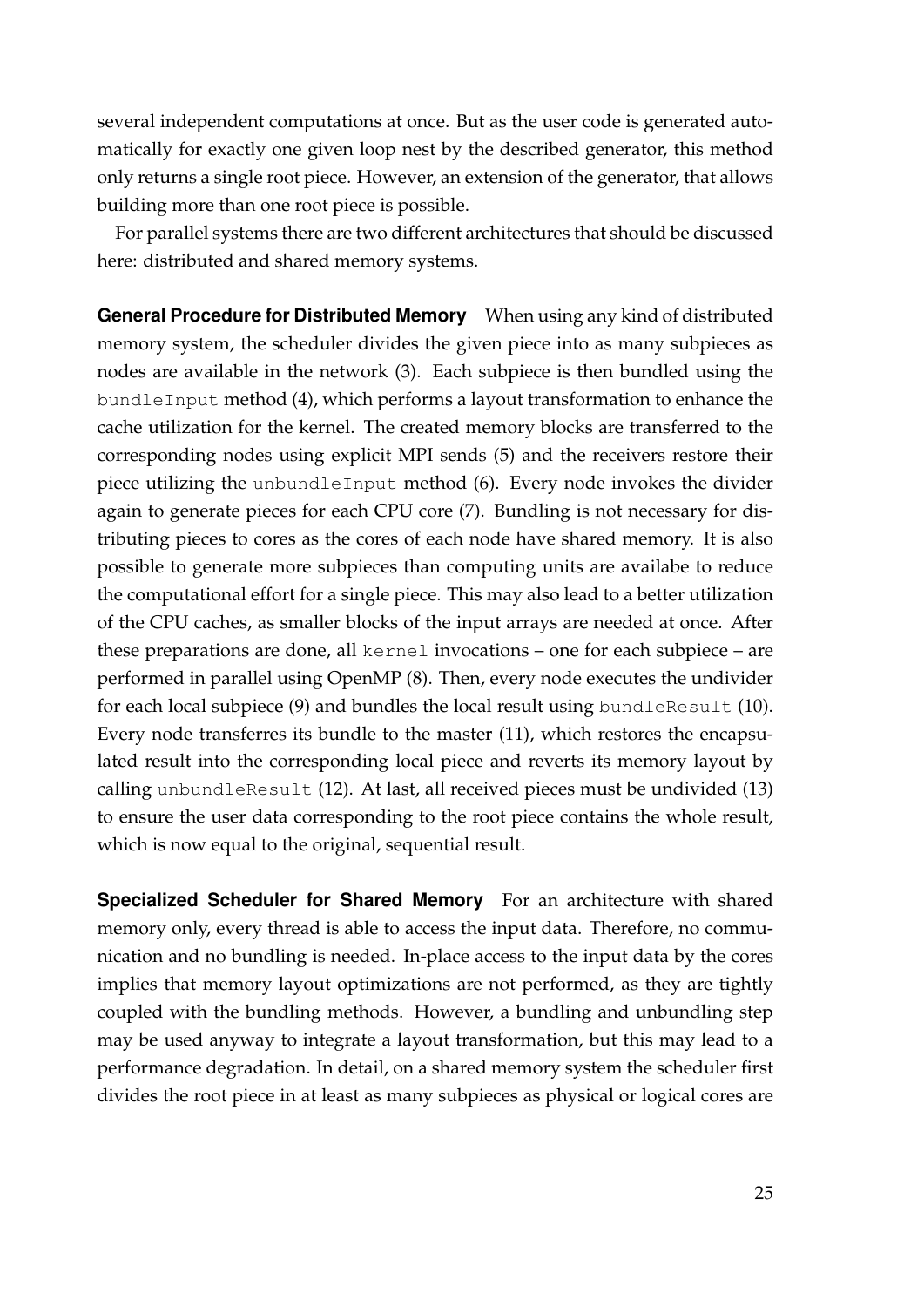available and invokes the localKernel once for each piece in multiple OpenMP threads. The third and last step then undivides all subpiecesafter the computation has been performed.

**Fall-Back Version for Purly Sequential Systems** If only one physical processor is available, the scheduler may use the purely sequential kernel to avoid any scheduling overhead. In that case the only required method is the serialKernel. Actually, the serial kernel does not need any DKU piece, only a pointer to the user data structure itself is passed to it.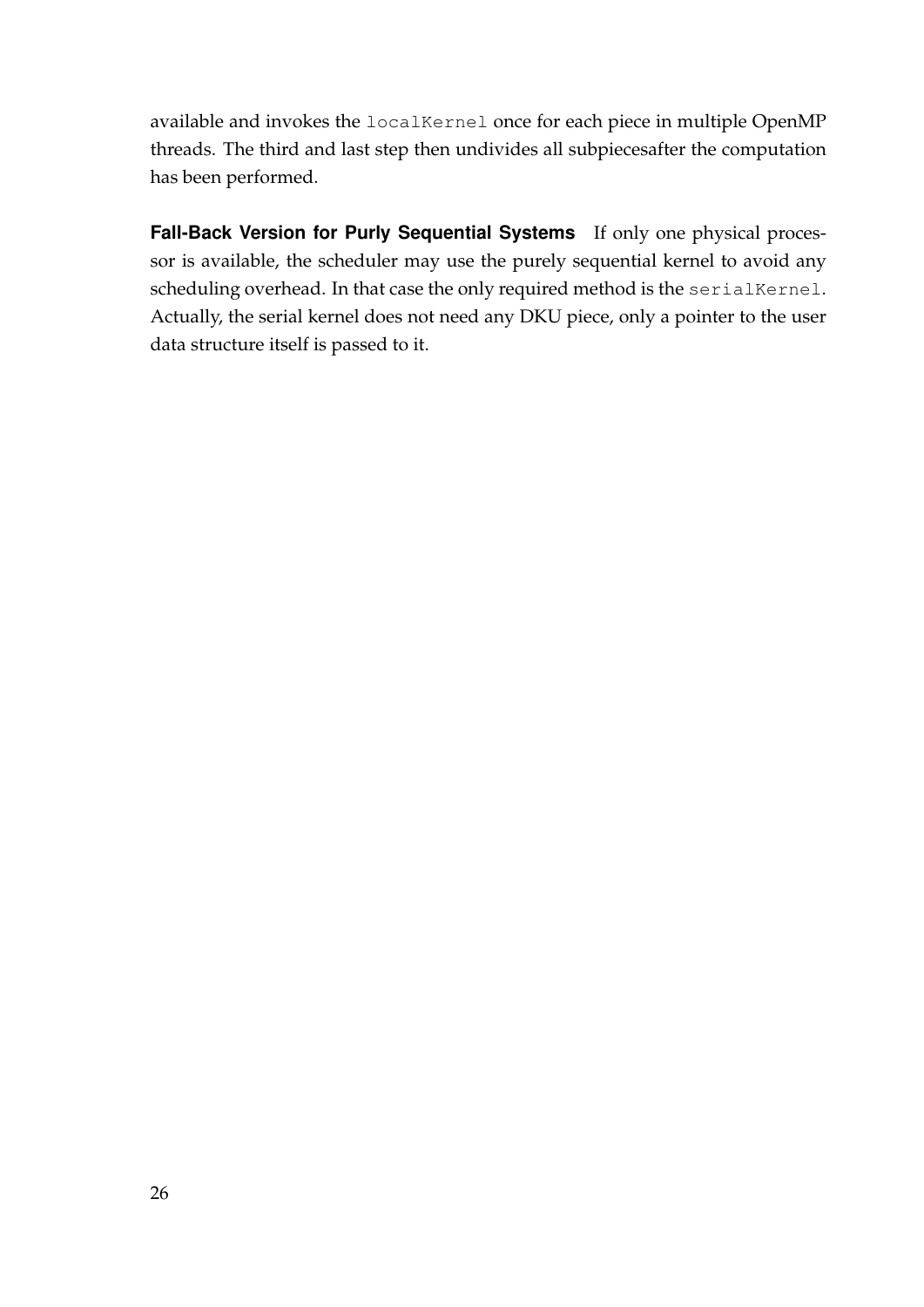## <span id="page-26-0"></span>**4 DKU Framework**

Work on the generator tool started with a prototypical implementation of a framework for the DKU pattern.

Besides the seven methods described in Section [2.5,](#page-15-0) this implementation of the DKU framework needs another one to generate all root pieces. Each root piece represents a new, independent computation, i.e., in the case of a matrix multiplication example several different multiplications can be specified and scheduled for execution at once. On the one hand, if the user code for DKU is generated automatically for a given loop nest, makeRootDKUPieces returns only a single root piece specifing exactly the whole input code. On the other hand, if the user code is modified or even completely written without the generator, the serialKernel may provide a version that is optimized on computing several instances at once.

All eight methods must then be introduced to the framework which is done by passing function pointers to a bunch of initialization methods. As this code is very generic, the generator encapsulates it in an initializer method to facilitate the use of the DKU framework.

The first version of the DKU framework was focused on debugging and, therefore, no parallel scheduler was included, i.e., all kernels were executed sequentially. In order to measure the speedup of the generated DKU code, the framework had to be adapted. The most important part of the modifications was to parallelize the scheduler, i.e., to enable it to execute all kernels in parallel. There are three ways to achieve this:

**OpenMP** First of all, the scheduler could be parallelized using OpenMP. This approach performs very well on a multicore shared memory architecture, as OpenMP has quite low overhead. But as this approach is completeley focused on shared memory, OpenMP provides no mechanism to transfer data using any kind of network.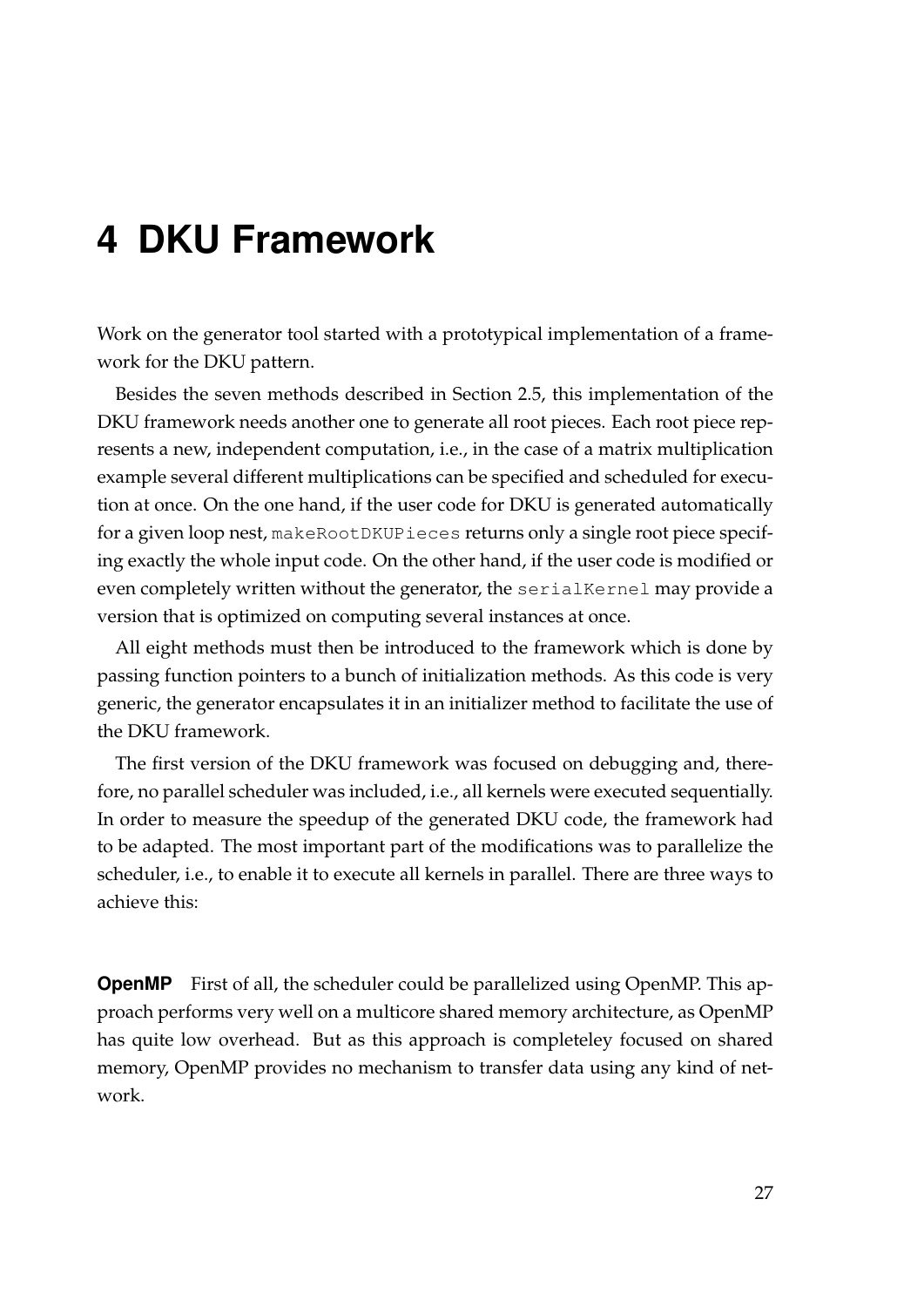**MPI** The Message Passing Interface (MPI) is a standardized approach to deal with distributed memory systems. MPI can handle both point-to-point and collective communication, but in the case of the DKU framework only low-level methods are needed, as the framework itself does not know anything about the data to transfer. Compared to OpenMP it has also a relatively high overhead. Combining both OpenMP and MPI is therefore a good choice to deal with clusters consisting of several multicore machines and to cover a large set of architectures.

MPI requires an initialization before it can be used (e.g. by calling MPI\_Init). And as the framework is designed to encapsulate even the decision which parallel language should be used, the initializer void DKU\_Init(int  $\star$ , char  $\star\star\star$ ) must be invoked before parsing the program parameters and it calls MPI\_Init, if required. The framework also provides a method boolean DKU\_isMaster() to protect code that should be executed only by the master. This is required as all MPI nodes are started simultanously when launching the program. A delayed execution of arbitrary nodes is not possible. The presented method enables the user for example to ensure only the master reads or writes files from disk.

**GPGPU** Beside traditional shared and distributed memory systems, GPGPU is a fairly new domain in high-performance computing. The DKU framework can also be adapted to utilize the graphics processing units, if a  $\text{CUDA}^1$  $\text{CUDA}^1$  or  $\text{OpenCL}^2$  $\text{OpenCL}^2$  kernel is available. Although this could lead to a higher performance, an automatic code generation for all DKU methods would be more complex and therefore only the composition of OpenMP and MPI was implemented.

**Layout Transformations** Another contribution is the extension of the DKU pattern by explicitly allowing memory layout transformations. In C, arrays are stored in row-major order, so accessing them row-wise would lead to a much smaller number of cache misses than accessing them column-wise. Consider, for example, the basic matrix muliplication from Figure [4.1.](#page-28-0) In contrast to the arrays A and C, B is accessed column-wise, which is more complex for the prefetcher to handle effectively. One possible solution to deal with this problem is to transpose matrix B. In general an additional rearranging of the memory layout is expensive and may exceed the speedup of the actual computation, but in the special case of using a distributed

<span id="page-27-0"></span><sup>1</sup> Compute Unified Device Architecture ([https://developer.nvidia.com/category/](https://developer.nvidia.com/category/zone/cuda-zone) [zone/cuda-zone](https://developer.nvidia.com/category/zone/cuda-zone))

<span id="page-27-1"></span><sup>2</sup> Open Computing Language (<https://www.khronos.org/opencl/>)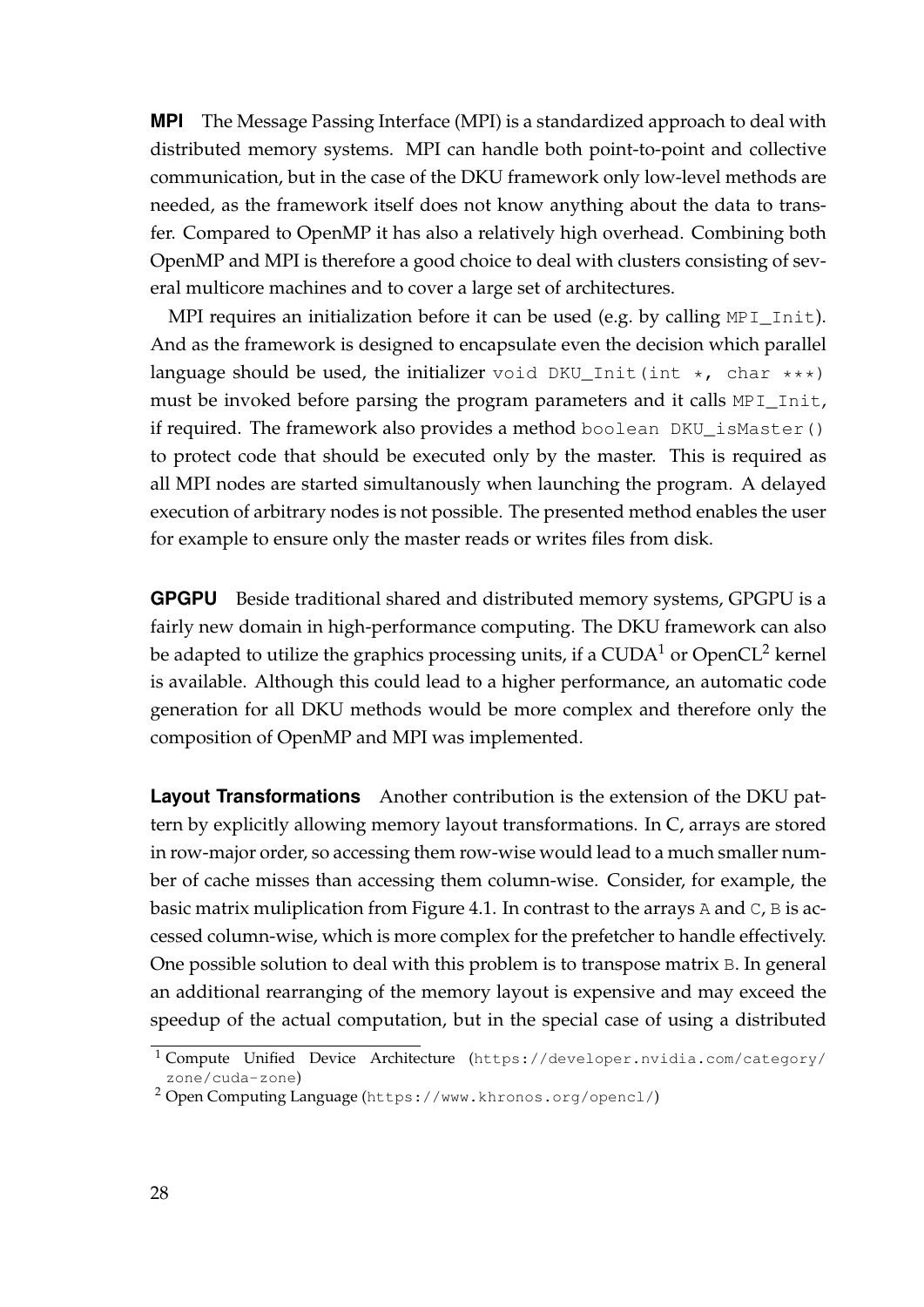```
1 for (i = 0; i < r; ++i) {
for (j = 0; j < c; ++j) {
sum = 0;4 for (k = 0; k < n; ++k) {
5 sum \ +\ =\ A[i][k] \ +\ B[k][j];6 }
7 \qquad C[i][j] = \text{sum};8 }
9 }
```
Figure 4.1: Matrix Multiplication Kernel

memory architecture all relevant input data must be transferred to the corresponding node. Therefore, the bundle method is called for each subpiece and all relevant data must be copied anyway, so applying layout transformations here can be done with relatively low overhead.

Beside the possible performance gain this extension also adds new constraints to the framework. First of all, as the bundle methods are optional, they may not be used on a shared memory system, which requires two different kernel methods – the standard in case of the original memory layout and another for the optimized one. The framework then chooses the appropriate version depending on the use of the bundle methods. Another constraint is that the master thread is the only one allowed to bundle the data and also at most once per call, because the layout transformation is tightly coupled with the bundling for performance reasons as aforementioned.

In addition to these explicit improvements the framework was cleaned up. All currently unnecessary preparations for future features were removed in order to reduce the overhead and enhance the readability.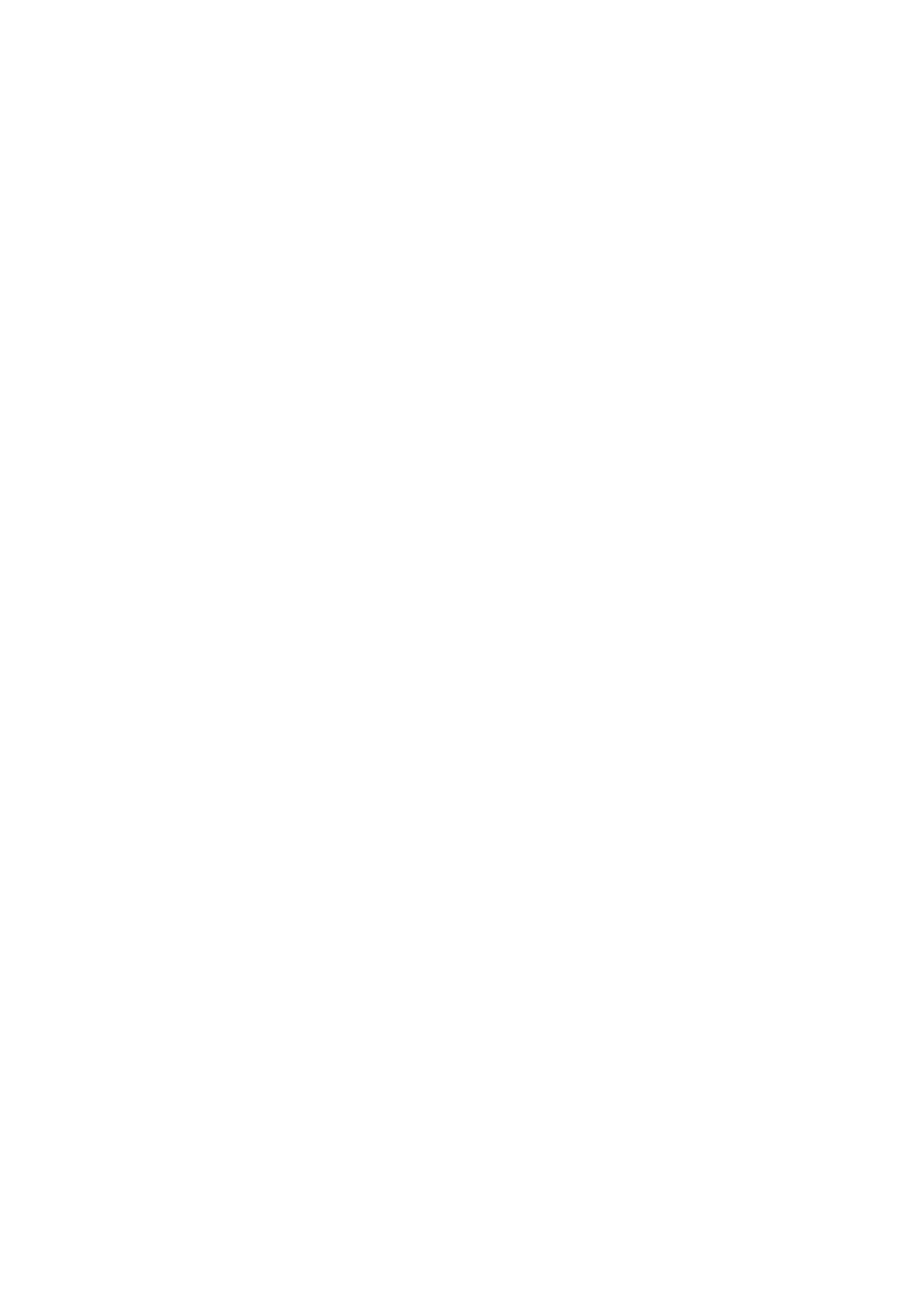### <span id="page-30-0"></span>**5 Generator**

The generator is both a software and a library to generate all DKU methods automatically, starting with a rather simple description of the input program. A brief description of the whole process when using the generator can be found in Chapter [3](#page-20-0) and the following sections deliver a deeper insight in all mentioned parts, as well as the problems which came up during the development.

#### <span id="page-30-1"></span>**5.1 Input Description**

An early question of the project concerns the description of the algorithm that should be executed using the DKU framework. There are two different approches here. First of all, a very flexible one is to read a configuration file which contains all needed information. All parts of the polyhedral description, as for example, iteration domain or schedule, may be written in isl syntax and other parts like statement codes or variable definitions can be given as single C statements. A major disadvantage here is that the user must be capable of directly formulating the iteration domain and the schedule of all statemtents in isl syntax. This approach therefore has a high learning curce and it is rather error-prone.

Second, it is possible to parse a C source file that contains a sequential version of the algorithm that should be parallelized utilizing DKU. On the one hand, this enables the user to write a simple, sequential C code, which is easier for a programmer than the first approach. On the other hand, extracting a polyhedral representation is not as easy as simply parsing a complete polyhedral description, but there are different libraries to solve this problem. The one used in the generator is the polyhedral extraction tool (pet), which is introduced in Section [2.3.](#page-12-0)

As pet uses a real C compiler to parse the input file, it requires valid C99 source code. A simple input file for a matrix multiplication example is shown in Figure [5.1.](#page-31-0) The model extracted by pet is used to build the data structure for the generator, which is close to pet's representation. The generator can also be used as a library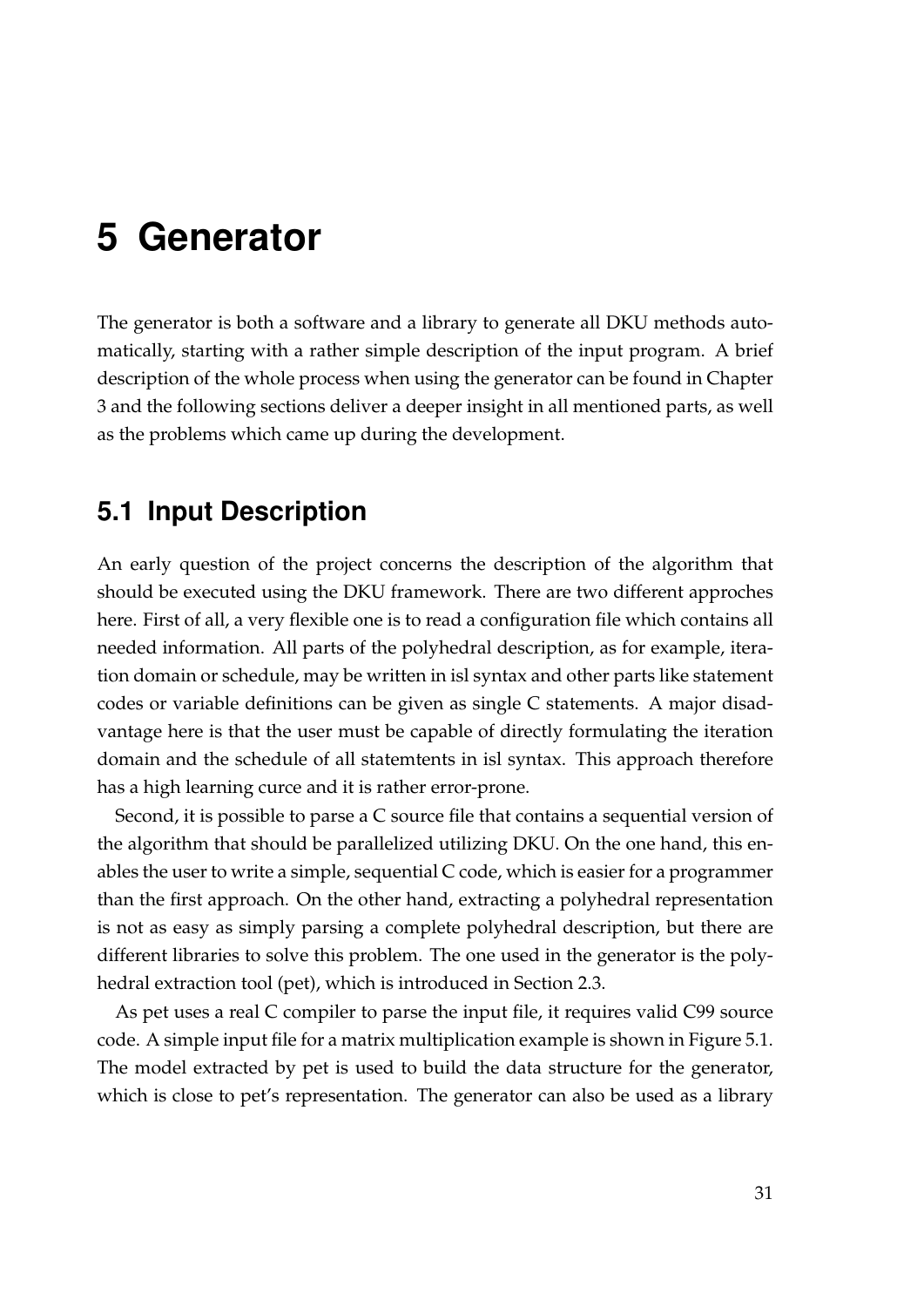```
1 void MM(int r, int c, int n,
2 float A[r][n], float B[n][c], float C[r][c]) {
3
4 float sum;
5
6 #pragma scop
    for (int i = 0; i < r; ++i) {
8 for (int j = 0; j < c; ++j) {
9 sum = 0.0;
10 for (int k = 0; k < n; ++k)
11 sum \ +\ = \ A[i][k] \ \star \ B[k][j];
\text{C}[i][j] = \text{sum};13 }
14 }
15 #pragma endscop
16 }
```
Figure 5.1: Generator input for the matrix multiplication.

and its input can be created without pet. The internal data structure, which is created by the frontend consists of the following parts:

- **id** The DKU framework uses an id to distinguish different application codes. It is defined in the generator by either an optional argument, or it is derived from the filename of the sequential input code.
- **variables** This list contains all information about the used variables, as the generator has to insert code to declare them. In case of multi-dimensional arrays, the compiler needs – beside the element type – the extent of the outer dimensions to create code for computing the explicit memory address.
- **statements** Every statement is represented by an abstract syntax tree, which is similar to the reprensentation pet uses.
- **output** This optional parameter can be used to define which arrays contain the result of the computation. If no output arrays are defined, the generated code collects and returns all modified data after the computation. In case of the matrix multiplication only the result matrix is bundled in the bundleResult method. But, if there are temporary arrays, whose elements are not needed by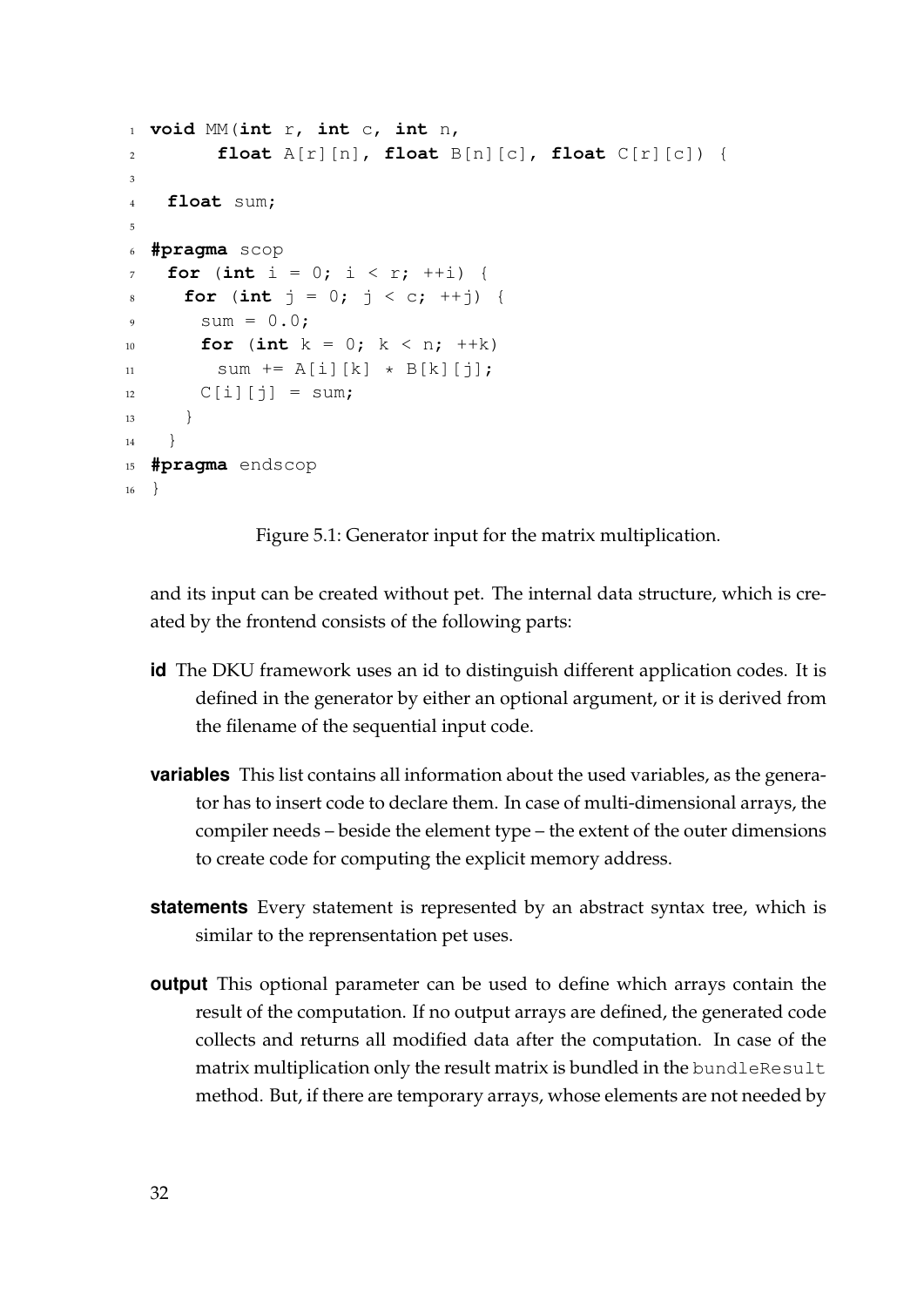the caller, they need not be transferred to the master and so the programmer may use the output parameter to specify this.

In addition to the file containing the input code, the user is also allowed to pass a second file containing a single isl map, which denotes layout transformations for all arrays. The frontend uses isl to parse the map and stores every transformation in the structure for the corresponding variable.

### <span id="page-32-0"></span>**5.2 Polyhedral Optimizations**

**Dependence Analysis** Before any optimization or transformation can be found or applied, the generator needs to perform a dependence analysis. The dependencies describe an ordering between statement instances, which must not be interchanged in order to ensure the result of the program is still valid. A dependence analysis can be performed using the isl. It provides a method for computing dependencies, given sink and source access relations. Dependencies are called flow dependencies, if they denote from write accesses to a later read access of the same memory location and they can be computed by passing write accesses as sources and reads as sinks. Write accesses for both source and sink lead to so called output dependencies and an invocation with reads for the sources and writes for the sinks computes anti dependencies. All three types must be considered for all variables, because each of them involves a memory modification. Memory accesses can easily be aggregated in a single pass through all statements, as they are represented by isl relations within the abstract syntax trees.

In addition to the dependencies, this analysis also returns all sink accesses without any source access before. In case of computing flow dependencies, all elements that are read, but never written before according to the given read and write accesses, are also returned. The generator uses this information to determine which arrays contains input values and must therefore be transferred to the corresponding node.

**Scheduling** In order to use the DKU framework, at least the outermost loop of the resulting kernel code must be parallel. Therefore, the given description of the kernel code is passed to the isl scheduler in order to compute an optimal schedule. The scheduler integrated in isl uses an algorithm which is similar to Pluto's [\[BHRS08\]](#page-82-8), but Feautrier's scheduling algorithm can be selected as well [\[Fea92\]](#page-82-9).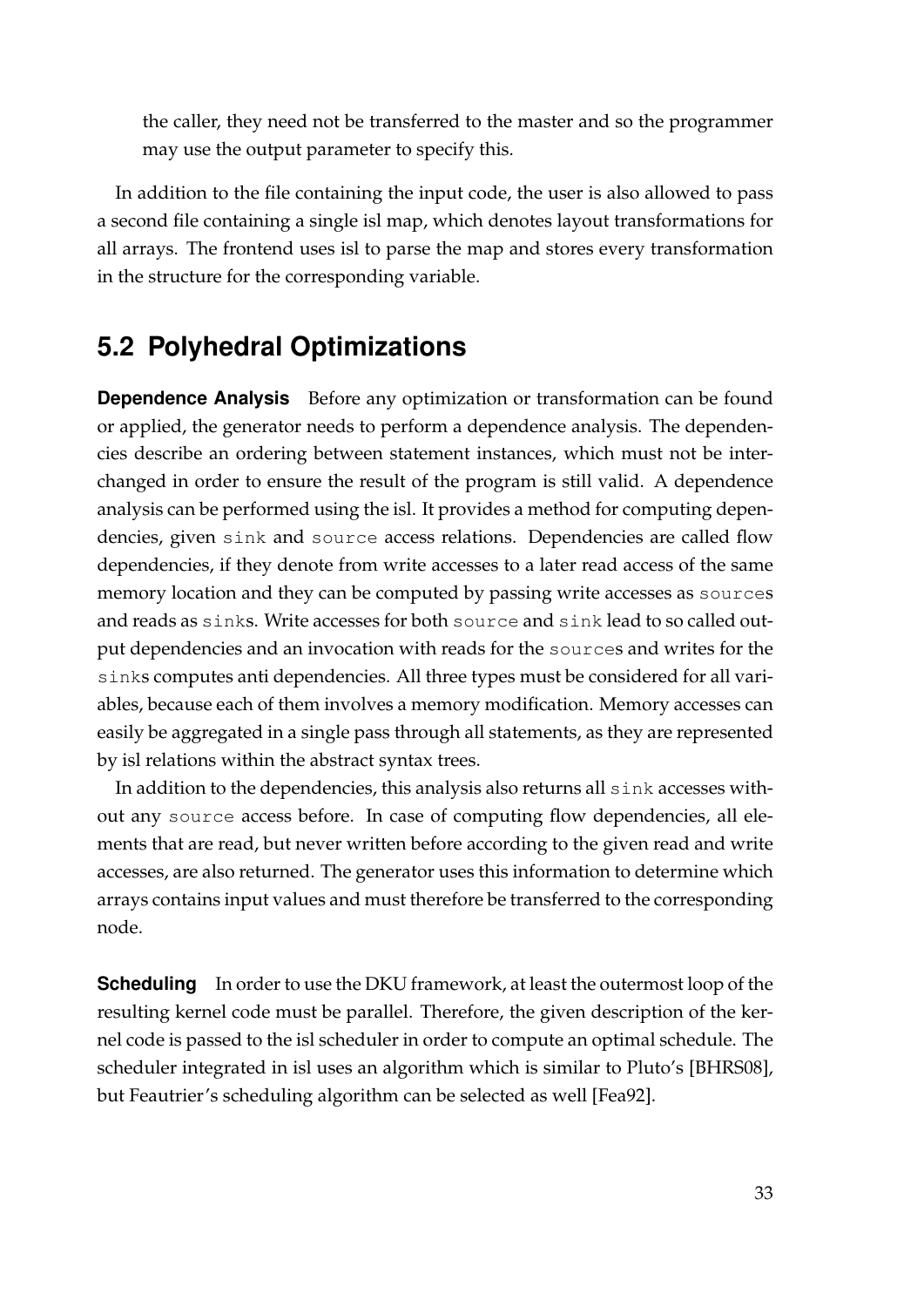```
1 void PP(int na, int nb, double A[na], double B[nb],
2 double C[na + nb - 1]) {
3
4 #pragma scop
   for (int i = 0; i < na + nb - 1; i++)6 SO: C[i] = 0.0;7
for (int i = 0; i < na; i++)9 for (int j = 0; j < nb; j++)10 S1: C[i+j] += A[i] * B[j];
11 #pragma endscop
12 }
```
Figure 5.2: Generator input for the polynomial product.

Consider for example the input code from Figure [5.2.](#page-33-0) The extracted iteration domain and schedule are:

```
[na, nb] \rightarrow {
 S0[i]: i>=0 and i<na+nb-1;
 S1[i, j]: i>=0 and i<na and j>=0 and j<nb; }
[na, nb] -> { S0[i] -> [0,i,0]; SI[i,j] -> [1,i,j]; }
```
The original input does not contain an asynchronous parallelism, apart from the initialization of the result array  $\circ$ , because different iterations of both the i- and jloops in lines 8 and 9 modify the same element of C. This can also be seen, when inspecting the computed dependencies, as there is a transition from S1 to itself for different values of the outermost loop iterator i:

```
[na, nb] \rightarrow {
  S0[i] \rightarrow SI[0,i]: i>=0 and i<nb and na>0;
  S0[i] \rightarrow SI[i+1-nb,nb-1]: i>=nb and i<sub>n</sub>ab-1 and nb>0;S1[i,j] \rightarrow SI[i+1,j-1]: i>=0 and i<sub>1</sub>-1 and j>0 and j<sub>1</sub> and j<sub>2</sub>
```
A better schedule for this representation can be computed using isl:

 $[na, nb] \rightarrow \{ SO[i] \rightarrow SO[i, 0, 0]; SU[i, j] \rightarrow SU[i+j, i, 1]; \}$ 

The iteration domain and the optimized schedule still describe the same computations, but the ordering of the statement instances may have changed. This reordering may help to exploit the parallelism of the computation. This new system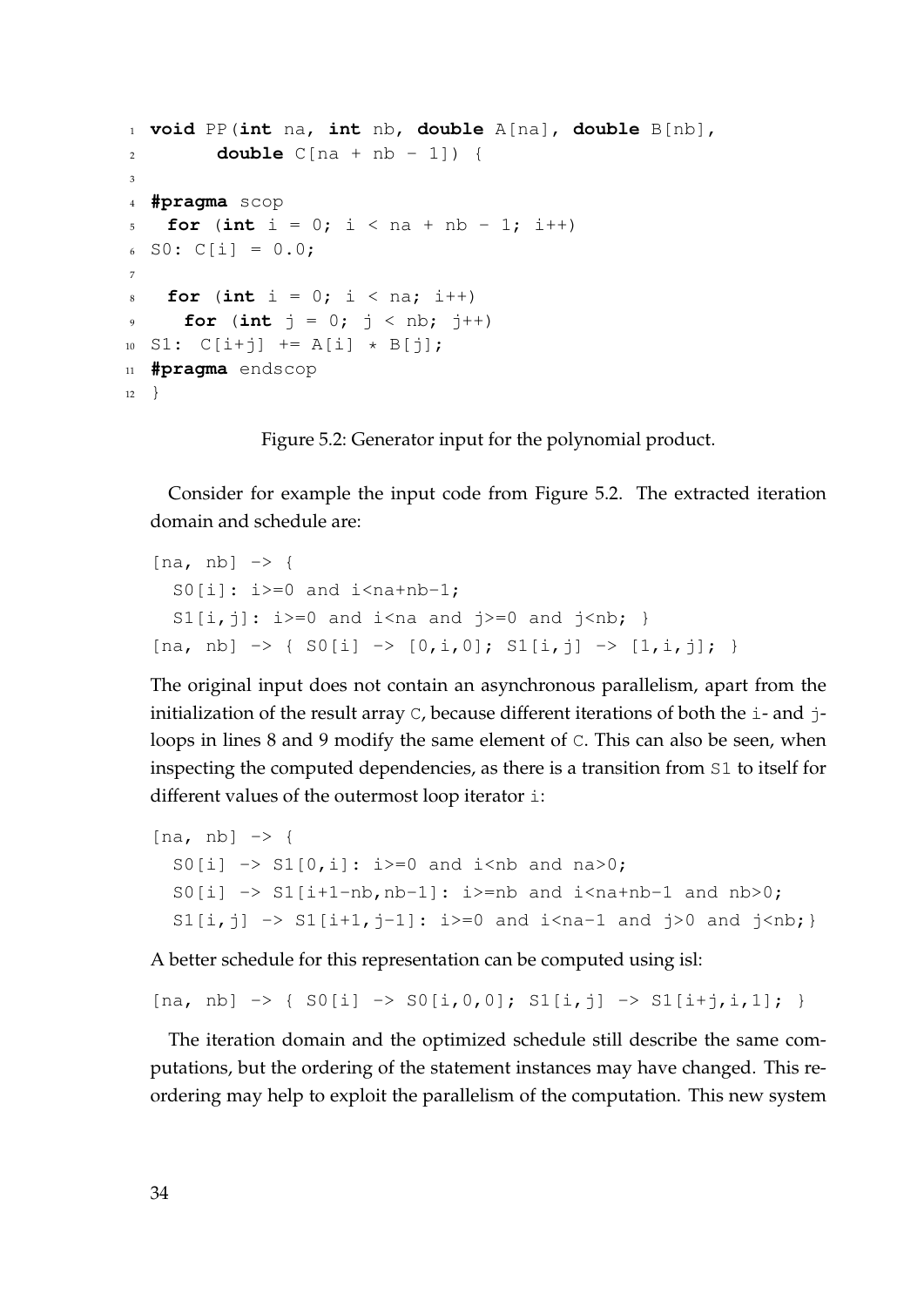can not be used directly to create the kernel code, as for the outer parallel dimensions, which now might exist, the generator must insert new structure parameters, which restrict the computation one kernel call has to perform. In order to be able to delimit individual dimensions, the generator creates a completely new system for the kernel code by applying the schedule to the iteration domain. This ensures every loop of the resulting kernel code corresponds to exactly one dimension of its iteration domain. The new iteration domain and the according schedule for the kernel is:

```
[na, nb] \rightarrow {
  S0[i0, 0, 0]: i0 >= 0 and i0 < n a + nb - 1;S1[i0,i1,1]: i0>=0 and i0<na+nb-1
       and i1>=0 and i1>i0-nb and i1<=i0 and i1<na; }
[na, nb] \rightarrow {
  S0[i0, i1, i2] \rightarrow S0[i0, i1, i2];S1[i0, i1, i2] \rightarrow S1[i0, i1, i2];
```
The dependencies for this new system can now be used to determine which dimensions can be executed in parallel (which is explained in the next paragraph):

```
[na, nb] \rightarrow {
  S0[i0, 0, 0] \rightarrow SI[i0, 0, 1]: i0>=0 and i0<nb and na>0;
  S0[i0, 0, 0] \rightarrow SI[i0, i0+nb-1, 1]:
       i0 >=nb and i0 <na+nb-1 and nb >0;
  S1[i0,i1,1] \rightarrow S1[i0,i1+1,1]:
       i1>=0 and i1>i0-nb and i1<na-1 and i1<io; }
```
It is now possible to insert new structure parameters, which represent the new loop bounds in the resulting kernel code.

The final iteration domain and schedule for the kernel code are then:

```
[na, nb, _10, _u0] -> {
  S0[i0,0,0]: i0>=0 and i0>=10 and i0<sub>0</sub> and i0<sub>0</sub> and i0<sub>0</sub>S_1[i0, i1, 1]: i0 >= 0 and i0 >= 10 and i0 < n a + nb - 1 and i0 < =_ u0and i1>=0 and i1>i0-nb and i1<=i0 and i1<na; }
[na, nb, _10, _u0] -> {
  S0[i0, i1, i2] -> S0[i0, i1, i2]: nb+na>1;
  S1[i0,i1,i2] \rightarrow SI[i0,i1,i2]: nb+na>1; }
```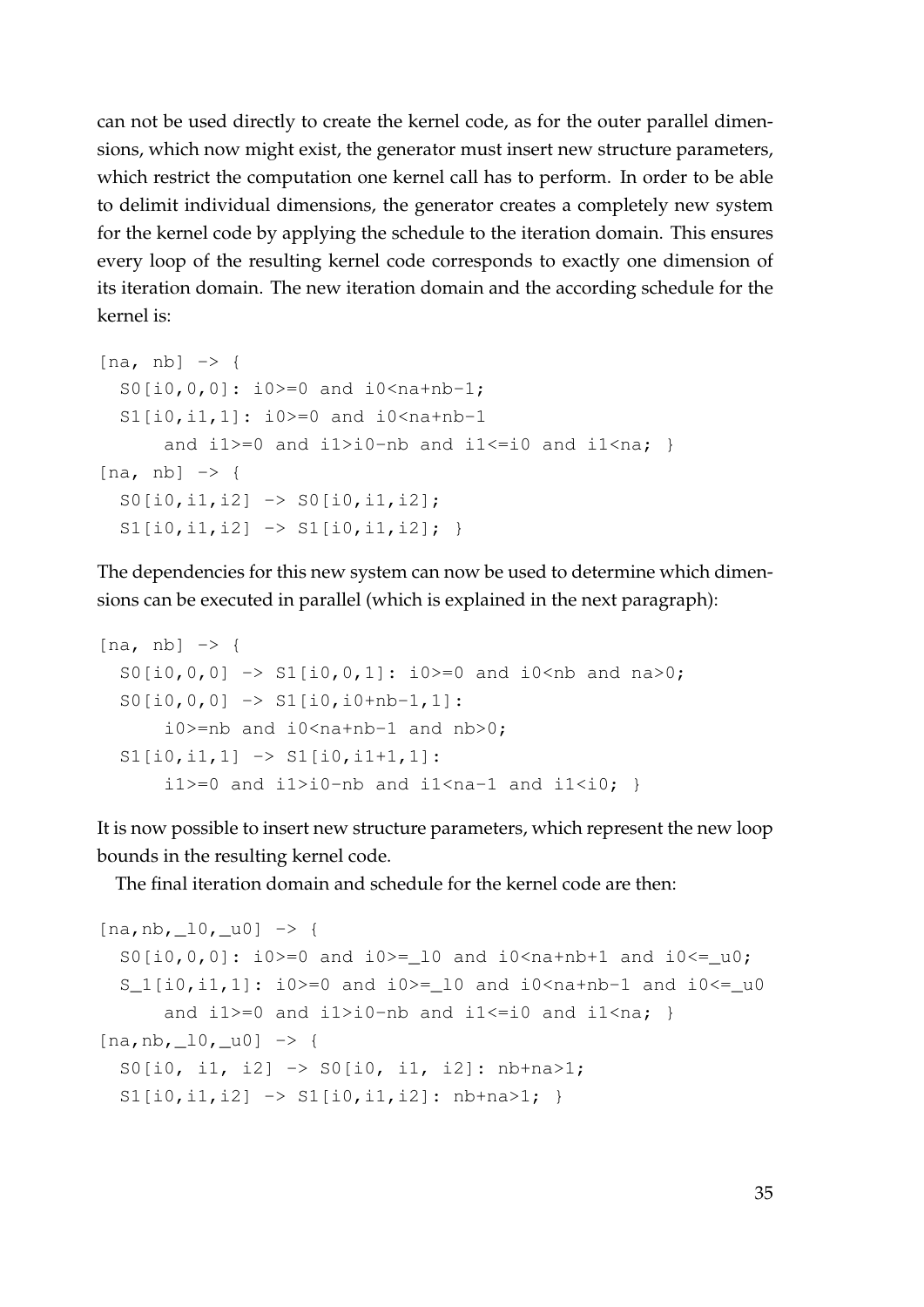```
1 if ((na >= 1) \&\& (nb >= 1)) {
2 for (c1=max(0,_l0);c1<=min(_u0,na+nb-2);c1++) {
S_0(c1,0,0);for (c2 = max(0, c1 - nb + 1); c2 \le min(c1, na - 1); c2++)S_1(c1,c2,1);6 }
    7 }
8 if (nb <= 0)
9 for (c1=max(0,_l0);c1<=min(_u0,na+nb-2);c1++)
_{10} S_0(c1,0,0);11 if (na \leq 0)
12 for (cl = max(0, 10); cl < = min(10, nathb-2); cl++)13 S_0(c1,0,0);
```
Figure 5.3: Generated loop nest for kernel using the input as depicted in Figure [5.2.](#page-33-0)

The resulting loop nest generated by CLooG for this system is shown in Figure [5.3.](#page-35-0)

**Finding Parallelism** In a next step, the generator needs to know how many of the outer loops can be split by the divider, or in other words, the number of outer dimensions that do not carry any dependency. But to determine this, not all dependencies are relevant. Consider again the source code of Figure [5.1,](#page-31-0) the local variable sum is only used to avoid several accesses to the same element of array C, which may lead to a performance degradation, if the compilation updates the main memory on each access. But as it is the same variable for all iterations of the  $\pm$  and  $\pm$ loop, there is an anti dependency from line 12 to line 9 of the subsequent iteration for the outer loops. In a naive approach, this dependency prevents all parallelism, but as every kernel invocation has implicitly its own copy of all non-array variables, a shared update problem can not occur, so there is no problem if such dependencies are violated. Therefore, when computing the number of parallel dimensions, anti or output dependencies for non-array variables must not be considered, as only flow dependencies carry information.

Another problem is that the optimized schedule may contain constant dimensions that do not map to an explicit loop of the resulting kernel code, but only effect the structure of the loop nest, as mentioned in Section [2.3](#page-12-0) and depicted in Figure [2.3.](#page-13-0) Therefore the generator categorizes each dimension as follows: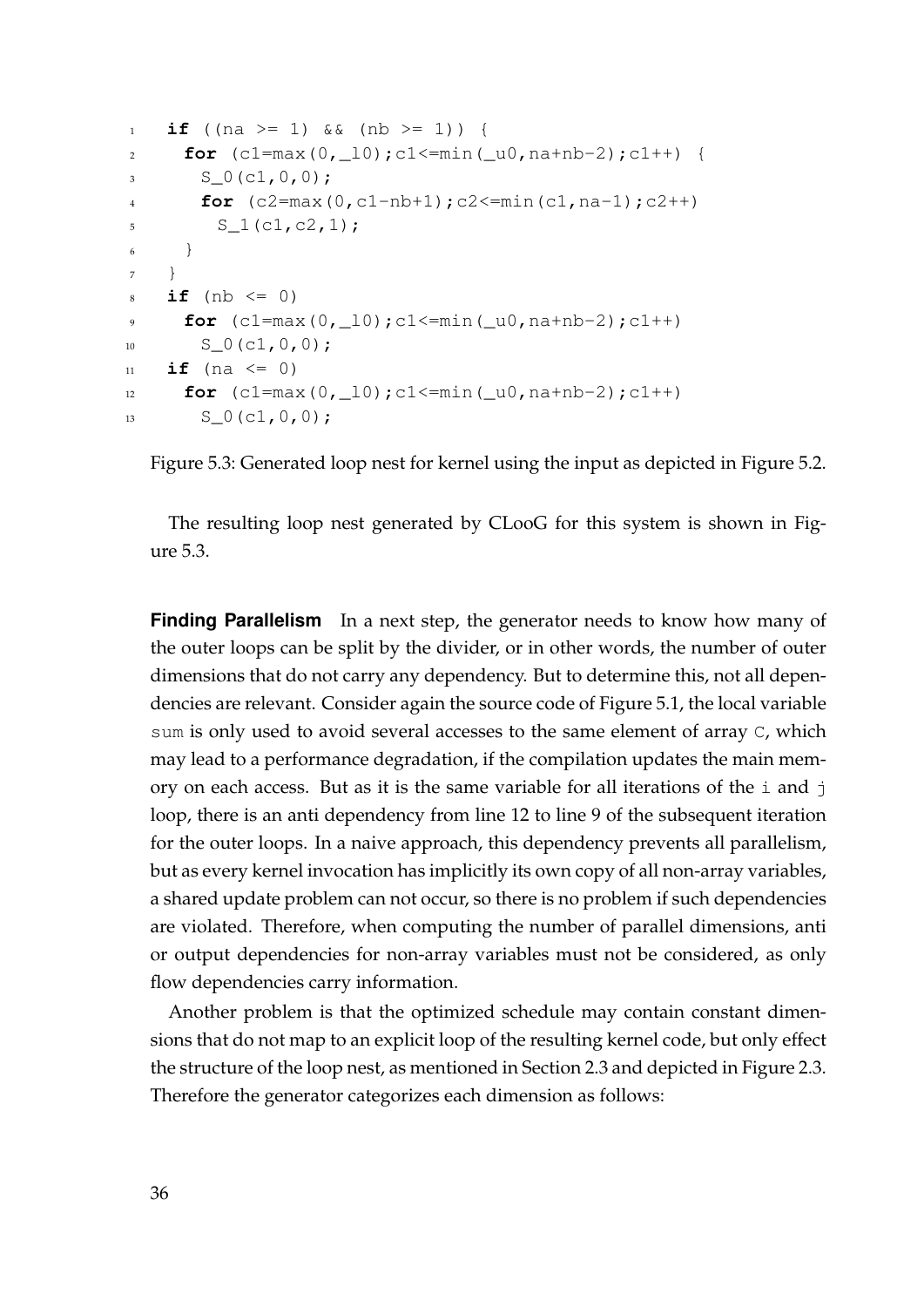```
1 Input: Dependency deps[n_dims]
2 Result: Category dims[n_dims]
3
4 for (int i = 0; i < n dims; +i)
5 dims[i] = parallel_scalar;
6
7 for (Dependency dep : deps) {
s for (int i = 0; i < n dims; +i) {
9 if (dims[i] == parallel_scalar
10 && Is_no_scalar_dimension(dep, i))
11 dims [i] = parallel loop;
12
13 if (Dependency_is_carried_by_dimension(dep, i))
14 dims[i] = sequential;
15 }
16 }
```
Figure 5.4: Computation of the category for each dimension.

- **parallel loop** Determines that this dimension describes a loop of the resulting kernel code and it can be executed in parallel. Therefore the divider is allowed to split it.
- **parallel scalar** These dimensions are not represented directly in the generated code, as they refer to constant output dimensions of the computed schedule, which are explained in Section [2.3,](#page-12-0) but they do not limit the parallelism. They must not be considered by the divider.
- **sequential** For sequential dimensions it does not matter if they are represented in the resulting kernel code by a loop, as they carry a dependence. Therefore neither these, nor any of the following dimensions are allowed to be split by the divider.

Figure [5.4](#page-36-0) shows an algorithm for the categorization of all dimensions, given all dependencies. In detail, Is\_no\_scalar\_dimension(dep, i) is true, if at least domain or range of dimension i from the dependency dep is not a constant value. Dependency\_is\_carried\_by\_dimension(dep, i) returns true, if dimension number i carries the given dependency dep.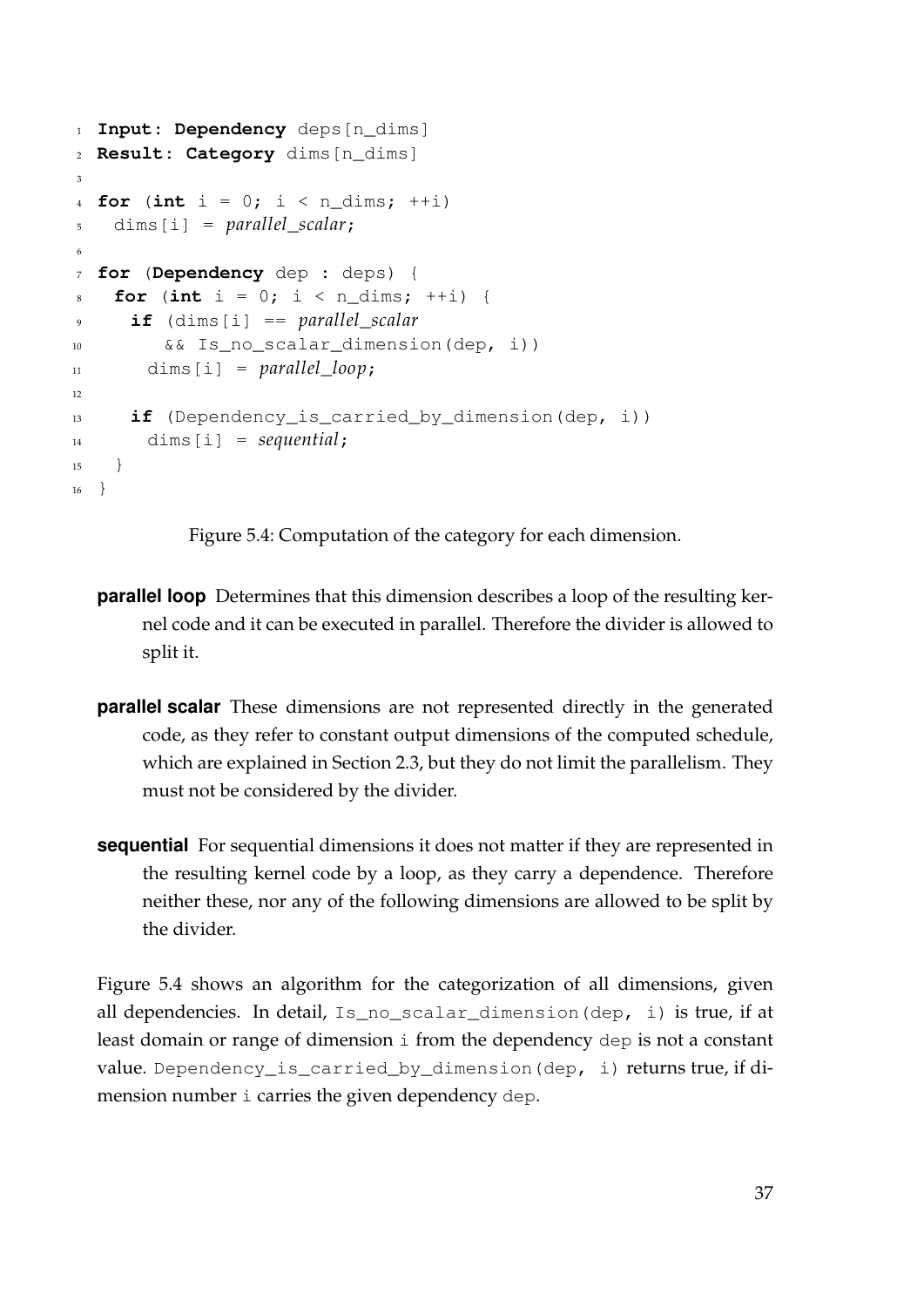**Definition 2 (loop-carried dependency)** *A loop or dimension* i *carries a dependency iff the* i*th element of the distance vector for the dependency is non-zero and all previous* i − 1 *elements are zero.*

The distance vector is simply the difference between the target iteration vector and the source iteration vector of the dependency.

The actual number of outer parallel dimensions and also the number of dimensions the divider is allowed to split can now easily be determined by counting all *parallel*\_*loop* entries of the computed category array that appear before any *sequential* entry.

## <span id="page-37-0"></span>**5.3 Layout Transformation**

As already mentioned in Section [4,](#page-26-0) layout transformations may increase the performance of the application code on distributed memory systems and can be realized with almost no overhead, as the input data must be copied anyway. But the computation of an optimal transformation for a given application code is not trivial.

This section presents a new idea for computing an affine layout transformation for a given program. The core part of this approach is to use an unmodified scheduling algorithm to compute the transformation. Both scheduling algorithms implemented in isl require two different types of dependencies:

**validity** The computed schedule is guaranteed to respect all validity dependencies.

**proximity** The second input consists of proximity constraints and the algorithm tries to minimize the dependence distances over them.

If the scheduling algorithm is used to compute a layout transformation, there are no hard constraints on the order of the elements and therefore there are no validity dependencies, the algorithm must consider. But the minimization part for proximity dependencies of the scheduling algorithm can be used to minimize the distance between subsequently used array elements.

As the layout transformation is used to optimize the cache utilization, the distance between subsequent accesses to an array must be minimized. A relation over array elements that indicates for every value the element that is accessed consecutively when executing the kernel can be used as a proximity dependence relation.

The computation of these proximity dependencies starts with the access relations for a given array and a polyhedral representation of the kernel code. Consider for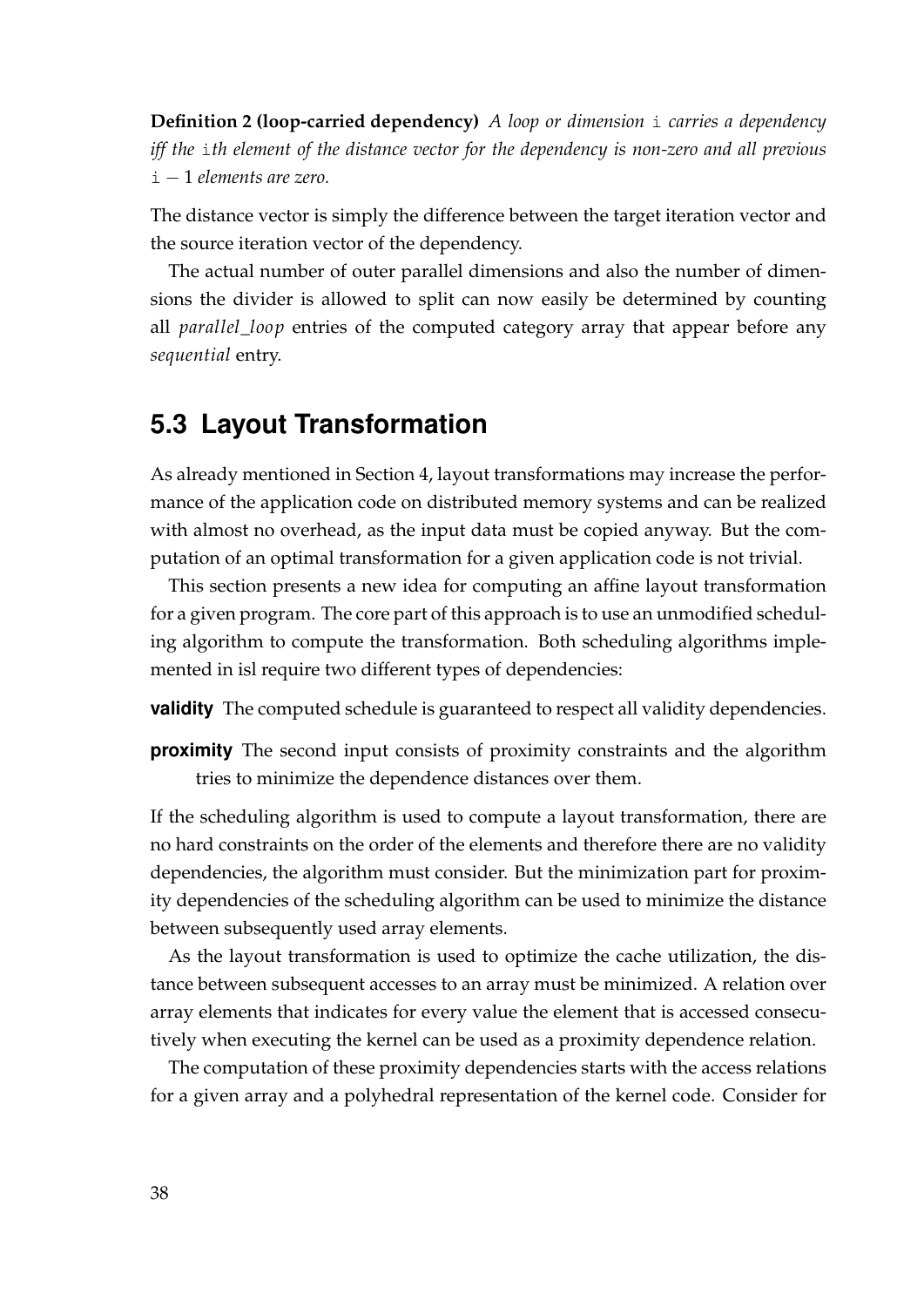example the matrix multiplication from Figure [5.1,](#page-31-0) if the statement in line 11 is named S, the access relation for array B can be denoted as:

```
[r, c, n] \rightarrow \{ S[i, j, k] \rightarrow B[k, j] :0 \le i \le r and 0 \le j \le c and 0 \le k \le n }
```
In a next step, new access relations are computed by removing all array dimensions. The resulting relation then represents accesses to the whole array. For the access to array B, the modified relation could be:

```
[r, c, n] \rightarrow \{ S[i, j, k] \rightarrow B[] :0 \le i \le r and 0 \le i \le c and 0 \le k \le n }
```
Then a flow dependence analysis is performed, using the newly created access relation for both source and sink. For the given example, the schedule of the source code of Figure [5.1](#page-31-0) is simply an identity map, so the computed dependencies are:

```
[r, c, n] \rightarrow \{S[i, j, k] \rightarrow S[i, j, k+1] : 0 \le i \le r and 0 \le j \le c and 0 \le k \le n-1;
   S[i,j,n-1] \rightarrow S[i,j+1,0] : 0 \le i \le r \text{ and } 0 \le j \le c-1 \text{ and } n \ge 1;S[i, c-1, n-1] \rightarrow S[i+1, 0, 0] : 0 \le i \le r-1 \text{ and } n \ge 1 \text{ and } c \ge 1;
```
These dependencies now denote for every statement instance that accesses the given array, the subsequent instance under the given schedule, which also accesses the same array. A last step is now to transfer both domain and range from the iteration space to the index space of the appropriate array. This can be done by simply applying the original access relation to both domain and range of the dependence maps. For the matrix multiplication example this would lead to the following proximity dependencies:

```
[r, c, n] \rightarrow \{B[k,j] \rightarrow B[k+1,j] : 0 <= k < n - 1 and 0 <= j < c and r > = 1;
  B[n-1,j] \rightarrow B[0,j+1] : 0 \le j \le -1 \text{ and } r \ge 1 \text{ and } n \ge 1;B[n-1, c-1] \rightarrow B[0, 0] : r>=2 and n>=1 and c>=1; }
```
It is easy to verify that the source code from Figure [5.1](#page-31-0) accesses the elements of array B in the same ordering as denoted by the dependencies.

In theory, the scheduler should now return an optimal layout transformation for the appropriate array, as it minimizes the distance between subsequent array accesses. But the actual output is in most cases an identity, as the given proximity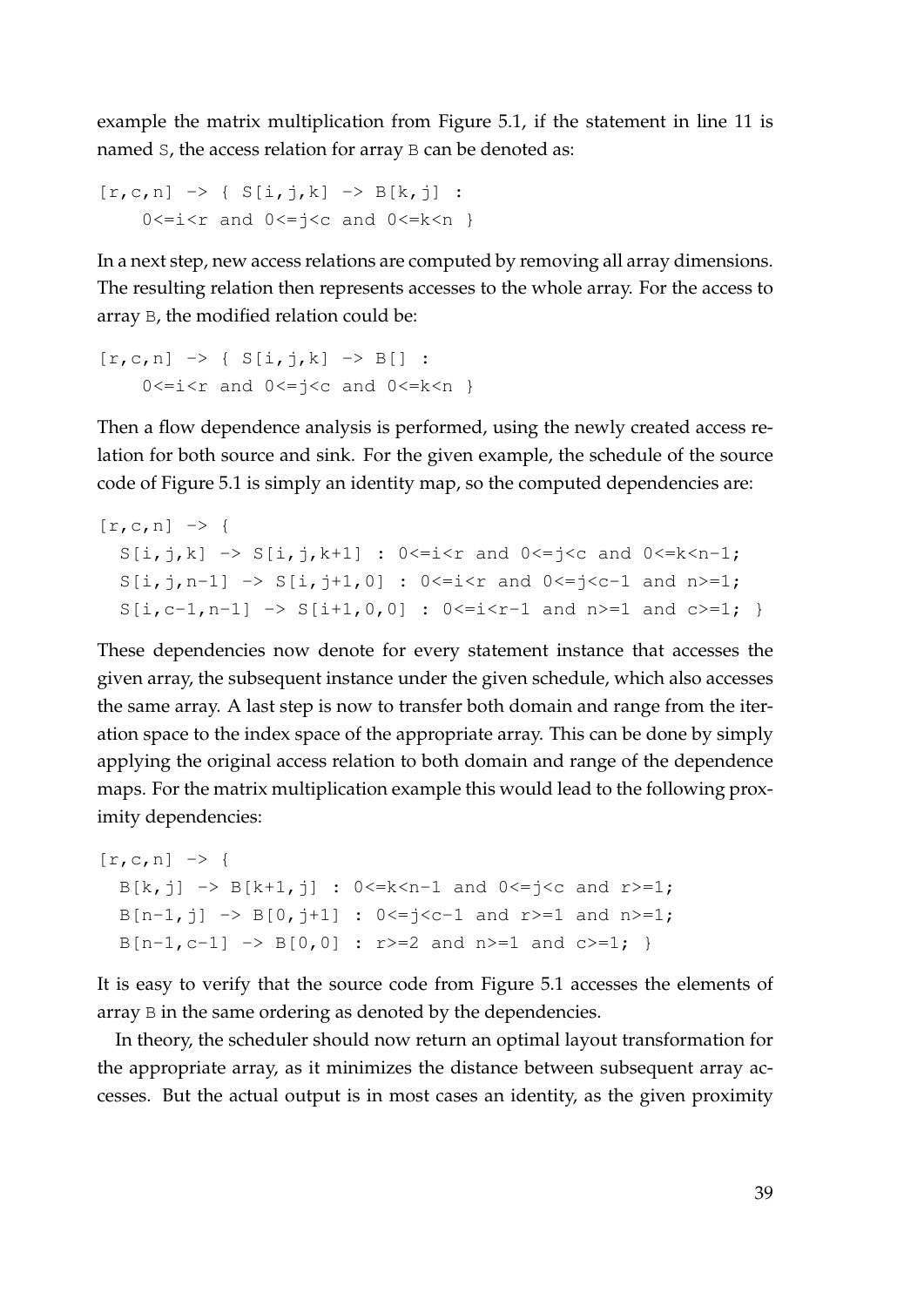constraints apear to be too complex for the scheduling algorithm. There are two approaches which might solve this problem. On the one hand, a heuristic can be used to preprocess and simplify the computed dependencies. On the other hand, the scheduling algorithm can be adapted to this problem. The first approach was tested in this work and the adaption of the algorithm remain as future work. Following the example above, the first two mentioned maps contain multiple elements and therefore they describe multiple different dependencies, depending on the value of the structure parameters n and c. In contrast to this, the third map only contains a single element, which leads to a single dependency, namley from the last element of the matrix B to the first one. So the last map can be considered as less important for the layout transformation. Removing it and invoking the isl scheduler then results in the desired transformation:

 $[c,n,r] \rightarrow \{ B[k,j] \rightarrow B[j,k]; \}$ 

A filter for the dependencies, which removes maps, that contain only a single element is implemented, but this is only sufficient for rather simple input codes, as e.g. the matrix multiplication. With an increasing complexity of the input, the requirements for the preprocessing heuristic are also growing and a universal solution could not be found.

In contrast to this, specializing the scheduler is more extensive, but it may lead to more satisfactory results for a larger number of programs.

## **5.4 Code Generation**

For the code generation part, two different approaches are possible, the *templated generation* and the *transformer generation*.

On the one hand, the application code could be created by using a template. That means, the application code is derived from a generalized code file, called template. The template is then modified at previously marked positions to adapt it according to the given model. An advantage of this apporach is that the template can be basically read and understand without inspecting the source code of the generator, but the use of a template needs the generator to be able to parse it in order to find and replace all marks.

On the other hand, a more lightweight and more flexible approach is to use a transformer. That means, the generator writes the complete application code di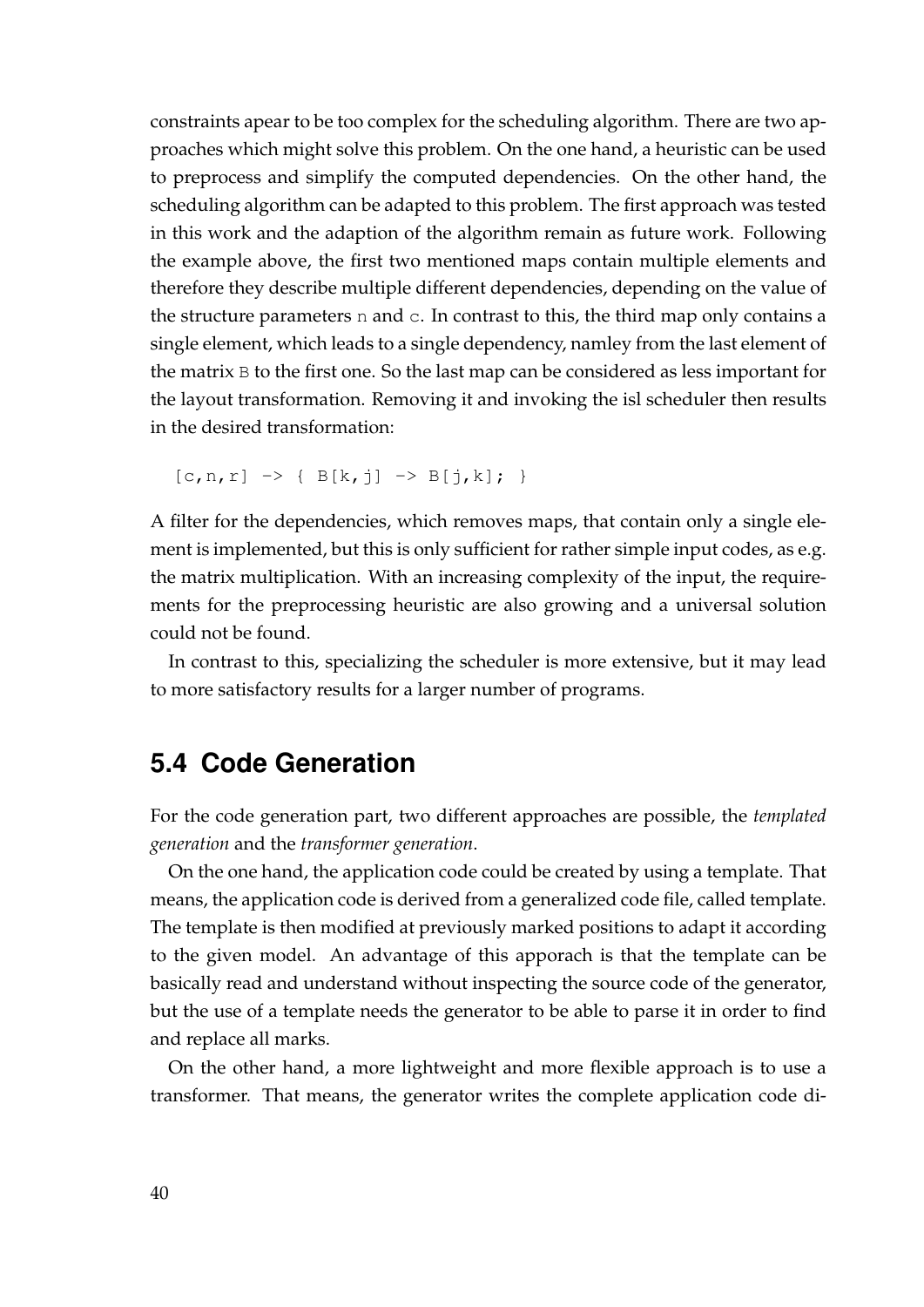rectly into the output file and therefore it handles a huge amount of strings. Structural modifications of the generated code also require a recompilation of the whole generator and in contrast to a template file, the inspection of the basic structure results in studying the source code, or the generated files for different inputs. But as the transformer is easy to integrate and it does not need additional external libraries, this approach was chosen for the generator.

### **5.4.1 Divider / Undivider**

The divider's task is to split the input piece in as many subpieces as desired, in a way that every subpieces leads to an almost identical amount of work for the kernel. It is allowed to create more or fewer subpieces as requested, but to optimally exploit the hardware, the given number should be respected.

**Distribution of Subpieces accross parallel Dimensions** In case of multiple parallel loops, the computation can be split in more than one dimension. This may lead to problems if the requested number of subpieces is prime. Using a consistent distribution, i.e. splitting the iteration domain using hyperplanes, the only possibility to respect the given number is to split only a single dimension. This could be a waste of parallelism potential, as splitting multiple dimensions also lead to an indirect tiling of the computation. Consider again the matrix multiplication example from Figure [2.1a,](#page-9-0) the outer i loop iterates over all rows and the  $\frac{1}{2}$  loop traverses the columns of the result matrix. If only the first dimension is split by the divider, each of the resulting subpieses tranverses the array B multiple times witht he maximum possible reuse distance. That means, before a specific element of the matrix is accessed the second time, all others are required first. The CPU cache can now only increase the performance if the whole matrix B can be cached at once. If the divider now splits both the i and the j loop, each subpiece requires only a subset of the array B. This leads to a smaller reuse distance, which may increase the performance, if all accessed data can be cached now.

Consider an application with two parallel loops that should be split in five subpieces. Figure [5.5a](#page-41-0) shows a naive partitioning of both dimensions. It can easily be seen that all subpieces cover the same area, but this solution does not exploit the second parallel dimension *j*. A better partitioning for the same problem is shown in Figure [5.5b.](#page-41-0) This can be achieved by dropping the constraint that each dimension has to be split evenly by using hyperplanes, for one single dimension. Furthermore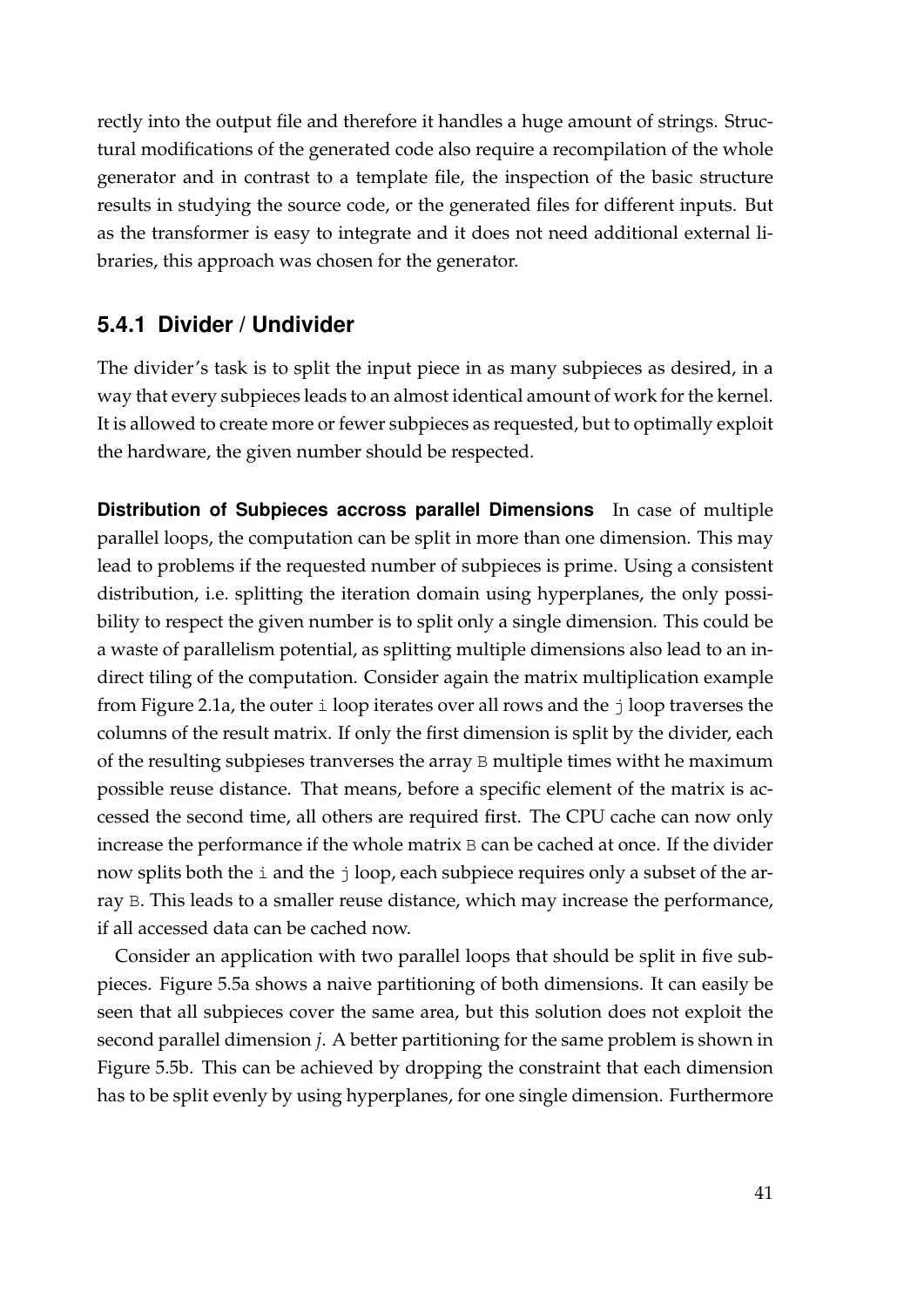<span id="page-41-0"></span>

(a) If all dimensions must be split evenly by hyperplanes, the only partitioning possible does not exploit both dimensions, as the requested number only has the trivial factorization  $5 \cdot 1$ .



Figure 5.5: Possible partitioning with five subpieces created by the divider for a two dimensional iteration space.

```
1 Inputs: n, d
2 Results: ci, b
3
4 remaining = n;
5 prod = 1;
6
7 for i = 0...d-2 {
s root = round(\sqrt[d-1]{\text{remaining} + \frac{1}{4}});
\frac{1}{9} remaining = \frac{\text{remaining}}{\text{root}};
10 c_i = \text{root};11 prod = prod · root;
12 }
13
14 cd−1 = remaining;
15 prod = prod · remaining;
b = n - \text{prod};
```
Figure 5.6: Algorithm used to compute the number of bars *c<sup>i</sup>* per dimension.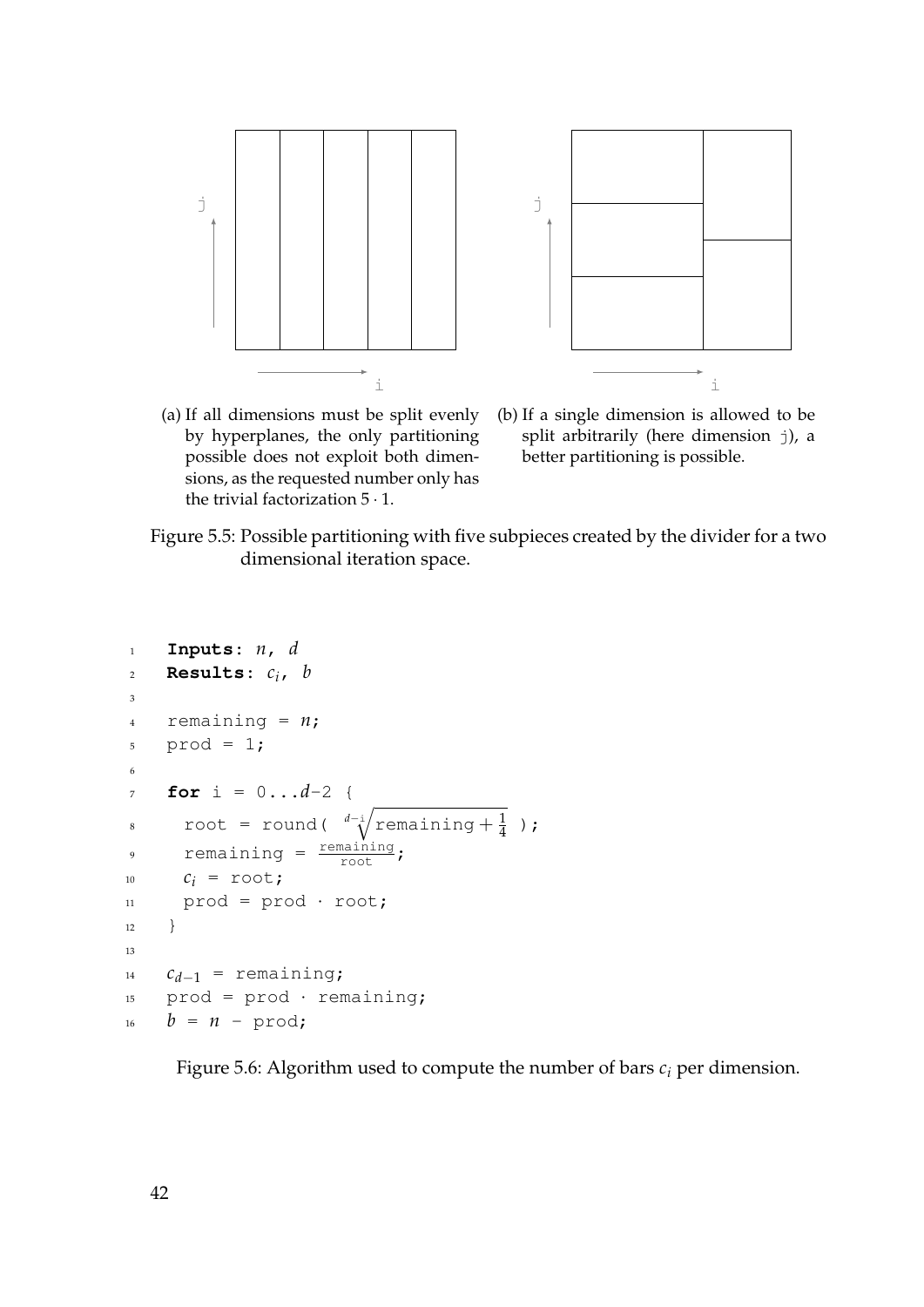<span id="page-42-0"></span>

(a) subpieces created independently from the structure of the iteration domain (b) optimal loop bounds for the subpieces according to the iteration domain

Figure 5.7: Illustration of five subpieces for the code from Figure [2.1a.](#page-9-0)

it is possible for an arbitrary dimensionality  $d \in \mathbb{N}$  to find a  $k \in \mathbb{N}$  and a partitioning of the iteration domain into  $n \in \mathbb{N}$  subpieces such that all except one dimension are divided into either  $k$  or  $k + 1$  blocks and for the last dimension all blocks are also divided into either  $k$  or  $k + 1$  pieces. This can be formulated as follows:

#### **Conjecture 1**

 $\forall n, d \in \mathbb{N}: \exists k \in \mathbb{N}: \exists c_0, \ldots, c_{d-2} \in \{k, k+1\}: k \cdot \prod_{i=0}^{d-2}$  $\sum_{i=0}^{d-2} c_i \leq n \leq (k+1) \cdot \prod_{i=0}^{d-2}$  $\sum_{i=0}^{a-2} c_i$ 

The procedure used to compute such a partitioning is shown in Figure [5.6.](#page-41-1) Its correctness is not proven mathematically, but was tested empirically for all combinations of  $n \in \{1, \ldots, 1.000.000\}$  and  $d \in \{1, \ldots, 100\}$ . The summand  $\frac{1}{4}$  inside the root in line 8 is required to ensure the computed  $c_i$  have the desired form. The results *c*0, . . . , *cd*−<sup>2</sup> determine the number of blocks the first *d* − 2 dimensions are split into. All these blocks are then divided into  $k$  or  $k + 1$  pieces, such that overall *n* pieces are available.

**Shape and Size of the Subpieces** Another problem appears at the explicit subpiece creation. The given code only computes the layout of the subpieces, but their explicit shape and size must be determined in a second step. Consider again the source code from Figure [2.1a,](#page-9-0) a naive creation of the subpieces is shown in Figure [5.7a.](#page-42-0) It can easily be seen that this does not lead to an appropriate load balance, as for example the upper left subpiece does not contain any computation. Therefore, it is advisable to shift the subpiece boundaries in order to balance the number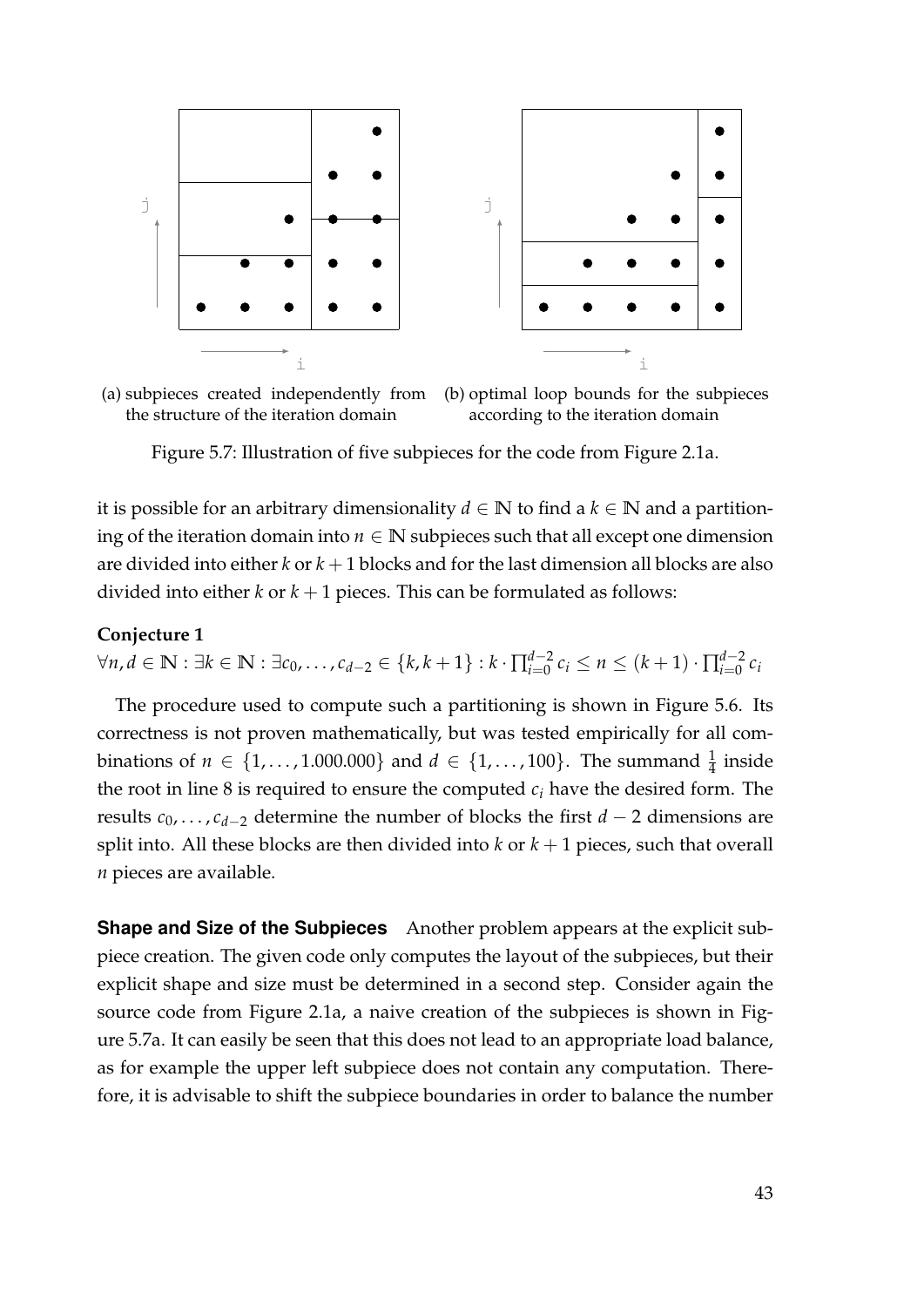of statement instances inside them. Figure [5.7b](#page-42-0) shows an optimal partitioning of the given iteration domain. It can be determined by performing a binary search and the generator is able to create code for this part. In detail, let  $\rho(p)$  be the number of integral points inside the iteration domain of the kernel description, which is encapsulated in the subpiece  $p$ . The generator uses barvinok [\[VSB](#page-83-0)<sup>+</sup>07], a library which extends isl, to compute a C expression for  $\rho$ . The subpieces  $p_1, ..., p_n$  then denote an optimal partitioning of the parent piece  $p$ , if  $\rho(p_1)\approx ... \approx \rho(p_n) \approx \frac{\rho(p)}{n}$  $\frac{(P)}{n}$ . The best loop bounds for a subpiece  $p_i$  can be computed by evaluating  $\rho(p_i)$  and comparing it to the desired  $\frac{\rho(p)}{n}$ . If the number of iterations matches, an optimal piece was found, if its too small or too large, the size must be adapted accordingly and tested again. As Figure [5.7b](#page-42-0) shows, it is in general not possible to find a perfect solution, for which all subpieces are exactly equally sized, because the subpieces are restricted to a rectangular shape. But in practice, if the overall number of iterations is large enough, its impact is quite low.

In contrast to the rather complex divider code, the undivider only has to free the subpiece structure. As the divider does not copy the user data for the subpiece creation, but only references the same structure the original piece contains, the undivider does not need to collect any data for the result.

### <span id="page-43-0"></span>**5.4.2 Bundle / Unbundle**

**General Specification** The main specification for the bundle code is to create a single memory block that contains all data which must be transferred to other nodes. But, as communication and memory transfers produce a huge overhead, another important part for the bundle methods is to limit it as good as possible.

**Communication Reduction** A fist obvious improvement is to transfer not all arrays entirely to every node, but only the part the corresponding node requires in order to compute its subpiece. The information which array and even what specific elements a single node requires to compute its part can be extracted from the results of the dependence analysis, as suggested in Section [5.2.](#page-32-0) The flow dependence analysis isl provides, requires in general three different relations, a schedule, which indicates at which specific virtual point in time the statement instance is executed and two maps that indicates source and sink access relations to an arbitrary domain. In addition to the dependencies, the used algorithm computes a relation no\_source, which maps each point *p* of the given domain to the according target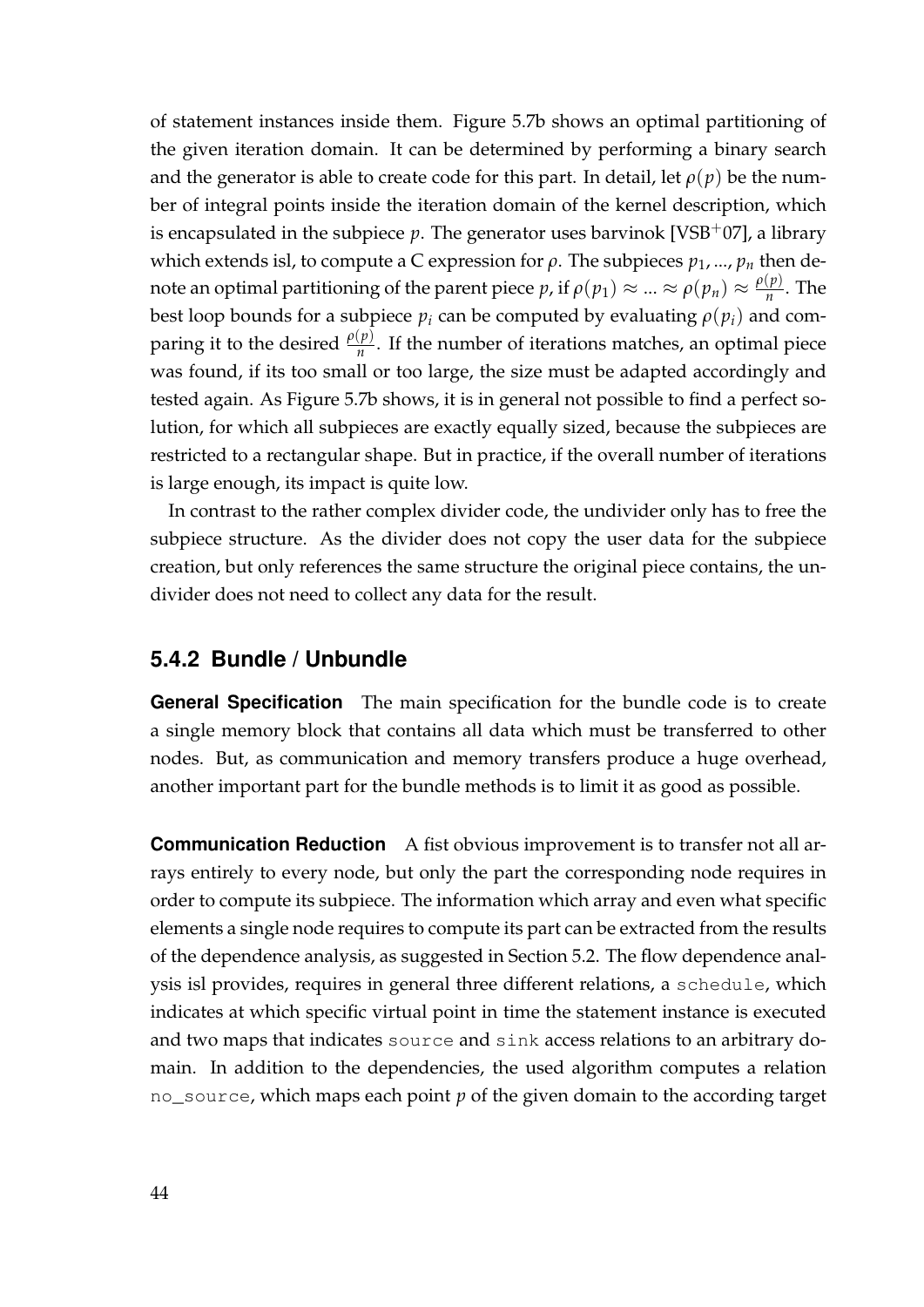*t*, which is specified by the sink access, if no chronological previous – according to the given schedule – point *q* exists, that reads the same target *t*, as indicated by the source relation. Applying this mapping to the iteration domain of the kernel description results in a set, describing only the array elements that has to be transferred.

The most aggressive reduction of the communication volume can then be realized by simply using the created set as an iteration domain for a new loop nest, which can easily be generated utilizing CLooG. The loop nest now scans only the needed array elements and therefore the body of this loops must simply copy the element at the index denoted by the iteration vector to the next empty slot of the bundle. In order to allocate enough memory for the bundle, the number of elements for all arrays can be computed by counting all integral points inside the corresponding isl set using barvinok. The same code may also be used to extract the bundle inside the unbundleInput method.

A similar optimization can also be performed for the results bundle. As the unbundleResults method only has to extract the computed results in order to ensure data from other nodes is not overwritten, all information needed to optimize the communication volume has to be computed anyway. This information can easily be determined by collecting all access relations that represent only array modifications, and applying them to the iteration domain of the kernel representation. The resulting set now represents all array elements, computed for a given subpiece description. The loop code for both bundleResults and unbundleResults can then be generated analogous to bundleInput and unbundleInput respectively.

**Memory Reuse** Another rather simple possibility to reduce the overhead of the memory transfers is to reuse the bundle memory. Therefore, the unbundleInput method neither need to allocate new memory for the input data nor extract the bundle explicitly. The only task left is to compute the positions of all input arrays inside the bundle memory and to store the corresponding pointer in the piece structure.

If the whole input is transmitted to the nodes, the offset calculation is quite simple, as only the complete size of every input array must be known and this information is part of the input description.

But if the communication overhead should be minimized as mentioned above, the code generation is a bit more complex. The presented aggressive reduction of the bundle size may lead to an arbitrary new layout of the input arrays, as it is possible that only every second element of an array is needed, or for a two di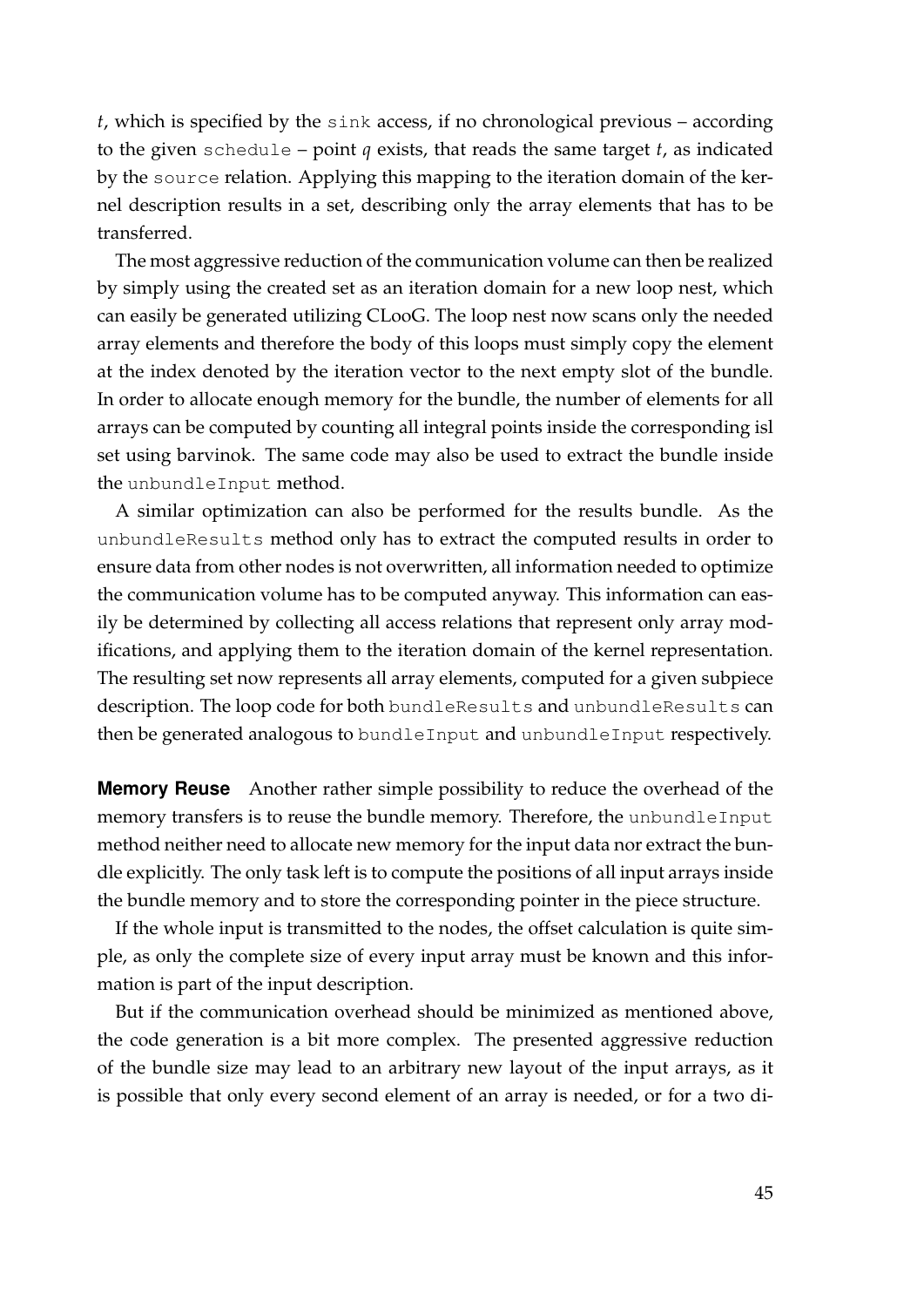mensional matrix only elements in the lower triangle are used. Therefore, if the resulting structure from the bundle memory should be used in the kernel code, the access pattern may become arbitrarily complex. In order to prevent this, the generated input and result bundle contain the rectangular hull of all array elements that have to be communicated. Therefore, the index vector for the array accesses in the kernel code must only be shifted according to the position of the computed rectangular hull inside the original array. The amount of memory a single array requires in the bundle is computed by the product of the array extent for each dimension separately, which is defined by the difference between the maximum and the minimum index, the array is accessed with. The extent for each array dimension is also used to define the complete type of the variable which is needed in the kernel code to access the arrays.

If the bundle memory for the results bundle should also be reused, it has to be allocated in the unbundleInput method before calling the kernel method. At this point, if a single array is used for both input and output, its content must be copied from the input bundle to the results bundle.

Another important issue when reusing the bundle memory is the alignment of each array. If the base address for the array accesses is no multiple of at least eight, the performance of the resulting code may be worse depending on the processor it executes. Therefore, it is reasonable to align all arrays to a multiple of the word size of the used architecture, which must then also be considered when computing the offsets inside the bundle memory.

### **5.4.3 Kernel**

The generator provides three kernel methods, one for a sequential version to minimize the overhead if only a single processor is available on the target hardware and two versions in the context of DKU for both distributed and shared memory architectures (with and without layout optimizations respectively). The main part of all kernel methods, the loop nest, which contains the actual application code, is generated by CLooG using either directly the extracted polyhedral reprensentation of the input code for the serial kernel, or the optimized one for both DKU kernel methods. As suggested in Section [2.4,](#page-14-0) the source code for the statements is inserted using preprocessor macros.

Consider again the matrix multiplication input from Figure [5.1,](#page-31-0) the initialization part of the generated kernel for distributed memory systems is shown in Figure [5.8.](#page-46-0)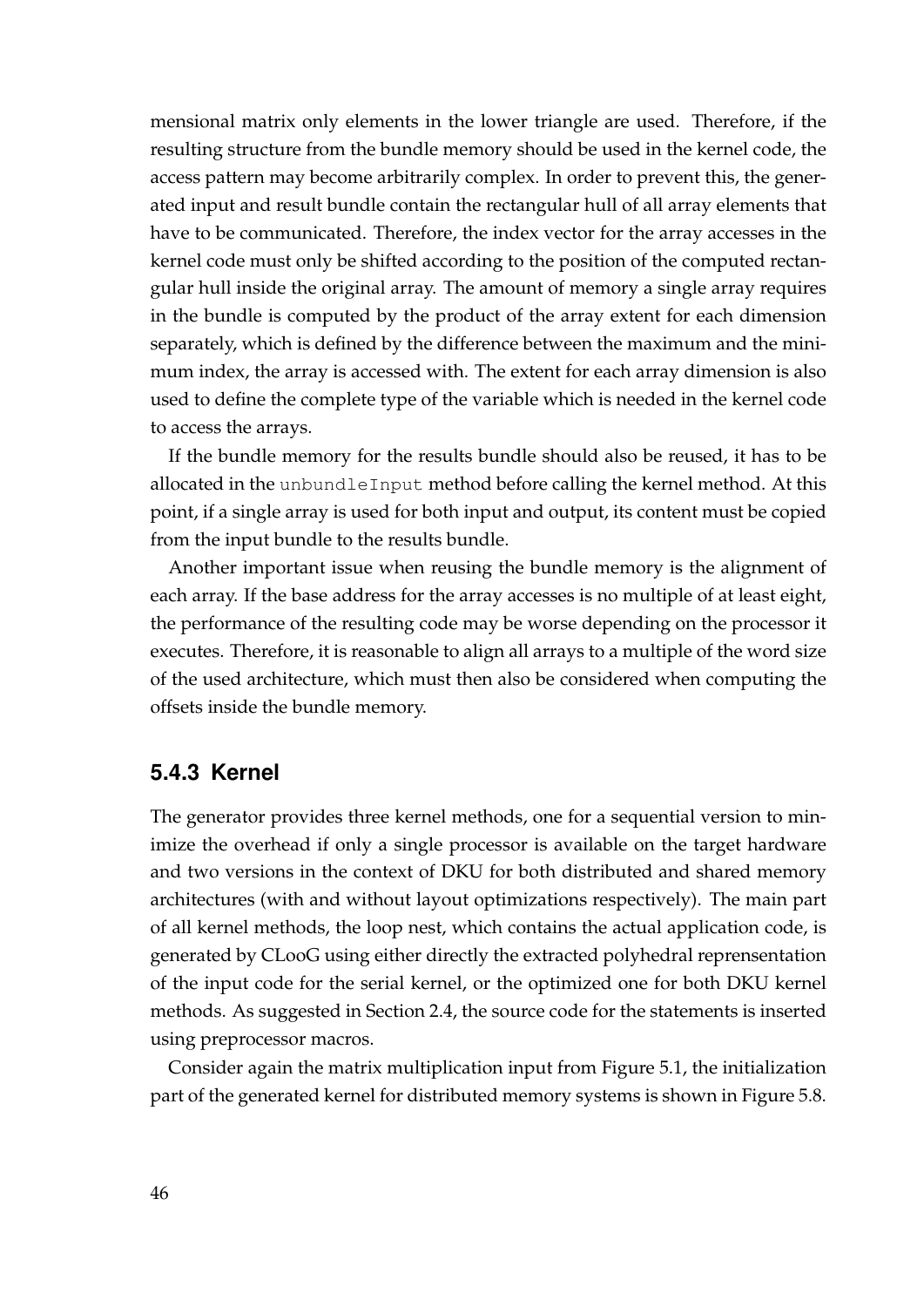```
1 // restore all user data from DKUPiece
2 struct data_DKU_GEN_MM *_d = _piece->appSpecificPiece;
3
4 // initialize primitive user variables
5 int c = -d - 2c;
6 int n = -d - \ln;
\mathbf{r} = \mathbf{d} \rightarrow \mathbf{r};
\text{8} float sum = d->sum;
9
10 // initialize variables for loop bounds
11 const int _l0 = _d->_internal._l[0];
12 const int \begin{bmatrix} 10 \\ -d \end{bmatrix} = \begin{bmatrix} -d \\ -d \end{bmatrix} = thermal. \begin{bmatrix} 0 \\ 1 \end{bmatrix};
13 const int \_11 = \_d - \geq \_internal.\_1[1];
14 const int ul = <math>d \rightarrow int internal.ul[1];
15
16 // initialize variables for memory access bounds
17 const int __10 = _d->_memory->_1[0];
18 const int \_\_u0 = \_\_d-\frac{1}{2} memory-\_\_u[0];19 const int __11 = _d->_memory->_1[1];
20 const int ul = d-\geq memory-\geq u[1];
21
22 // initialize user arrays
23 float (*\text{restrict A}) [n] = \underline{d} \rightarrow A;24 float (*\text{restrict B}) [n] = \underline{d} \rightarrow B;25 float (*restrict C) [(-11) = 0 66 -2 + c - 12] > 0 ? (u1 + 1) :
26 (-1 + 1 > = 0 & x -2 + c - 1 > = 0) ? (- 1 + 1 + 1) :
27 (-11 >= 0 & 2 - c + _u1 >= 0) ? (c) : c - _11]
28 = -d->C;
```
Figure 5.8: Initialization part of the generated kernel code for a distributed memory architecture.

The kernel has to declare and extract all needed variables from the DKU piece first. The primitive variables can easily be copied, but the declaration of the arrays is more complex, as for multi-dimensional ones the compiler needs the extent of the inner dimensions in order to generate code to compute the exact memory location for a given index. As explained in Section [5.4.2,](#page-43-0) the arrays are not transferred completely if not necessary and as they are still stored in the bundle memory, their extent may differ from the original one. This leads to the rather complex definition for array  $\textdegree$  in lines 25 – 28.

The additional scalars declared in lines  $11 - 20$  represent the loop and memory bounds for this subpiece. The latter ones are needed as DKU pieces are allowed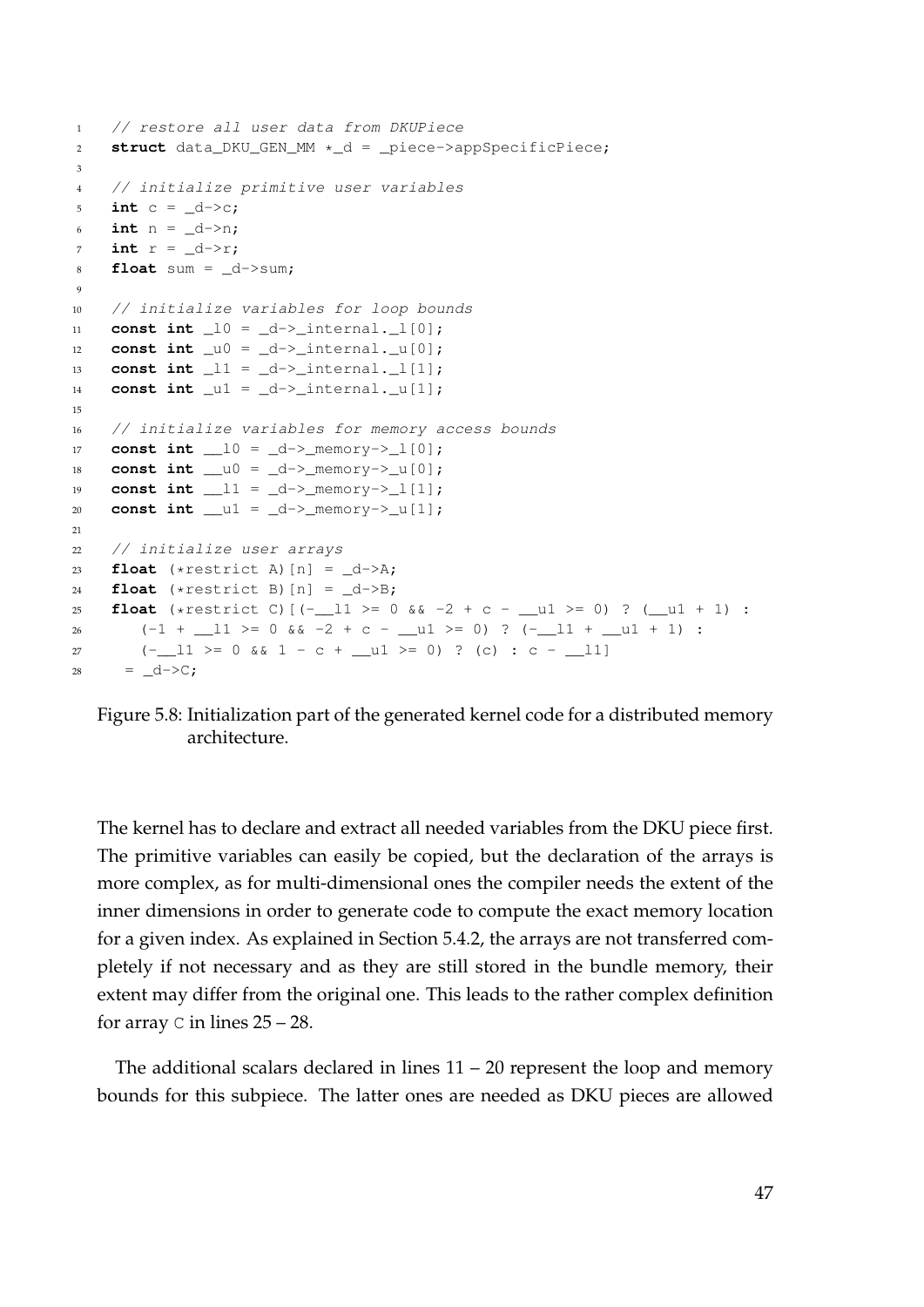to be divided several times subsequently and the array extent may depend on the bounds of a super piece.

Figure [5.9](#page-48-0) shows the second part of the kernel code following the example from Figure [5.8.](#page-46-0) The actual code for the computation of the result is generated by CLooG using the newly created iteration domain as explained in Section [5.2.](#page-32-0) But as the statements depend on the original iteration domain, it is rebuilt using an additional preprocessing level, as depicted in lines 22, 24 and 26.

The statement code must also be modified slightly, as the extent and even the layout of the used arrays might have changed when transferring them to another node in a distributed memory system. In case of the matrix multiplication example, the array B is transposed in order to enable a row-wise access. The elements of all access vectors are also adapted in order to compensate the smaller extent of the arrays. The generated offsets are computed before executing the loop nest and they are stored in separate variables in order to ensure they are computed only once and not for each memory access over and over again.

For shared memory systems, the generated kernel method, the localKernel is very similar to the presented one. The only difference is that it uses the original arrays passed to the framework by the caller. That means, no layout transformations or modifications of the array sizes must be considered and the access relations must not be adapted.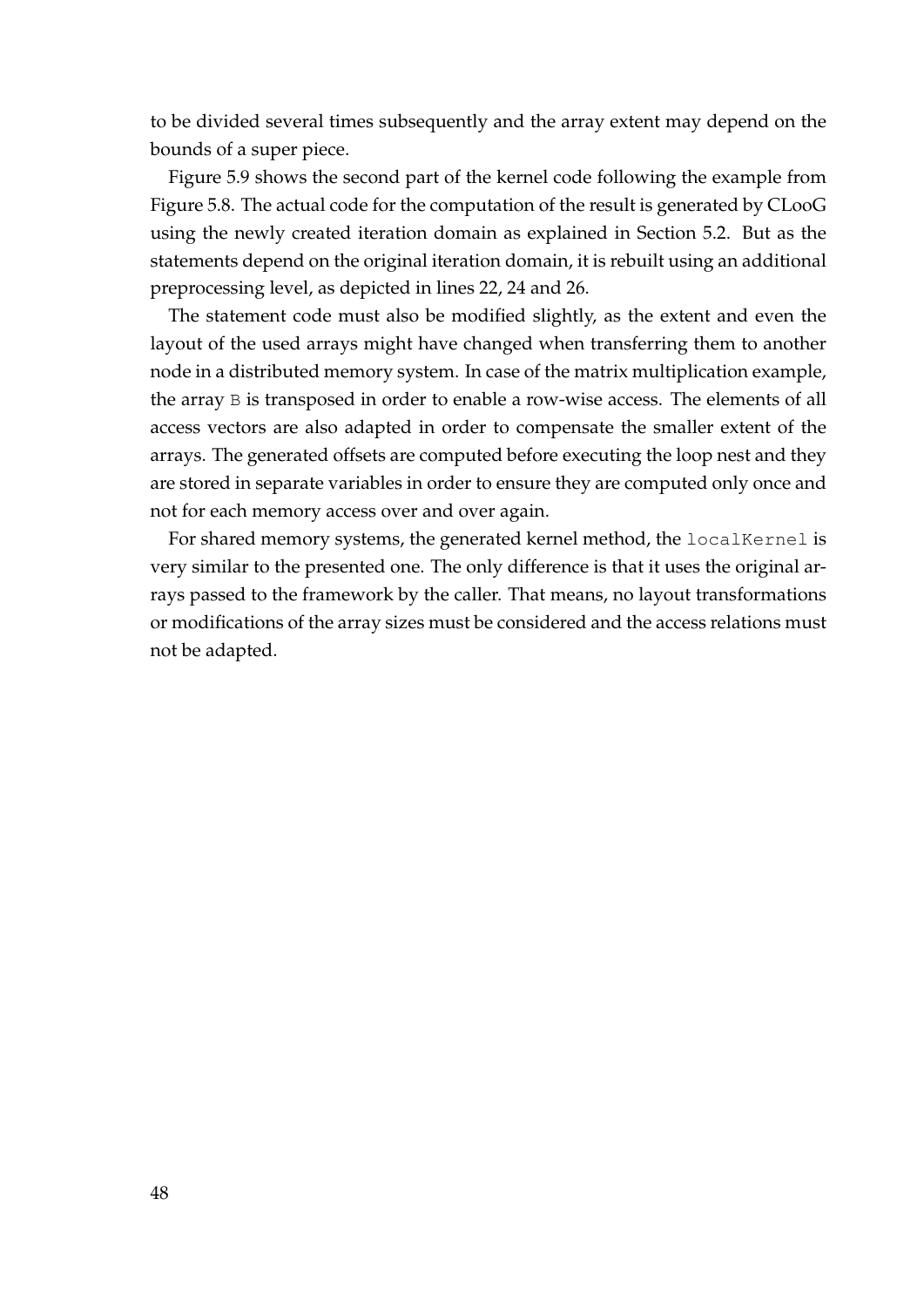```
1 // calculate array offset only once
2 // (compiler does not recognize it is always the same value)
3 const int _{0} _{0} _{0} _{0} _{1} _{0} _{1} _{0} _{1} _{0} _{1} _{0} _{1} _{0} _{1} _{0} _{1} _{0} _{1} _{0} _{1} _{0} _{1} _{0} _{1} _{0} _{1} _{1} _{0} _{1} _{0} _{1} _{0} _{1} _{04 const int _offset_A1 = 0;
5 const int _offset_B0 = (-1 + __l1 >= 0) ? (__l1) : 0;
6 const int _offset_B1 = 0;
7 const int offset CO = (-10 \ge 0) ? (0) : 10;
8 const int offset C1 = (-11) = 0) ? (0) : 11;
9
10 // add user statements via cpp
11 #undef _S_0
12 #define S = 0(i, j) do { (sum = 0); } while(0)
13 #undef _S_1
14 #define _S_1(i, j, k) do { (sum += \
15 (A[-\text{offset}\_A0 + i)][-\text{offset}\_A1 + k] \star \setminus16 B[-_offset_B0 + j][-_offset_B1 + k])); } while(0)
17 #undef _S_2
18 #define _S_2(i, j) do { \
19 (C[-_offset_C0 + i][-_offset_C1 + j] = sum); } while(0)
2021 #undef S_1
22 #define S_1(c1, c2, c3, c4, c5) _S_1(c1, c2, c4)
23 #undef S_2
24 #define S_2(c1, c2, c3, c4, c5) _S_2(c1, c2)
25 #undef S_0
26 #define S_0(c1, c2, c3, c4, c5) _S_0(c1, c2)
27
28 // declare loop variables
29 int c1, c2, c3, c4, c5;
30
31 // loop code, generated by cloog with clast_pprint(..)
32 if (n >= 1) {
33 for (c1=max(0,_l0);c1<=min(_u0,r-1);c1++) {
34 for (c2 = max(0, 11); c2 \le min(\underline{ul}, c-1); c2++) {
35 S 0(c1, c2, 0, 0, 0);36 for (c4=0;c4<=n-1;c4++)
S_1(c1, c2, 1, c4, 1);S_2(c1, c2, 1, n, 0);39 }
40 }
41 }
42 if (n <= 0) {
43 for (c1=max(0,_l0);c1<=min(_u0,r-1);c1++) {
44 for (c2=max(0,_l1);c2<=min(_u1,c-1);c2++) {
45 S_0(c1, c2, 0, 0, 0);46 S_2(c1, c2, 1, n, 0);47 }
48 }
49 }
```
Figure 5.9: Computational part of the generated kernel code for a distributed memory architecture. (Continuation of Figure [5.8.](#page-46-0))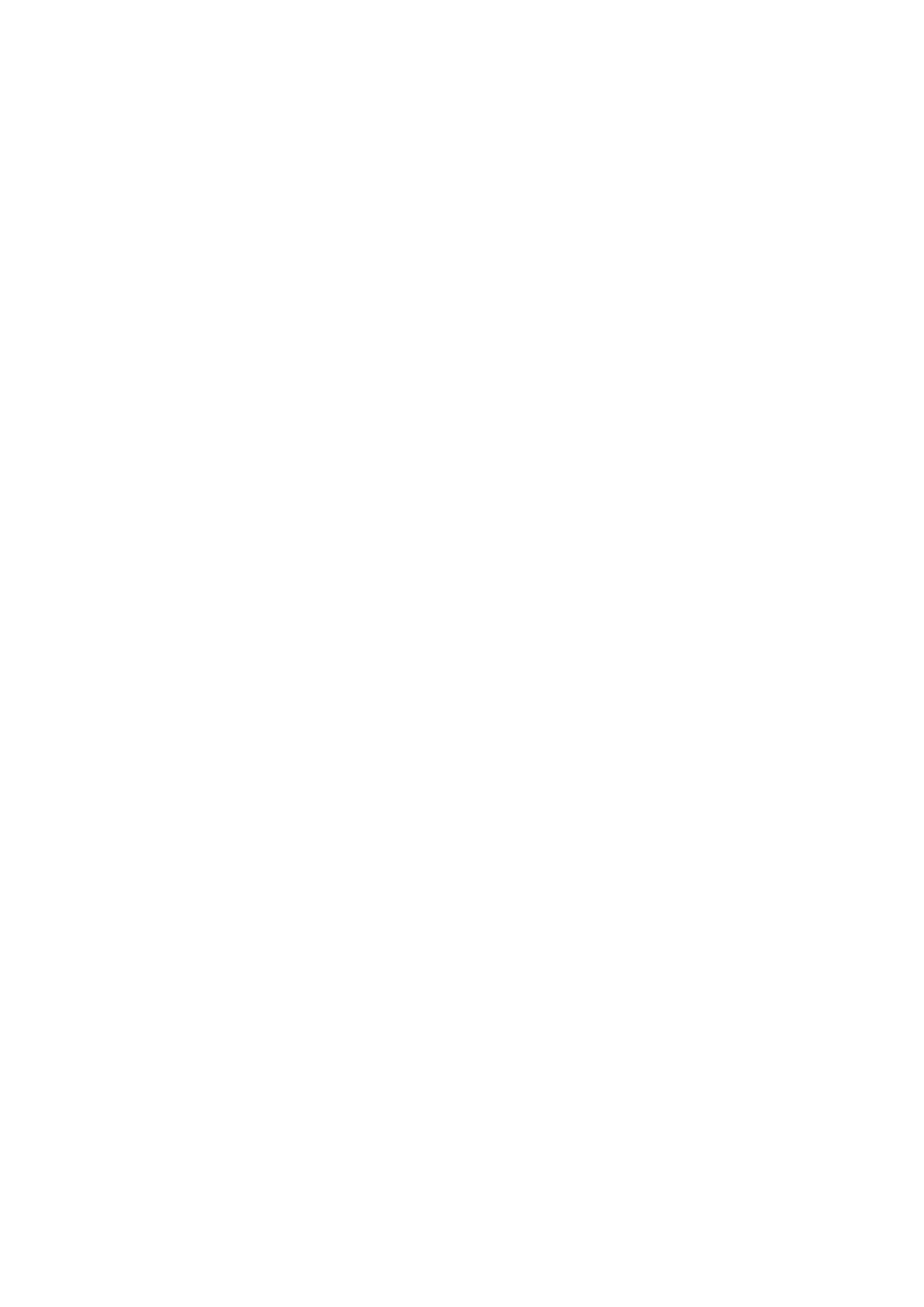# **6 Experiments**

# **6.1 Available Hardware**

The major part of all benchmarks and experiments run on a non-uniform memory access (NUMA) system, equipped with eight QuadCore AMD Opteron 8356 processors. Non-uniform memory access means, that each one of the eight processors has its own memory and therefore its own link to it, which must not be shared with other sockets. But accessing the memory of another processor is therefore slower than working with the own memory, as all transferes must be routed through another socket. For this machine, each CPU uses 8 GB main memory, which leads to a total amount of 64 GB RAM.

Other computers available for experiments and tests were normal workstations equipped with various processors from AMD and Intel, starting with an Intel Pentium SU4100, up to a Core i5-2400, or a Phenom II X6 1045T.

# **6.2 Problems and Paradox Behavior**

During the evaluation of the results for the initial experiments some strange and at first sight paradoxical results appeared. These are discussed in this section in order to demonstrate different effects, which can invalidate benchmarks.

**Influence of Cache Associativity** One of the benchmarks tested, was the *gemm* kernel from the PolyBench/C benchmark suite. For 1024 times 1024 matrices the results from the original PolyBench kernel were surprisingly poor compared to a simple one thread DKU version, which additionally copies all input arrays to a new memory location (but without any layout transformation). The original kernel took about two to three times more time to compute the result matrix, although the instructions for the actual loop nests, the processor executes, were completely identical.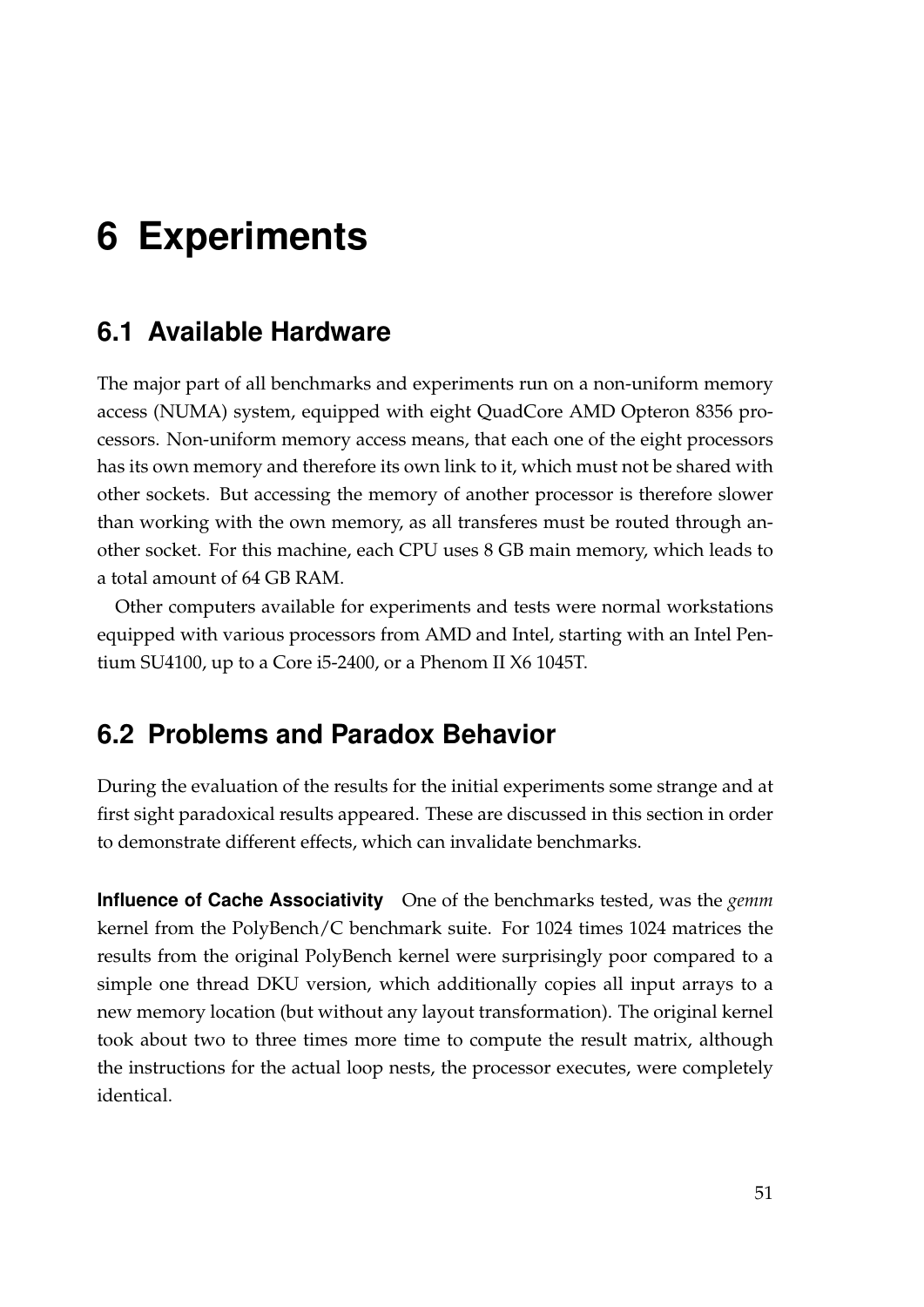Further investigations had shown, that the allocation method of the PolyBench code enforces a memory alignment to at least 32 byte for all three matrices, in contrast to only 8 byte alignment, the generated DKU code uses. The hard alignment in conjunction with the row size for the second input matrix results in a quite disadvantageous situation for the CPU cache.

To understand this problem, the functionality of the cache must be described a bit more detailed first. As the main memory of a computer is extremly slow compared to the CPU, directly accessing all data from the main memory would lead to a poor performance. To prevent this, a small but fast cache is available to store most frequently used main memory locations. This memory location can not be accessed directly by the program, it is completely managed in hardware. When the processor needs to access the main memory, it first searches the cache for the corresponding data by comparing the memory address of the access with all addresses hold by the cache. But for larger cache sizes, this would lead to a high amount of comparisons, which should be performed in parallel in order to retain a fast access. To reduce the overhead for a large amount of comparison units, a given memory address is only allowed to be stored in a subset of the whole cache. AMD Athlon CPUs have for example a 2-way associative (level-1) cache, which means that each memory location can be stored in only two different cache locations. Therefore, only two cache entries have to be checked for a given memory access. To search the cache for a single access, the address is split into three different parts:

- 1. If one cache entry, which is called cache line, consists of *i* byte, the least significant *i* bits of the address are used as an index for the entry and must not be considered when searching for the appropriate cache line.
- 2. The next *n* bits of the remaining address are then used to determine which section of the cache must be checked. For a *N*-way associative cache, the relation between the total number of cache lines *L* and the number of lines *N* inside a section can be formulated as  $L = 2^n \cdot N$ .
- 3. The remaining bits are then compared to the tag of the *N* cache lines of the corresponding section in order to check if the needed memory location is available (cache hit), or if the main memory must be accessed (cache miss).

Back to the matrix multiplication example, as the second input matrix  $\overline{B}$  (c.f. Figure [5.1\)](#page-31-0) is accessed row-wise in the inner loop with a row size of 1024 double values, the 13 least significant bits of the memory accesses are identical. Therefore,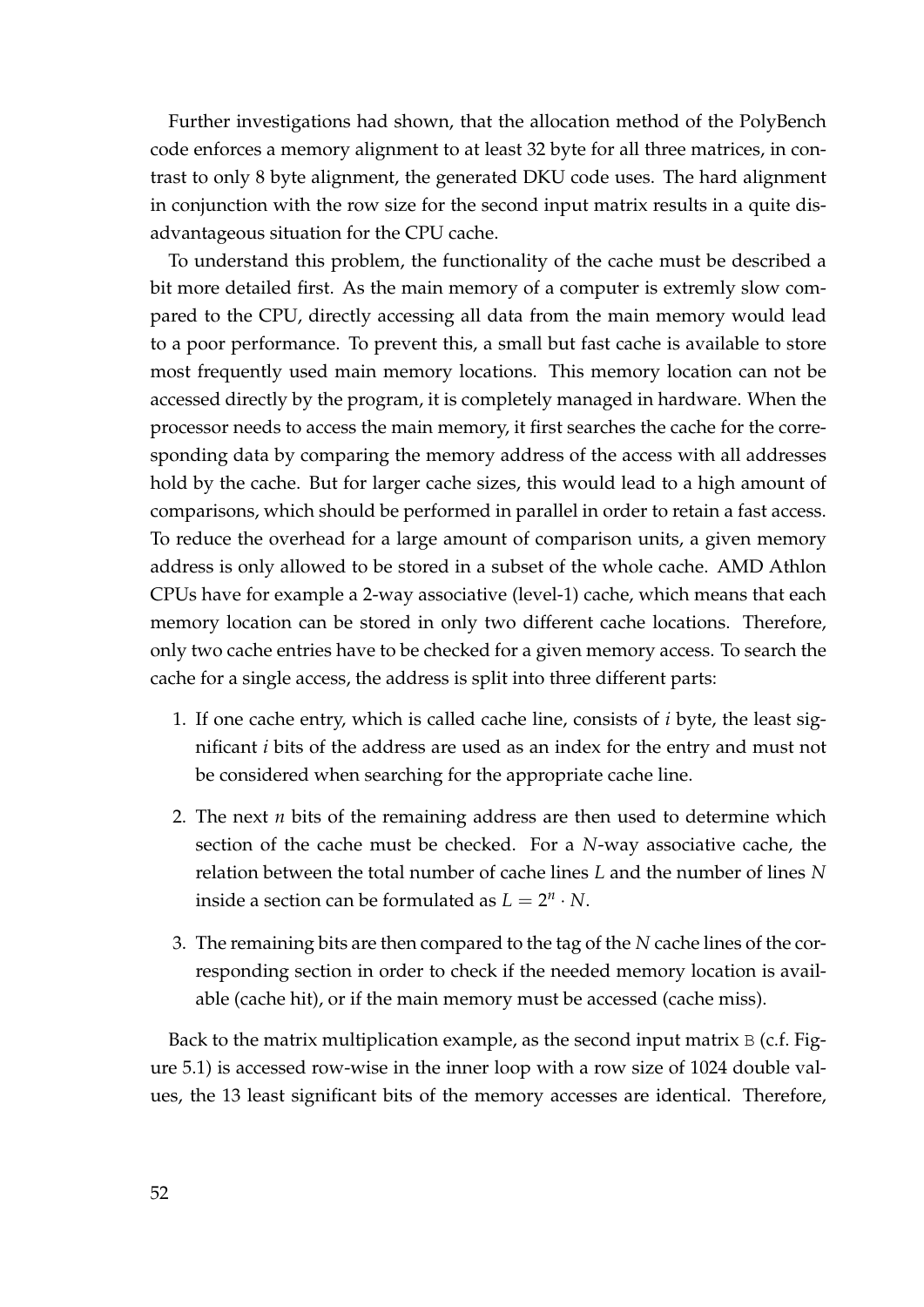only few sections of the cache are possible to store the elements of this matrix. In addition to this, each cache line can store only two different locations, as the used AMD machine has a 2-way associative level-1 cache. In conjunction with the strong alignment restrictions from polybench, the result matrix C is also cached in the same sections as the according column of B, which overloads the cache even further.

In contrast to this, the generated bundle methods for the DKU version only enforce an 8 byte alignment, which lead at runtime to slighlty different bits in the lower part of the addresses for B and C. Therefore, both arrays do not collide according to the cache sections and a larger part of the cache can be used, which results in a higher performance for the DKU code.

The first mentioned problem, the accesses to the array B itself, can be avoided by using a slightly different row size, which lead to different sections used to cache the elements of the input array. 1025 rows, instead of only 1024, increases the performance by roughly factor five to seven on AMD CPUs.

Another interesting part is that both demonstrated effects only appear on AMD processors. On an Intel Core i5-2400 neither of these occurs in a comparable way. One explanation might be, that Intel uses an 8-way associative level-1 cache, so for every memory address there are eight different cache locations possible, not only two.

**AMDs Prefetcher** Other strange results appeared for one of the first experiments during the implementation of the generator. A simple matrix multiplication example as shown in Figure [5.1](#page-31-0) was used in a first version to test the speed up of the DKU pattern. The scheduler used for this experiment copies all data to a newly allocated memory location, regardless if it is useful or needed. In this situation, parts of the input data should be available in cache, when invoking the kernel.

Running this test on an AMD processor with a matrix size of 1000 times 1000 and a complete number of 25 subpieces is significantly faster, then the same experiment with only 24 or 26 subpieces. For the fast version of 25 subpieces, each subpiece describes a mtrix multiplication of size 200 times 200. Therefore, the second input matrix is traversed row-wise, which leads to memory accesses of stride 200 times 4 Byte. Further investigations had shown, that for AMD CPUs a stride of 200 single precision floating point values results in a much smaller number of level-1 data cache misses for this example than a stride of 199, or 201 values. This effect occurred on both available AMD processors, the previously mentioned AMD Opteron 8356, as well as an AMD Phenom II X6 1045T. But in contrast to AMD, neither of the Intel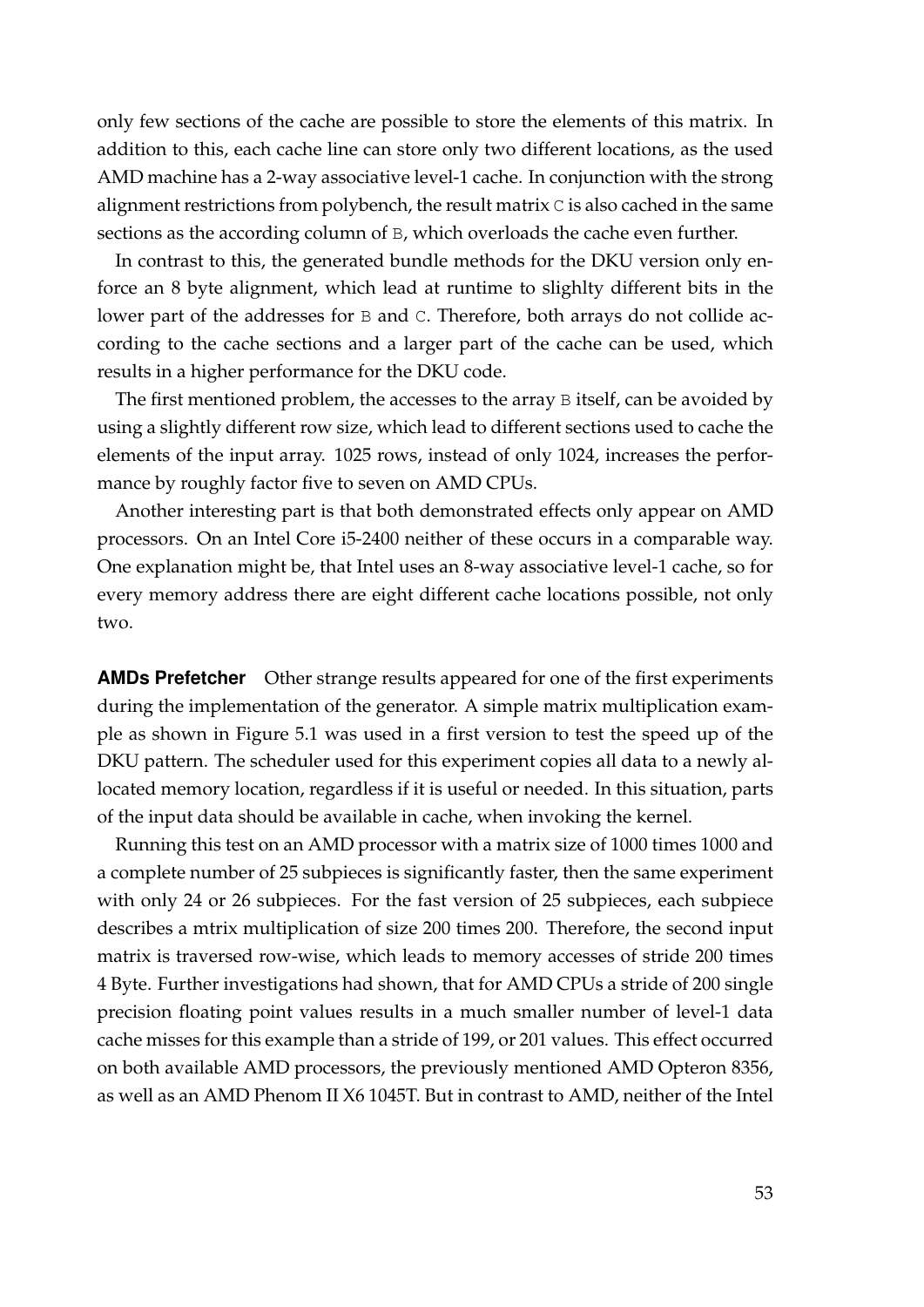<span id="page-53-0"></span>

| matrix size  | 600   | 700   | 800   | 900   | 1000  | 1100   | 1200   | 1300   |
|--------------|-------|-------|-------|-------|-------|--------|--------|--------|
| one socket   | 0.127 | 0.203 | 0.319 | 0.519 | 0.672 | 0.875  | 1.133  | 1.325  |
| four sockets | 0.127 | 0.201 | 0.314 | 0.516 | 0.663 | 0.846  | 1.068  | 1.286  |
|              |       |       |       |       |       |        |        |        |
| matrix size  | 1400  | 1500  | 1600  | 1700  | 1800  | 1900   | 2000   | 2500   |
| one socket   | 2.096 | 3.508 | 5.549 | 7.811 | 9.652 | 12.037 | 14.129 | 27.621 |
| four sockets | 1.592 | 2.112 | 3.649 | 7.601 | 9.851 | 12.280 | 14.829 | 28.911 |

Figure 6.1: Comparison of the *gemm* execution time for a different thread allocation on a NUMA architecture. (Lower values are highlighted.)

CPUs available, starting from a Pentium SU4100 up to a Core i5-2400, preferred a stride of 200 values.

<span id="page-53-1"></span>**Thread Allocations on a NUMA Architecture** When benchmarking the Poly-Bench/C *gemm* kernel, the situation of a single MPI node and four OpenMP threads computing 16 subpieces each showed an unexpected behaviour according to the thread allocation. For this experiment, all threads accesses the same memory to compute the result of the matrix multiplication. Binding all four threads to the four cores of a processor should lead to a better performance, than spreading them among different ones. In the former case, all threads can access the main memory directly, whereas in the latter situation three threads require more time to read the input data, as they must access the main memory located at another socket.

But for special input sizes, the more spreaded version run faster, as depicted in Figure [6.1.](#page-53-0) One explanation for these results is the increased cache size, because every processor has its own cache hierarchy. For matrix sizes of 700 times 700, one subpiece requires to traverse one submatrix of the second input with size 700 times 88 multiple times, which results in almost 500 KB data. For four threads running in parallel, all data fit in the 2 MB level 3 cache.

If the matrix sizes increase, the required data can not be cached on a single processor at once, but if all four threads run on different CPUs, each with its own 2 MB of level 3 cache, the number of accesses to the main memory can still be held low.

For larger matrices, if the required data does not fit into the level 3 caches anymore, the single socket version is gaining on and even passes the four socket version, as it has a lower latency when accessing the memory. For a matrix size of 1600 times 1600, the required submatrix, which is traversed at a stretch, consumes about 2.4 MB, which exceeds the level 3 cache, but it may fit into the combined level 2 (512 KB) and level 3 (2 MB) caches. For 1700 times 1700, the distance be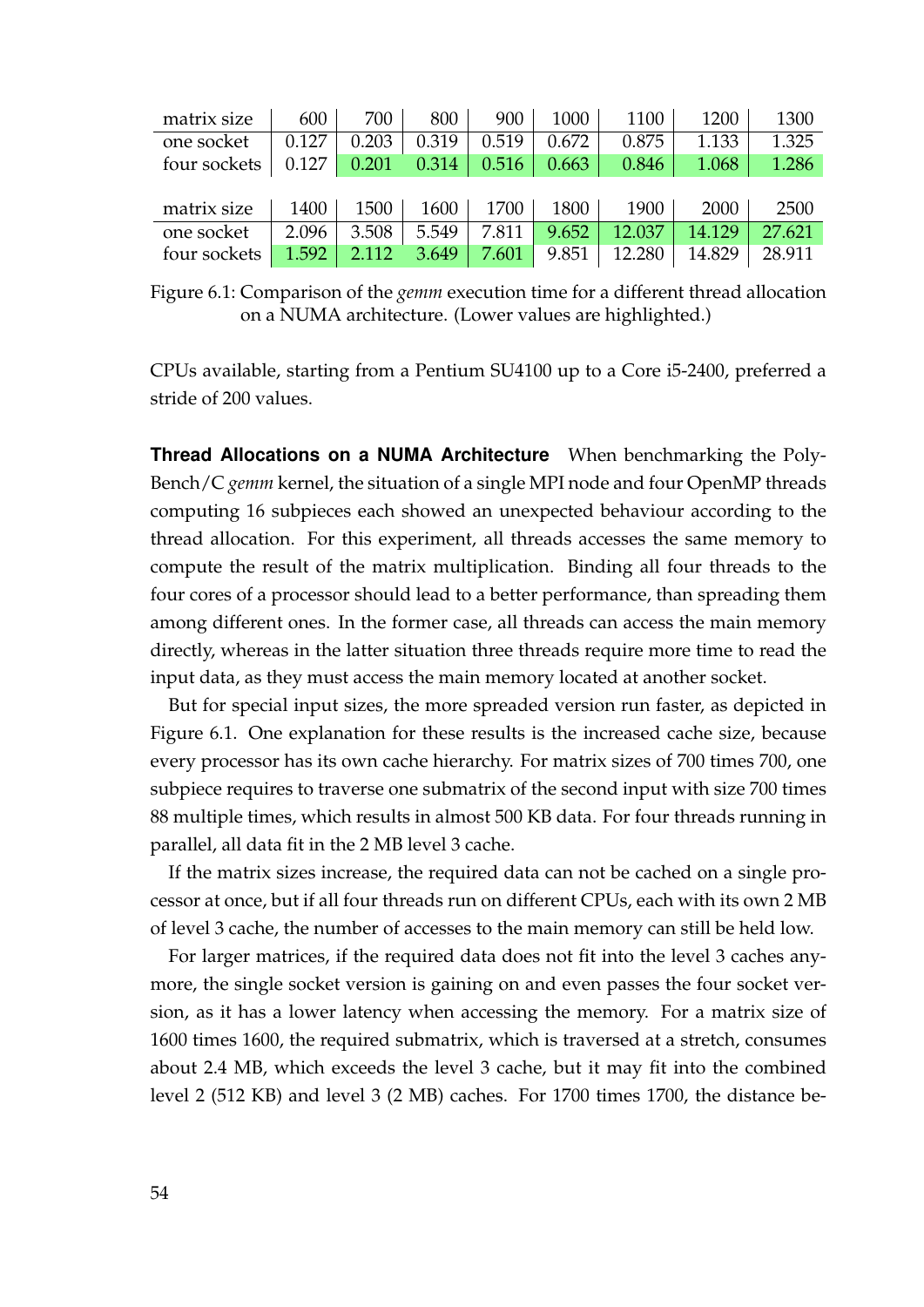tween both versions is quite low again and for the 1800 times 1800 and above, the one socket version is faster.

# **6.3 Preparations**

**Experiment Selection** During the development of the generator, its correctness was tested using three simple input files containing a matrix multiplication, a polynomial product and a n-body simulation. All three input files are shown in Figures [6.2,](#page-55-0) [6.3](#page-55-1) and [6.4.](#page-56-0) Their results are discussed first in this section.

In addition to these three examples, for the evaluation of the generator all 30 benchmarks from the PolyBench/ $C<sup>1</sup>$  $C<sup>1</sup>$  $C<sup>1</sup>$  benchmark suite version 3.2 were tested if the generator is able to deal with them. As DKU requires asynchronous parallelism in its current state, only nine benchmarks can be processed directly. One of them, the *reg\_detect* benchmark contains only a single parallel loop which consists of at most twelve iterations for the largest suggested input data. Therefore, this benchmark was left out and it will not be discussed in this work.

For synchronous parallelism it would be possible to invoke the DKU scheduler multiple times within a loop, which carries all previous dependencies, but on a distributed memory system, all data are then transferred quite often, which may reduce the performance noticable. However, this approach was chosen for the n-body simulation in order to test if it is a usefull method to handle this type of application.

**Setup** The PolyBench/C code already provides a mechanism for measuring the walltime of the kernel invocation by querying the system time directly before calling the kernel method and straight after returning from it. The same mechanism is also used for measuring the execution time of a DKU call. Therefore, the measured times contain all memory transfers and also the overhead caused by the DKUpattern, as, for example, the time needed to compute the subpieces, to start and terminate all OpenMP threads or to manage the MPI nodes. For the non-PolyBench examples, the same strategy was chosen to measure the time of both the sequential and the DKU version.

For the DKU framework, four different behaviours were tested on the previously described 32-core machine:

<span id="page-54-0"></span><sup>1</sup> <http://www.cse.ohio-state.edu/~pouchet/software/polybench/>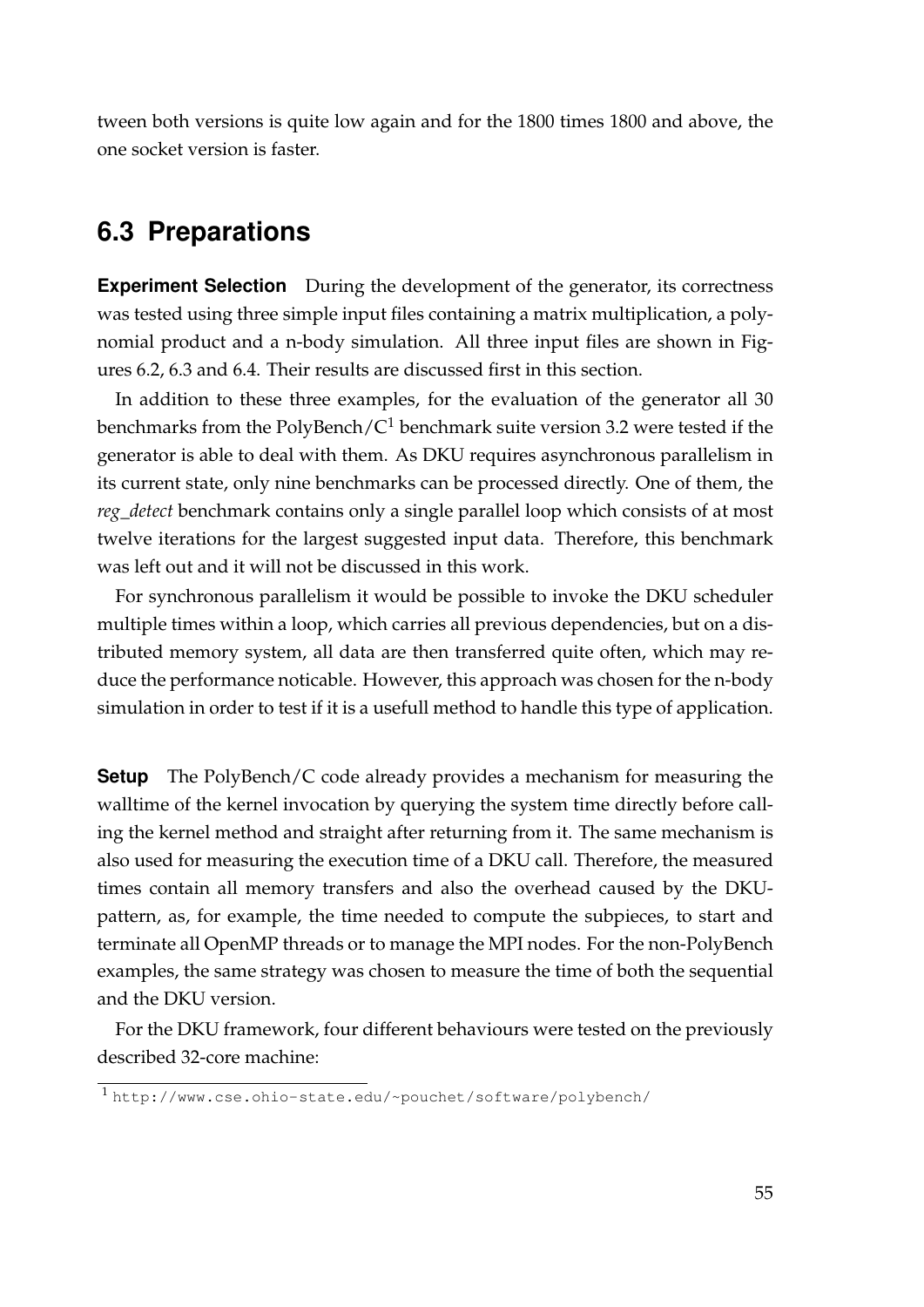```
1 void MM(int r, int c, int n,
2 float A[r][n], float B[n][c], float C[r][c]) {
3
4 float sum;
5
6 #pragma scop
7 for (int i = 0; i < r; ++i) {
8 for (int j = 0; j < c; ++j) {
9 sum = 0.0;10 for (int k = 0; k < n; ++k)
11 sum \ + P = A[i][k] \ \star B[k][j];C[i][j] = sum;\left.\begin{array}{ccc} 13 & & \end{array}\right\}14 }
15 #pragma endscop
16 }
```
Figure 6.2: Input file for the matrix multiplication example.

```
1 void PP(int na, int nb, double *A, double *B, double *C) {
2
3 double sum;
4
5 #pragma scop
6 for (int i = 0; i < na + nb - 1; i++) {
7 \quad \text{sum} = 0.0;for (int j = max(0, i-nb+1); j \leq min(i, na-1); j++)9 sum \ +\ = A[i-j] \ \star \ B[j];10 C[i] = sum:
11 }
12 #pragma endscop
13 }
```
Figure 6.3: Input file for the polynomial product example.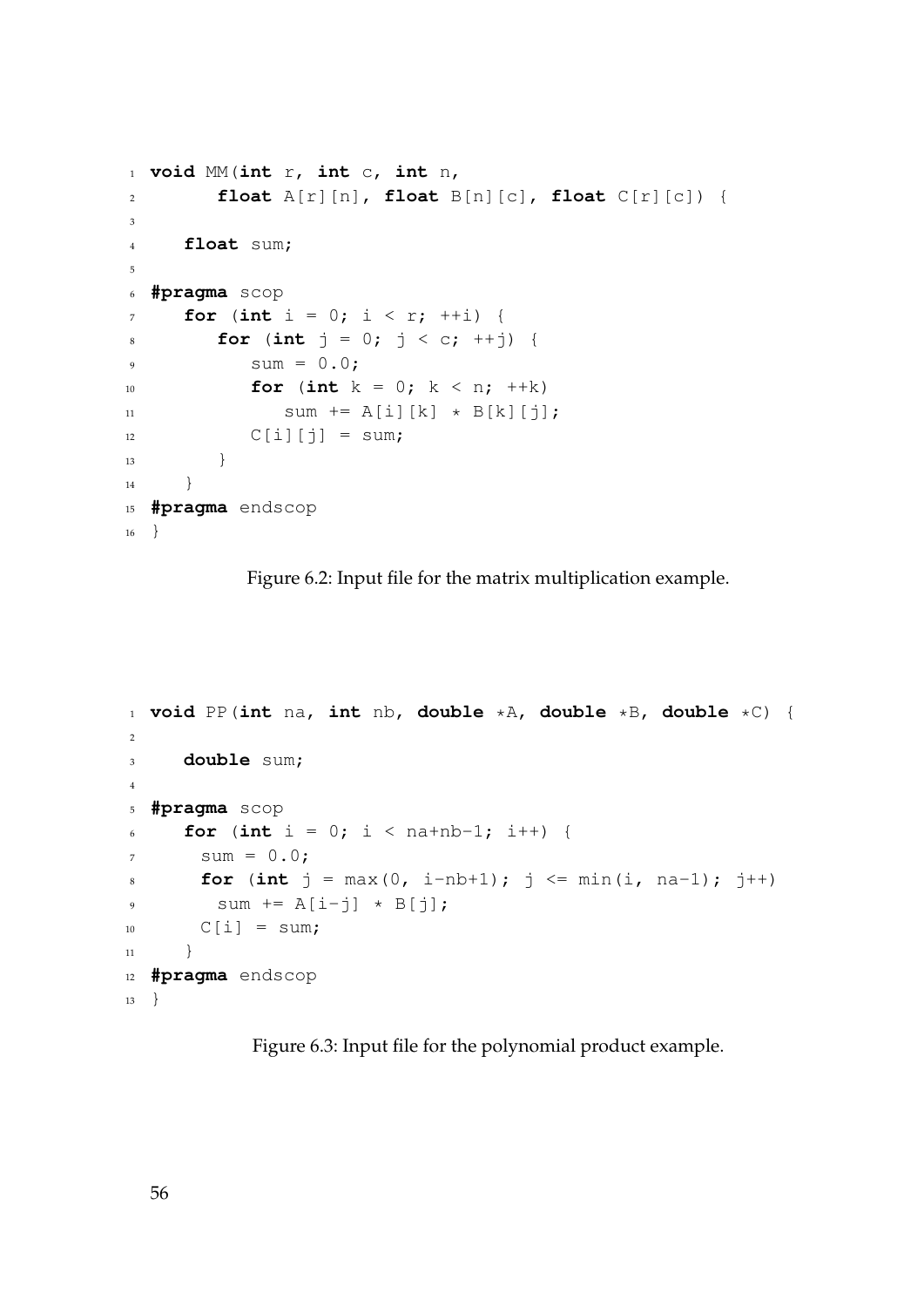```
1 void NB(int n, double dt, double G, double mass[n],
2 double posOld[n][2], double posNew[n][2],
3 double velOld[n][2], double velNew[n][2]) {
4
5 double accX, accY;
6 double dX, dY;
7 double tmp;
8
9 #pragma scop
10 for (int i = 0; i < n; ++i) {
11
12 accX = accY = 0.0;13
14 for (int j = 0; j < n; ++j) {
15 if (i = j) {
16
dX = posOld[j][0] - posOld[i][0];
dY = posOld[j][1] - posOld[i][1];19
20 tmp = dX * dX + dY * dY;
21 tmp = mass[j] / (tmp * sqrt(tmp));
22
23 accX += dX * tmp;24 accY += dY * tmp;25 }
26 }
27
28 tmp = dt \star G;
29 accX \star= tmp;
30 accY \star = \text{tmp};
31
32 posNew[i][0] = posOld[i][0] + dt
\star (velold[i][0] + .5 \star accX);
34 posNew[i][1] = posOld[i][1] + dt
* (velold[i][1] + .5 * accY);
36
\text{y} velNew[i][0] = velOld[i][0] + accX;
38 velNew[i][1] = velOld[i][1] + accY;
39 }
40 #pragma endscop
41 }
```
Figure 6.4: Input file for the n-body simulation example.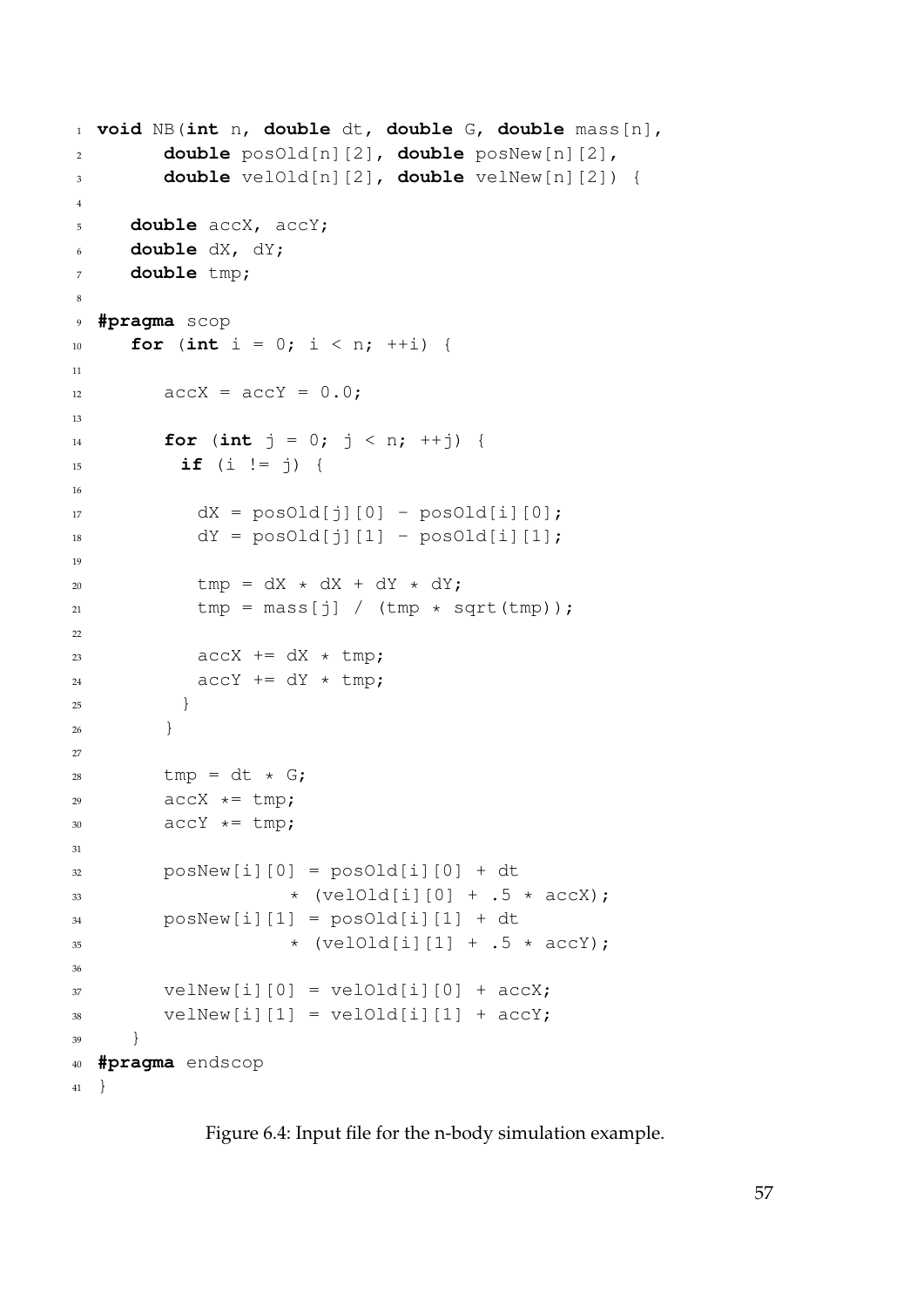- **OpenMP local** In this scenario, only OpenMP threads are used to parallelize the algorithm. No bundling is performed and therefore only the DKU methods divide, localKernel and undivide are called.
- **OpenMP bundle** As for the local version, only OpenMP threads are used, but this time, the bundle methods are used as well. That means, input and result data are copied one single time and all layout transformations are performed.
- **MPI** In this version, only MPI nodes are used to parallelize the application. Therefore, the input and result data is bundled and copied once for every node. That means, each node uses only the part of the input it needs to compute the result, which is also transferred to the physical memory associated to the CPU, it is executed by.
- **OpenMP + MPI** The last one is a combination of the two previous described versions. On the first level, the input data is divided for all MPI nodes and each node receives the input data for its subpiece. On a second level, every node redivides its subpiece and computes them in a loop, which is parallelized using OpenMP. As the used machine consists of eight quadcore processors, every node uses four OpenMP threads to compute its subpieces. Every node and all associated OpenMP threads are bound to a single processor, which ensures every physical processor core accesses only its own main memory during the execution.

If the input code allows dividing a DKU piece in more than one dimension, the framework performs an implicit loop tiling for a larger number of subpieces. Therefore, the number of subpieces requested from the divider is increased by the factor 16, which results in 16 smaller subpieces a single thread has to compute, in contrast to only a single one for the other versions. For future work it would be possible to determine the optimal number of subpieces and therefore tiles, instead of using a fixed factor here, to increase the performance even further.

In order to ensure comparable and stable execution times, all tests were executed 21 times and their median was chosen as the final result. As the generator works almost completely automatically, all DKU versions are compared to the unmodified sequential version. Therefore, for the visualization, only the speedup compared to the original version compiled with gcc is shown. The speedup is defined as the ratio of the sequential execution time to the time, the parallelized DKU code needs to compute the same result.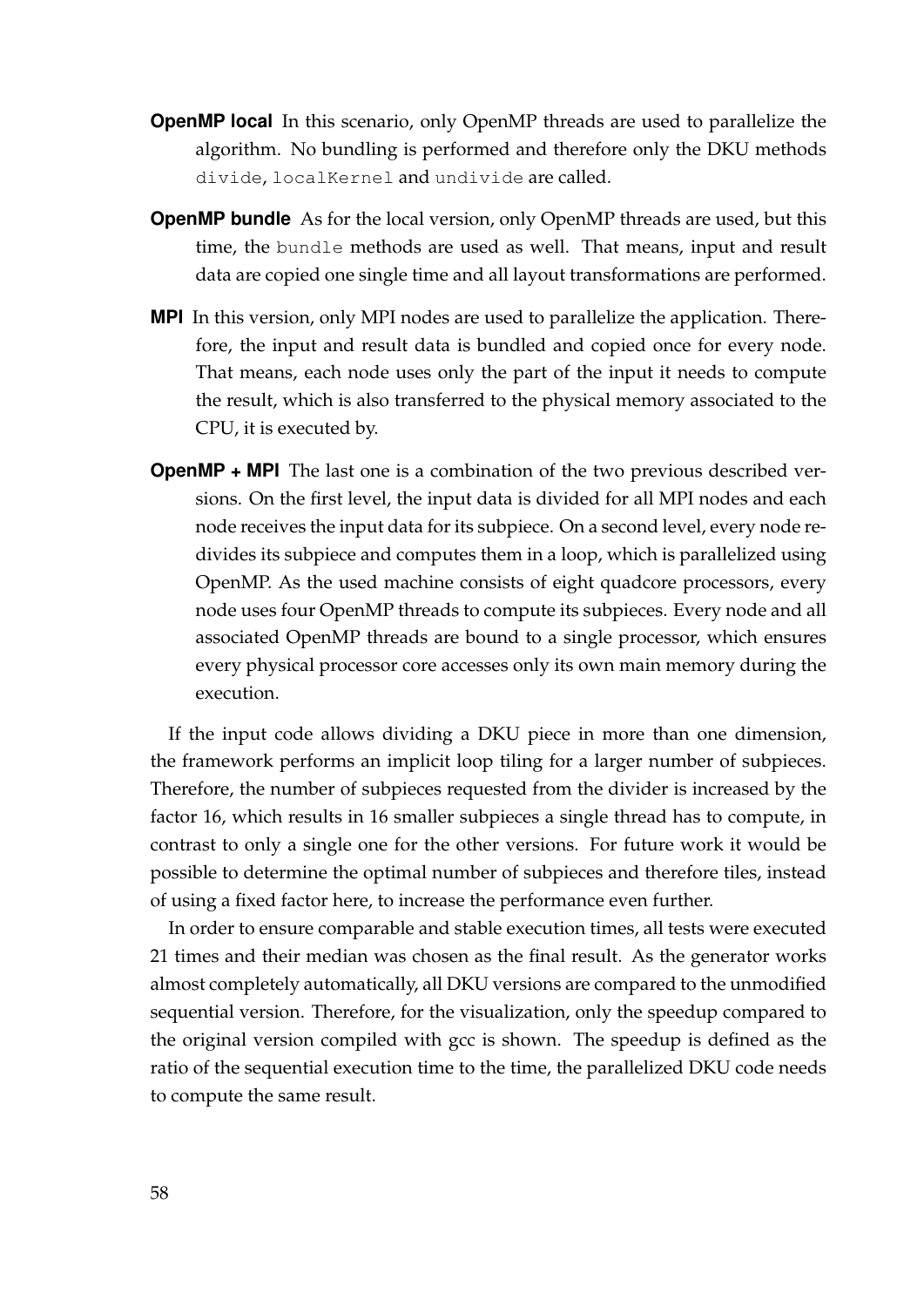<span id="page-58-0"></span>

Figure 6.5: Matrix Multiplication using a scalar temporary. 2 parallel dimensions, 16 subpieces per thread.

In order to improve the readability of the graphs, all data points associated to the same version are connected and the identity is also shown as a gray line. For a better comparability of the different graphs among each other, each version has its own unique color, line type and point type.

# **6.4 Evaluation**

**Matrix Multiplication** The first experiment is a matrix multiplication which computes  $C = A * B$  as shown in Figure [6.2.](#page-55-0) This code uses a primitive variable to reduce the number of array accesses, in order to enhance the performance of the computation if the compiler is not able to optimize this by itself. This also demonstrates, that the generator is able to deal with primitive, non-array variables.

Two different optimizations are performed here:

• On the one hand, both outer loops of the matrix multiplication do not carry any dependency (except the anti-dependency for the scalar variable sum, but this must not be considered here, as explained in Section [5.2\)](#page-35-0), which enables the generated divider to split the iteration domain two-dimensionally. There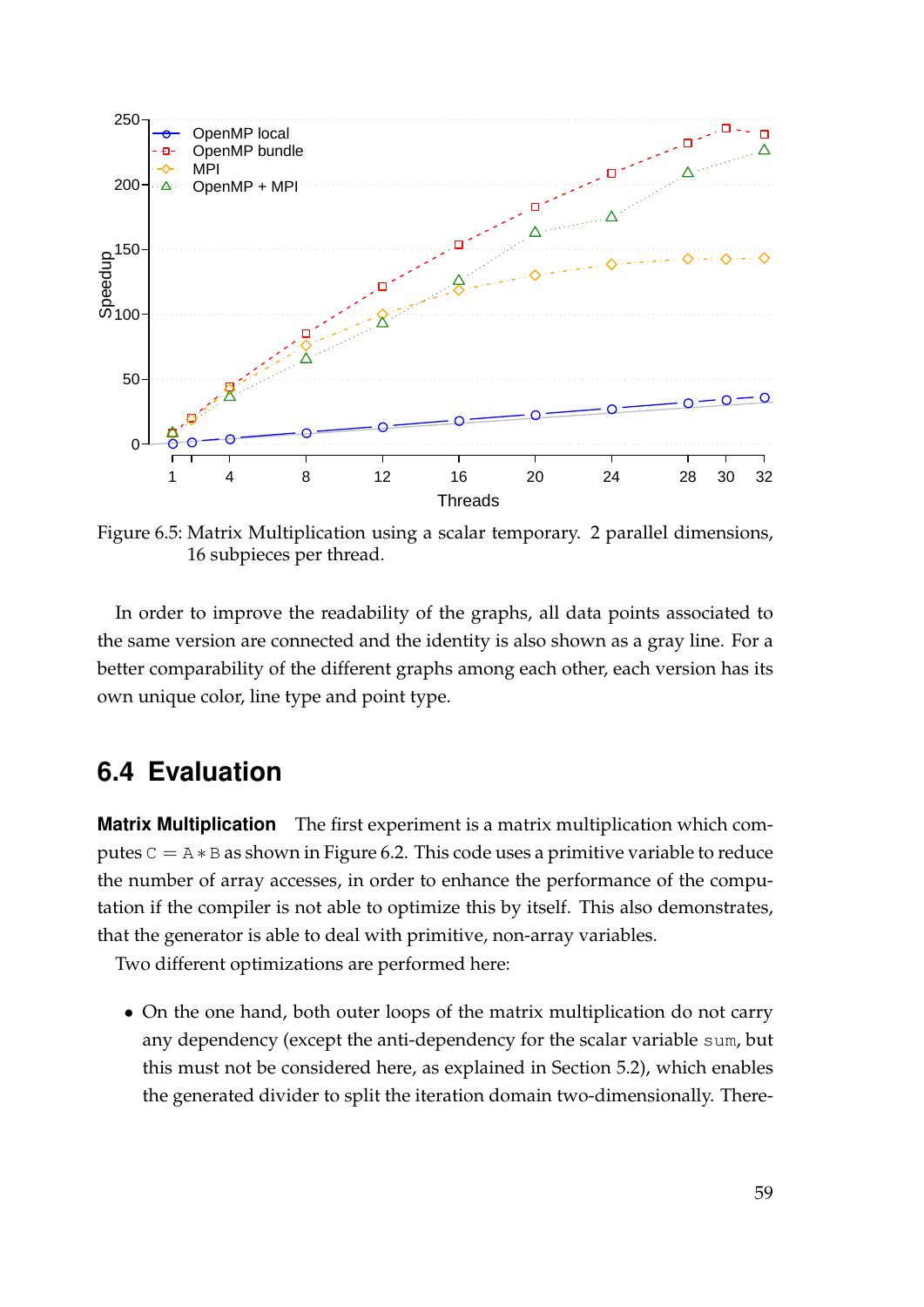fore, the DKU pattern implicitly performs a kind of loop tiling, so the number of subpieces created and computed is increased by the factor 16. That means each OpenMP thread computes 16 smaller subpieces instead of one larger piece.

• On the other hand, as the input code accesses the two-dimensional array B row-wise, the bundleInputs method transposes this matrix in order to enhance the memory accesses, as explained in Section [5.3.](#page-37-0)

The speedups of the DKU versions compared to the sequential code are shown in Figure [6.5.](#page-58-0) First of all, as the *OpenMP local* version does not take advantage of the layout transformation, it performs quite bad compared to the others. However this version also shows a super-linear speedup, which is caused by the implicit tiling of the two-dimensional distribution. If the layout optimization is also performed, as for the *OpenMP bundle* version, the performance dramatically increases. The overhead caused by rearranging the memory layout can be neglected here. Both *MPI* and *OpenMP + MPI* versions benefit from the layout transformation, but compared to the *OpenMP bundle* version, the input data must be copied multiple times, as multiple different nodes require the same part of the data, which leads to a slightly worse speedup.

**Polynomial Product** The second experiment, the polynomial product, computes a vector  $\vec{c}$ , such that  $\vec{c}\vec{x}_{n+m} = (\vec{a}\vec{x}_n) \cdot (\vec{b}\vec{x}_m)$ , where  $\vec{x}_i = (x^0, x^1, \dots, x^i)^\top$ . The input C code is shown in Figure [6.3.](#page-55-1) It also demonstrates that the generator is able to work with more complex loop bounds, as long as they are defined as a union or an intersection of affine inequations.

In this experiment there is neither a layout transformation possible, as all three arrays are accessed linearly, nor is any kind of implicit tiling performed, as only the outer loop is divided.

The speedups compared to the serial version are shown in Figure [6.6.](#page-60-0) Except for the *MPI* version, the performance increases linearly and it almost reaches a perfect speedup, as depicted by the gray line. The *MPI*-only simulation is limited to a speedup of about 14 to 15, due to the overhead for copying large parts of the input data for every node.

**N-Body Simulation** The last of the non-PolyBench examples is one step of a two dimensional n-body simulation, shown in Figure [6.4,](#page-56-0) without algorithmic opti-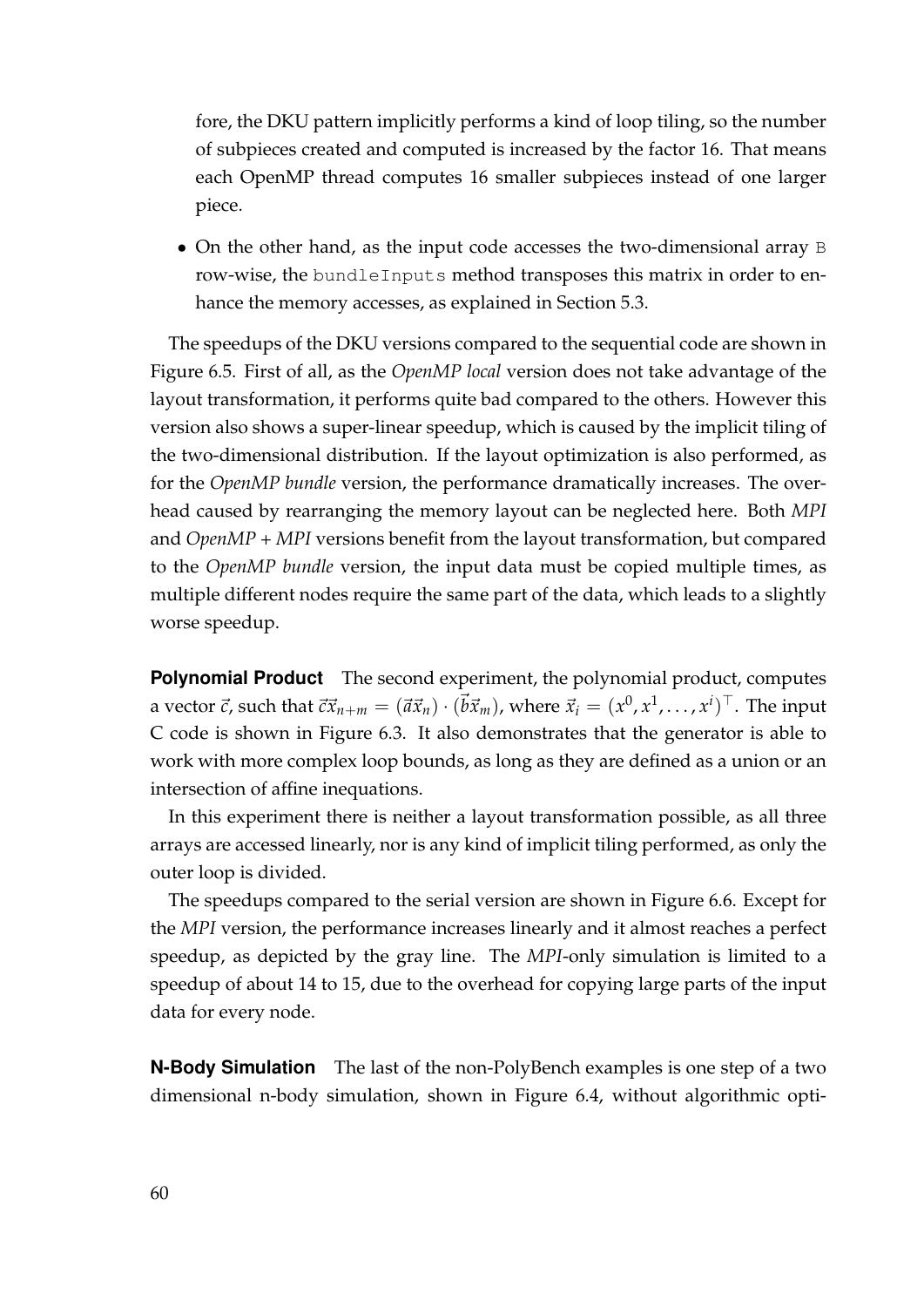<span id="page-60-0"></span>

<span id="page-60-1"></span>Figure 6.7: N-body simulation. 1 parallel dimension.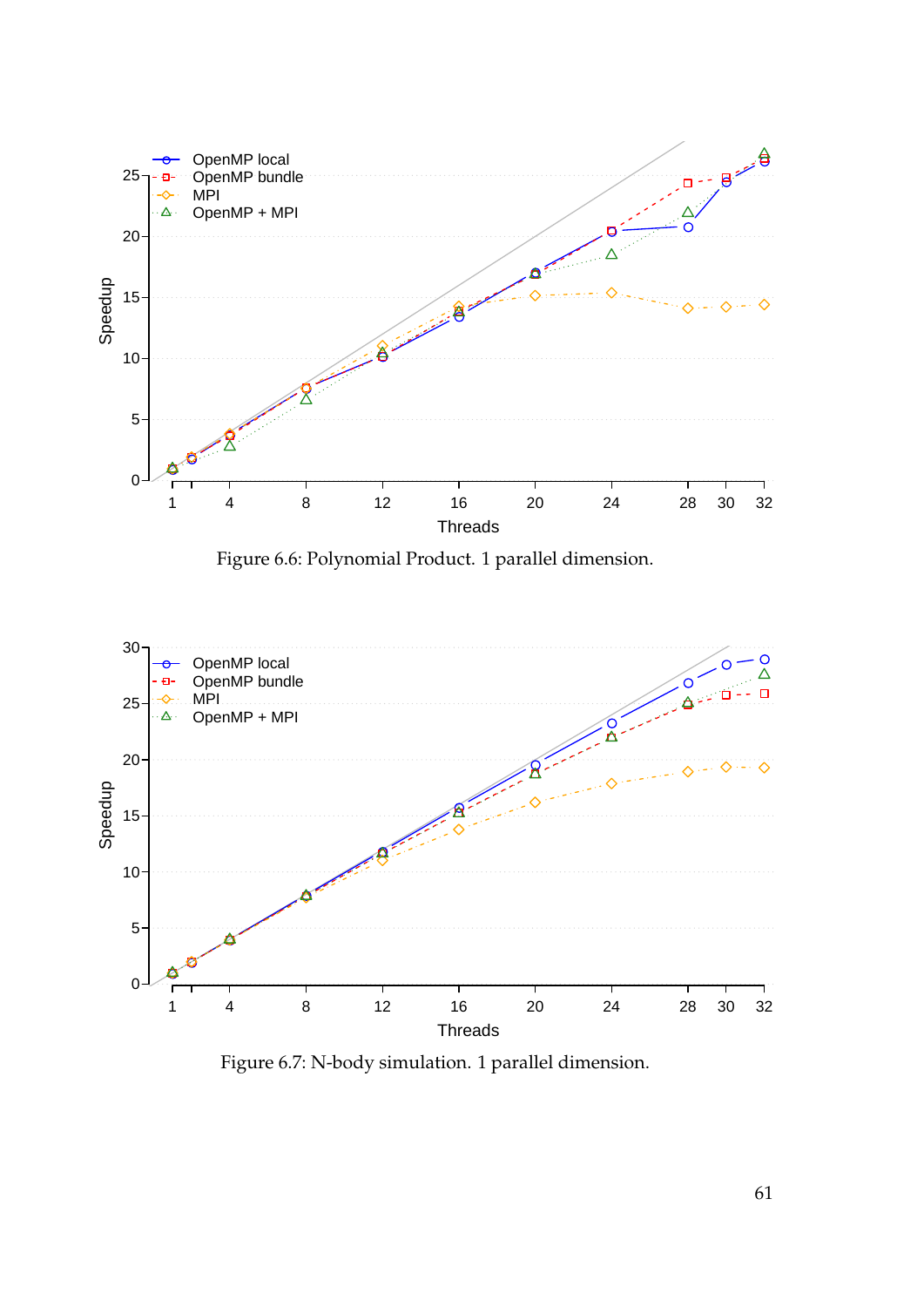mizations, as e.g. using Newton's third law. The DKU scheduler is executed multiple times in a loop to test if it is possible to use the DKU pattern also for synchronous parallelism, which requires a barrier and communication. In the framework there is an implicit synchronization after each invocation of the scheduler, as the framework guarantees all computed data is aggregated on the master node when the method returns. But in most cases, this also leads to a much stricter synchronization as required, because the computed result is collected on one node after each execution and all other nodes loose their data, which must then be copied again for the next step.

For this test, there is also neither a layout transformation, nor an implicit tiling performed.

The results for the n-body simulation are shown in Figure [6.7.](#page-60-1) The computation for this test is much less data intense then for example for the polynomial product. The input data consists of 4010 planets, where each needs only five double values, compared to the two double arrays with 100.000 elements each for the polynomial product. Therefore, the communication overhead is quite low and an almost perfect linear speedup is possible for all except the *MPI* version, even if the scheduler is invoked 50 times subsequently. For the *MPI*-only runs, each node requires at least the position and the mass of all bodies, so the communication overhead increases linearly with the number of nodes, which limits the maximum speedup here.

**PolyBench/C linear-algebra/kernels/2mm** In the *2mm* benchmark, two matrix multiplications are performed subsequently. Therefore, in contrast to a single multiplication only one asynchronous parallel loop remains, which restricts the divider to split more than one dimension. For the generated kernel code, transposing one of the three input matrices enhences the overall memory layout and therefore leads to a better performance.

The speedup values for this experiment are shown in Figure [6.8.](#page-62-0) The results show that the memory bandwidth is the limiting factor here. Both *OpenMP* versions accesses the same memory locations in the main memory and as the used hardware is a NUMA architecture, they even share the same link to the RAM. The *OpenMP bundle* version benefits from the memory layout optimization for up to 8 threads here, but when starting more, the overhead for rearranging the layout worsens the maximum performance more than for dealing with a row-wise access instead of a column-wise. For the *MPI* version, the maximum speedup can be achieved by using 16 nodes, which corresponds to the used hardware. The machine consists of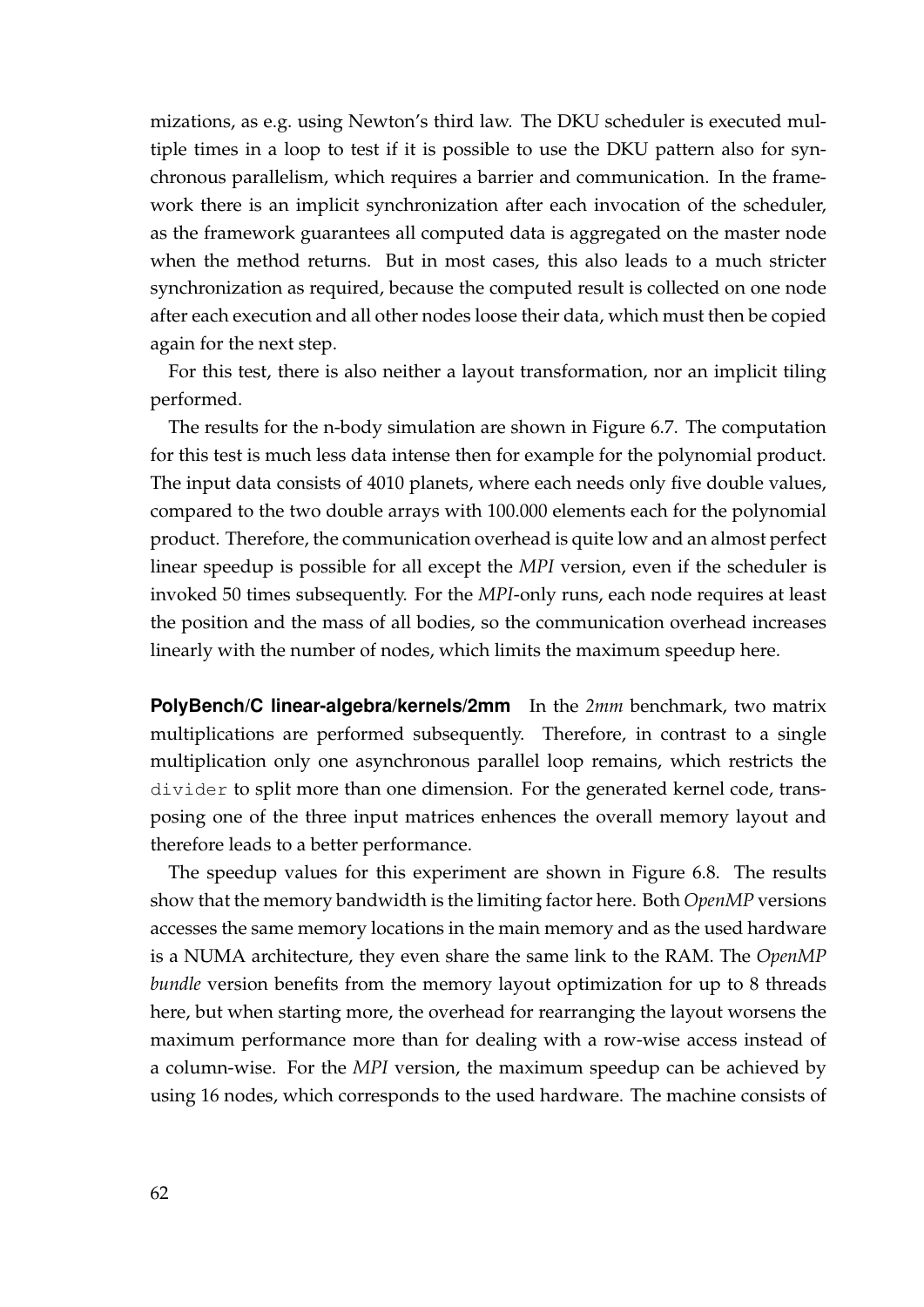<span id="page-62-0"></span>

Figure 6.8: PolyBench/C linear-algebra/kernels/2mm. 1 parallel dimension.

eight sockets, each connected with its own memory through a dual channel link. Therefore, the complete computer has 16 channel. For each additional node, the communication amount increases, but the memory bandwidth is already at its limit, which results in a degradation of the performance. The *OpenMP + MPI* simulation can take advantage of both factors. First, the memory layout is optimized, which enables a super-linear speedup and second, the restriction of each MPI node and the corresponding OpenMP threads to a single socket ensures each thread only accesses the main memory according to the socket it is executed on. That means, the available bandwidth is utilized as good as possible, while the communication is reduced to a minimum.

**PolyBench/C linear-algebra/kernels/bicg** Another PolyBench benchmark tested is the *bicg* kernel. It contains only one asynchronous parallel dimension after transforming the iteration domain and there is no layout transformation possible.

The results of the experiments are shown in Figure [6.9.](#page-63-0) In order to understand these extremly bad speedups, consider the original and the parallel version of the *bicg* kernel, which are depicted in Figure [6.10.](#page-63-1) The original code cannot be parallelized directly, as the inner loop from line 8 to 11 updates all elements of the array q, so executing this or the loop starting in line 6 in parallel would cause a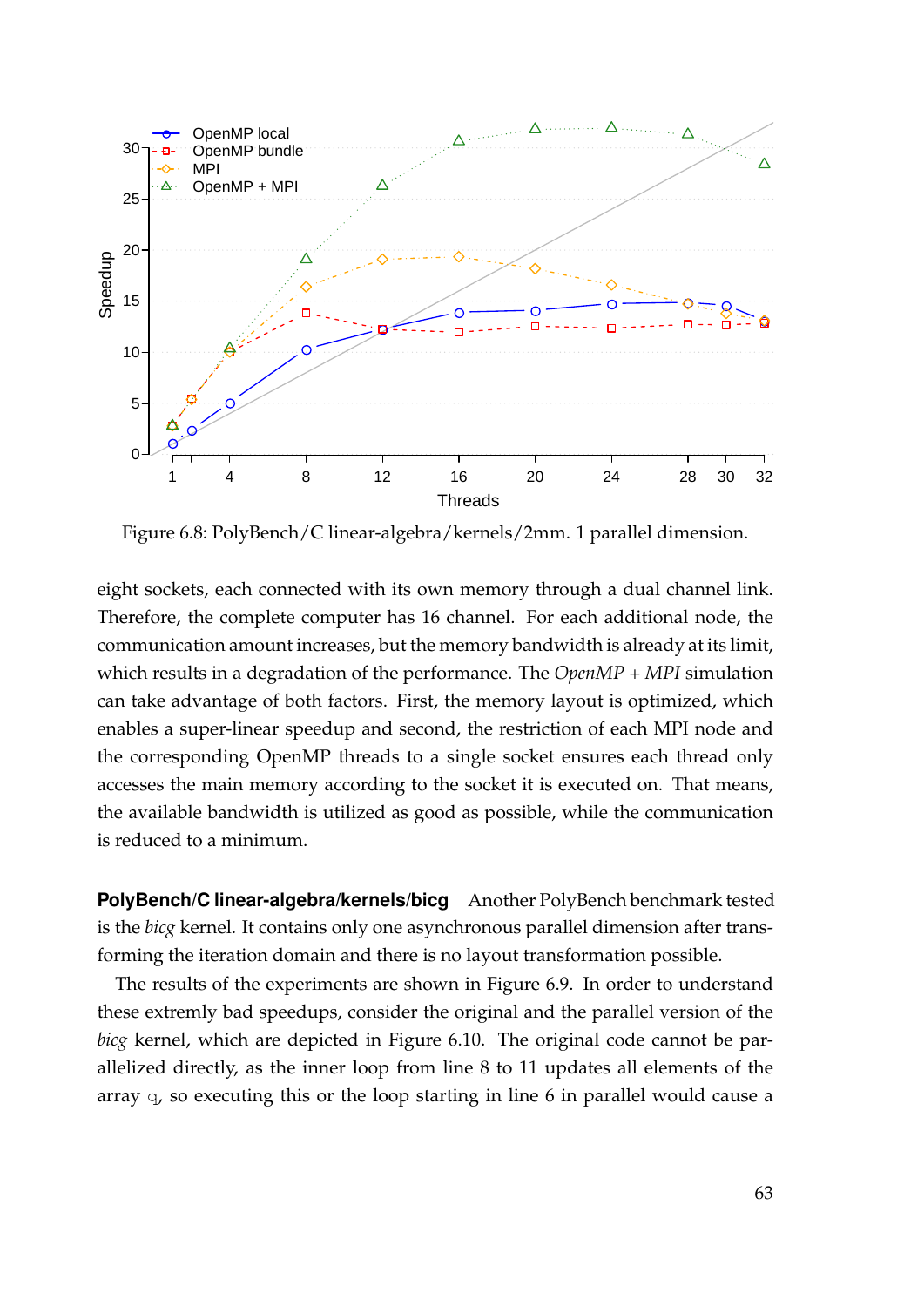<span id="page-63-0"></span>

Figure 6.9: PolyBench/C linear-algebra/kernels/bicg. 1 parallel dimension.

```
1 int i, j;
\overline{2}3 #pragma scop
4 for (i = 0; i < ny; i++)
5 \t S[i] = 0;6 for (i = 0; i < nx; i++) {
7 \tq[i] = 0;8 for (j = 0; j < ny; j++) {
9 s[j] = s[j] + r[i] * A[i][j];10 q[i] = q[i] + A[i][j] * p[j];11   }
12 \quad \frac{1}{2}13 #pragma endscop
                                         1 int i, j;
                                       2
                                          for (i = 0; i < nx; i++) {
                                           q[i] = 0;5 for (j = 0; j < ny; j++)6 q[i] = q[i] + A[i][j] * p[j];7 }
                                       8
                                       9 for (i = 0; i < ny; i++) {
                                       10 S[i] = 0;11 for (j = 0; j < nx; j++)
                                       12 S[i] = S[i] + r[j] * A[j][i];13 }
```
Figure 6.10: Original (left) and parallel (right) version of PolyBench/C linearalgebra/kernels/bicg.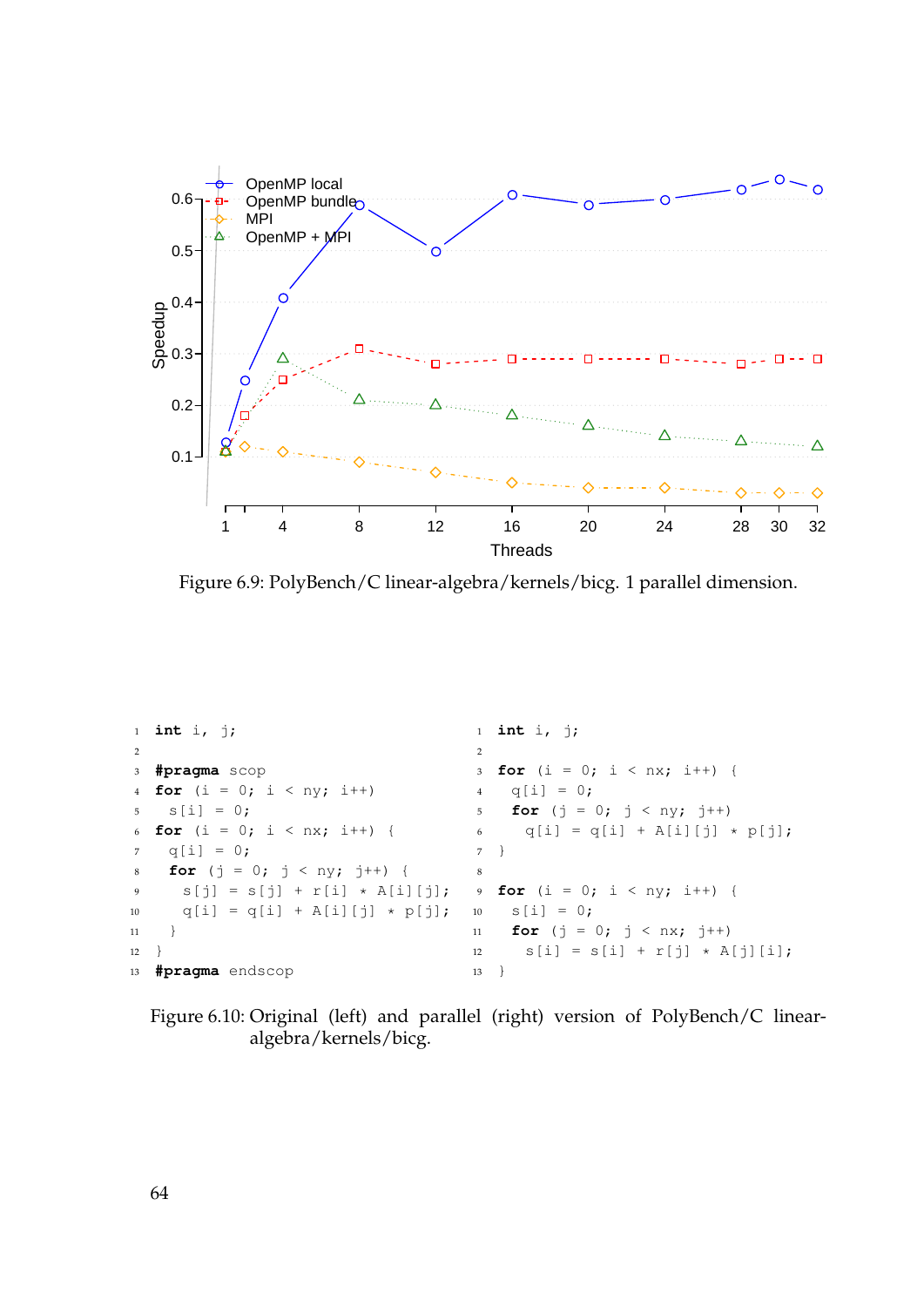<span id="page-64-0"></span>

Figure 6.11: PolyBench/C linear-algebra/kernels/doitgen. 2 parallel dimensions, 16 subpieces per thread.

shared-update problem. But as both arrays  $q$  and s can be computed completely independent, the second version depicted in Figure [6.10](#page-63-1) can be executed in parallel, or split for the DKU framework. But as for the computation of s both surrounding loops are interchanged to allow a parallel execution, the original column-wise access to the array A is transformed to a slower row-wise access. Transposing the twodimensional array is not possible, as the computation of  $q$  still accesses it columnwise. The DKU version also needs to traverse A two times, which increases the total number of accesses to the main memory. Finally, both disadvantages significantly reduce the performance to a level beneath the unmodified sequential version.

**PolyBench/C linear-algebra/kernels/doitgen** The *doitgen* benchmark is a linearalgebra kernel included in the PolyBench/C benchmark suite. It offers two asynchronous parallel dimensions, which allows tiling, that can be controlled by generating more than one subpiece per thread. It also allows optimizations for the memory layout, but both effects are very limited and they do not influnce the performance in a noticable way for a larger number of threads.

The speedup values for this experiment are shown in Figure [6.11.](#page-64-0) The innermost loop of the kernel accesses three arrays with only 260 subsequent double values.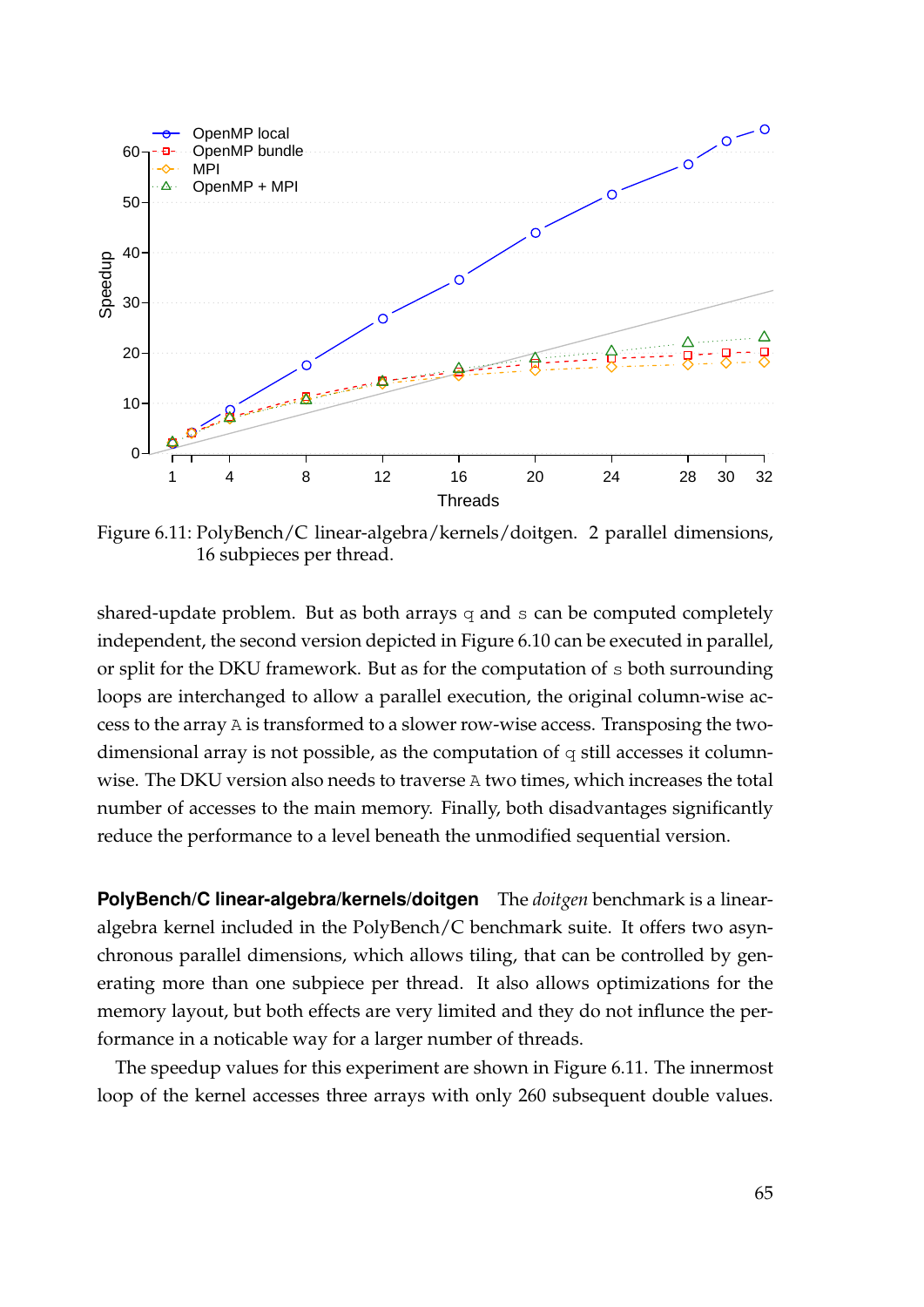<span id="page-65-0"></span>

Figure 6.12: PolyBench/C linear-algebra/kernels/gemm. 2 parallel dimensions, 16 subpieces per thread.

Therefore, the computation is able to exploit the cache very well. This leads to the good speedup for the *OpenMP local* version, which reaches a speedup of 64 for 32 threads, resulting in an efficiency of 200%. All other versions need to copy all input and result data, which are about 270 MB, so the execution time converges to the time needed to distribute all data. As the *OpenMP + MPI* version utilizes the hardware best, so that all threads accesses the local part of the memory, this version dominates *MPI* and *OpenMP bundle* here.

**PolyBench/C linear-algebra/kernels/gemm** The PolyBench/C benchmark suite also contains a matrix multiplication version. In this case, the *gemm* is included, which performs the computation  $C = \alpha \cdot A * B + \beta \cdot C$ , where A, B and C are matrices and  $\alpha$  and  $\beta$  are scalars. This computation can be parallelized very efficiently, as each element of the result matrix  $C$  can be computed independently, which leads to two asynchronous parallel dimensions. This also implies, that the DKU framework performs an implicit tiling and therefore for this experiment 16 subpieces are created for each thread. It is also possible to further optimize the computation by transposing the input matrix B, which leads to a column-wise access.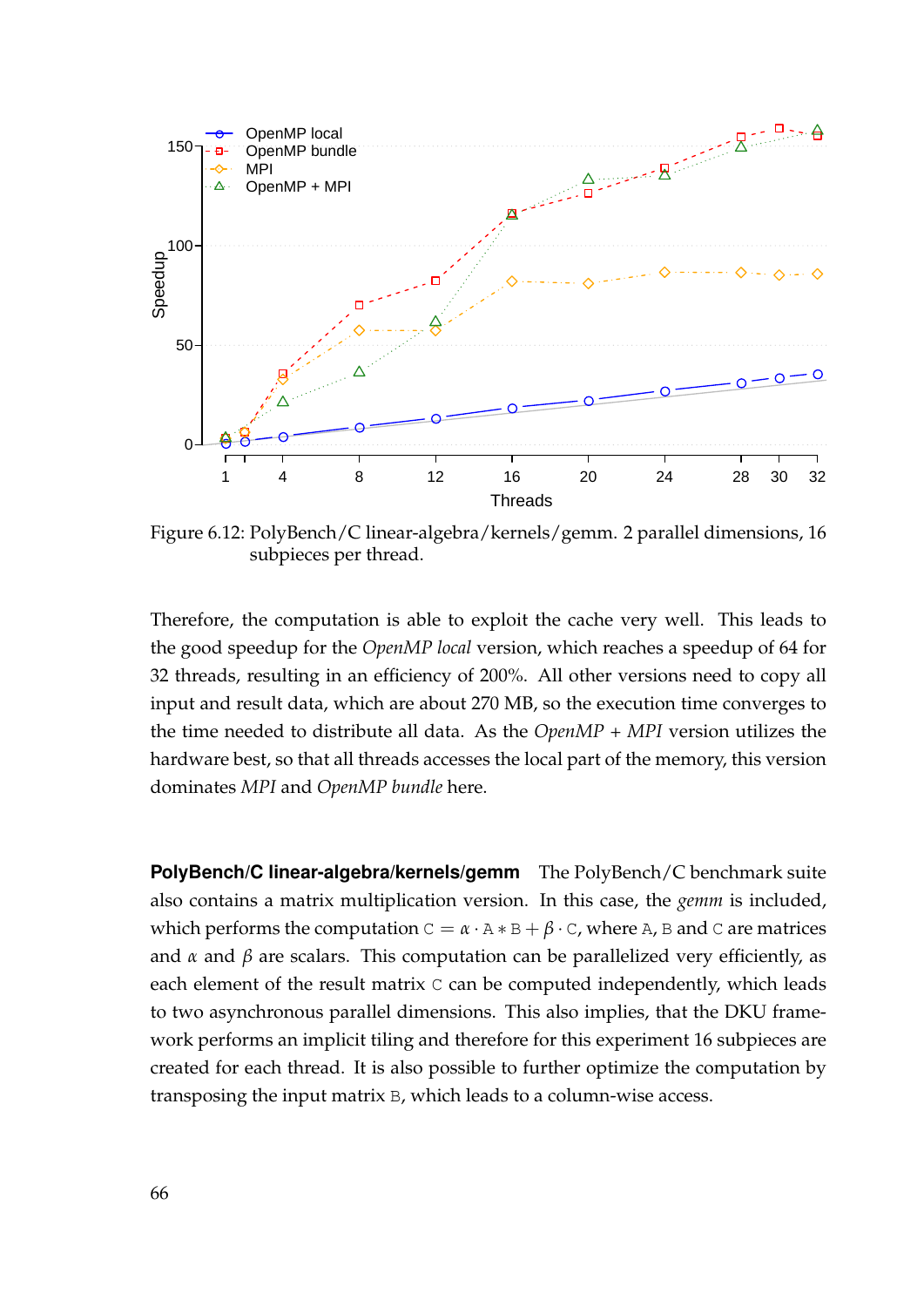Consider the results of this benchmark from Figure [6.12,](#page-65-0) the implicit tiling allows a perfect speedup for the *OpenMP local* version with an efficiency of about 110%. Creating only one subpiece for each thread would have lead to an efficiency of only 50%. If the memory layout transformation is performed, the performance increases dramatically. Even the *MPI* only version, which has a quite high overhead due to the communication and the node management performs good here, but its speedup does not increase for more than 16 nodes. This corresponds to the number of channels the used hardware utilizes when accessing the main memory. Remember that each MPI node accesses its own private copy of the input data, so the accesses of different nodes running on a single socket must be cached separately, even if the same data of the input is needed. Both *OpenMP bundle* and *OpenMP + MPI* are not affected, they are able to use the cache more efficient, which leads to a better performance.

In theory, the four thread runs of the experiments *OpenMP bundle* and *OpenMP + MPI* should be identical, as both uses one MPI node and four OpenMP threads, but the first versions spreads the threads to four different CPUs, whereas the latter binds all to a single processor. A more detailed explanation of this is given in Section [6.2.](#page-53-1) A similar effect can be seen for two MPI nodes and four OpenMP threads each for the *OpenMP + MPI* version, versus one MPI node and eight OpenMP threads of the *OpenMP bundle* run.

**PolyBench/C linear-algebra/kernels/gesummv** The *gesummv* kernel computes  $\vec{y} = \alpha \cdot A * \vec{x} + \beta \cdot B * \vec{x}$ , where *A* and *B* denote two matrices,  $\vec{x}$  and  $\vec{y}$  are vectors and  $\alpha$  and  $\beta$  denote scalars. Therefore, the computation is quite simple and it is mainly limited by the main memory. It also consists of only a single asynchronous parallel loop, therefore no implicit tiling effect occurs. As a matrix-vector multiplication accesses all memory linearly and column-wise, the memory layout is already optimal.

The results of this benchmark are shown in Figure [6.13.](#page-67-0) In order to get a suitable runtime for the computation, the sizes of both matrices and the vector must be high. Both matrices have 8000 times 8000 elements and therefore the vector has also 8000 entries. This leads a memory consumption of almost 980 MB, whose transfer times exceed the computation time. Therefore, all three experiments, which require to copy all input data perform extremly worse here. Only the *OpenMP local* version, which uses the input data is able to speed up the computation. But this speedup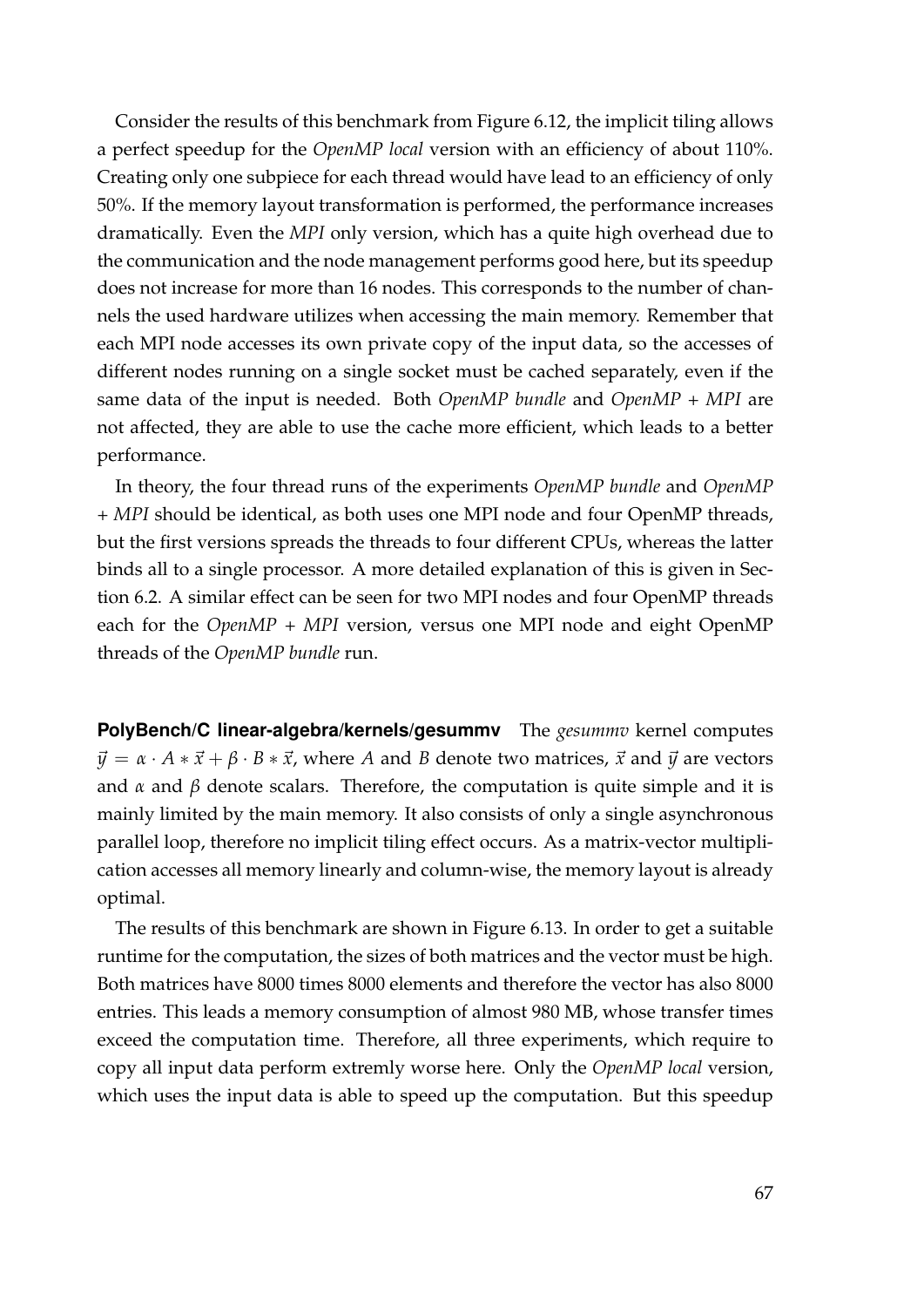<span id="page-67-0"></span>

Figure 6.13: PolyBench/C linear-algebra/kernels/gesummv. 1 parallel dimension.

is limited to a factor of about 2.7 to 3.2, because the link to the main memory is exhausted here.

**PolyBench/C linear-algebra/kernels/syr2k** Another benchmark tested here is the *syr2k* kernel. It computes  $C = \alpha \cdot A * B^{\top} + \alpha \cdot B * A^{\top} + \beta \cdot C$ , where  $A$ ,  $B$  and  $C$ denote matrices, whereas *α* and *β* are scalars. As both matrix multiplications access the second input transposed, the memory layout can not be optimized any further. The kernel code consists of two asynchronous parallel dimensions, so an implicit tiling is possible here and therefore the number generated subpieces per thread was set to 16.

The benchmark results are visualized in Figure [6.14.](#page-68-0) The *OpenMP local* version performs best here, as there is no memory layout optimization possible and the input is small enough to benefit from the large level 3 cache. The efficiency of this version ranges from 170% to 240%. All other versions result in a lower speedup, as the communication overhead for copying all input data reduces the overall performance. In case of the *MPI* only version, the worst variant for this benchmark, each used thread increases the amount of communication needed to distribute all data. Therefore, the maximum possible speedup here is limited to about 15, which is still a good value.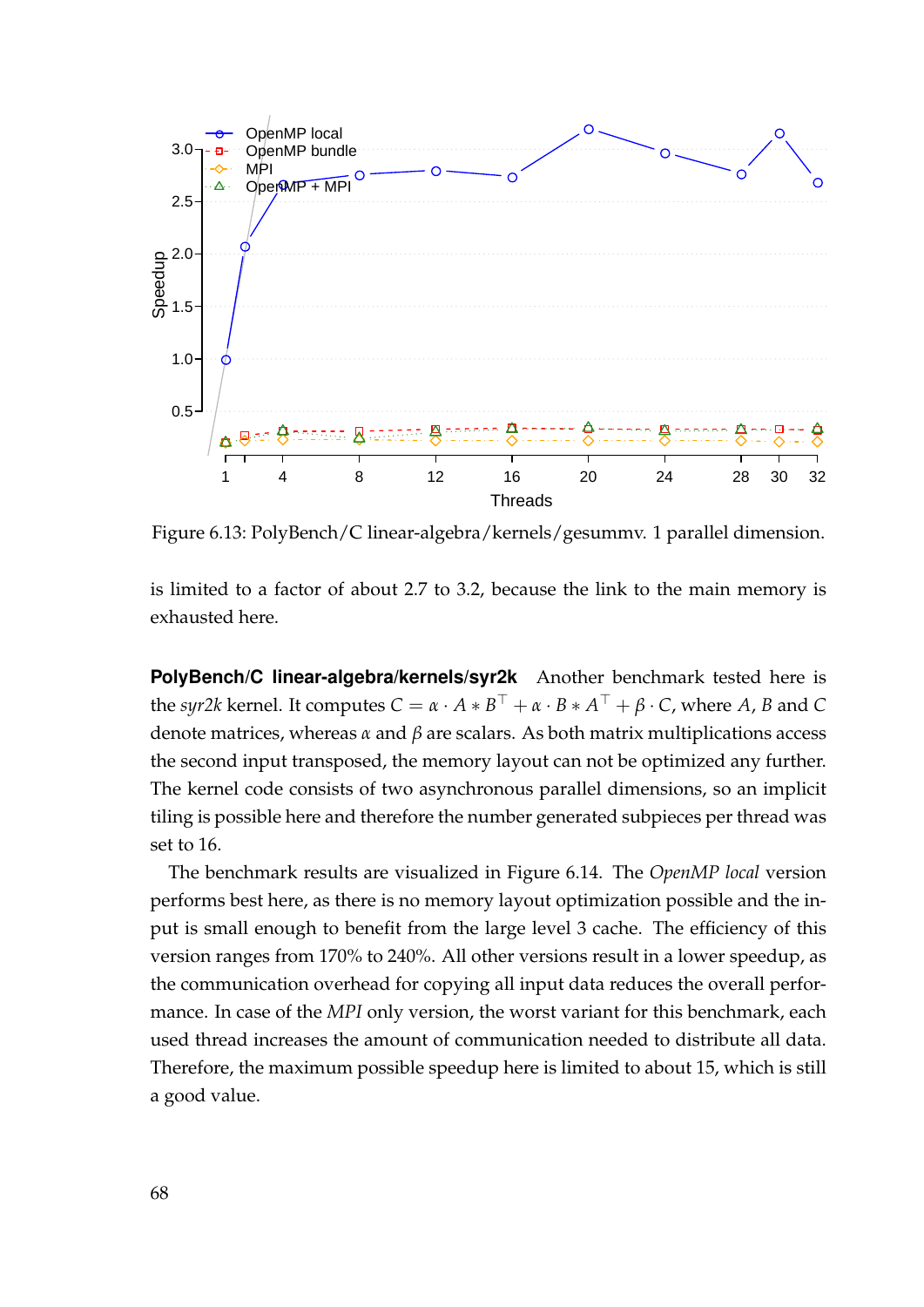<span id="page-68-0"></span>

Figure 6.14: PolyBench/C linear-algebra/kernels/syr2k. 2 parallel dimensions, 16 subpieces per thread.

**PolyBench/C linear-algebra/kernels/syrk** The linear-algebra kernel *syrk* from the PolyBench/C benchmark suite is quite similar to the previous described *syr2k*. This one computes  $C = \alpha \cdot A * A^\top + \beta \cdot C$ , so it can be seen as a specialization of *syr2k*. The general properties of this code are the same, so there is also no reasonable layout transformation and an implicit tiling is performed by creating 16 times more subpieces than threads are started.

The speedups for this experiment are shown in Figure [6.15.](#page-69-0) The general evolution of the results is similar to the previous experiment, but as only two matrices are needed, the overall speedup is higher. So for the *OpenMP local* run, a maximum speedup of 93 can be achieved. This corresponds to an efficiency of 310%. The performance degradation for this version with 32 threads cannot be explained satisfactorily. Some tests showed, its effect for smaller input sizes is much higher and it disappears for a larger dataset.

**PolyBench/C stencils/fdtd-apml** The last benchmark from the suite the generator can currently deal with is the stencil *fdtd-apml*. This code performs only a single step of the stencil and for this reason, the loop nest starts with a single asynchronous parallel loop. That means, no implicit tiling is performed. The code is also orga-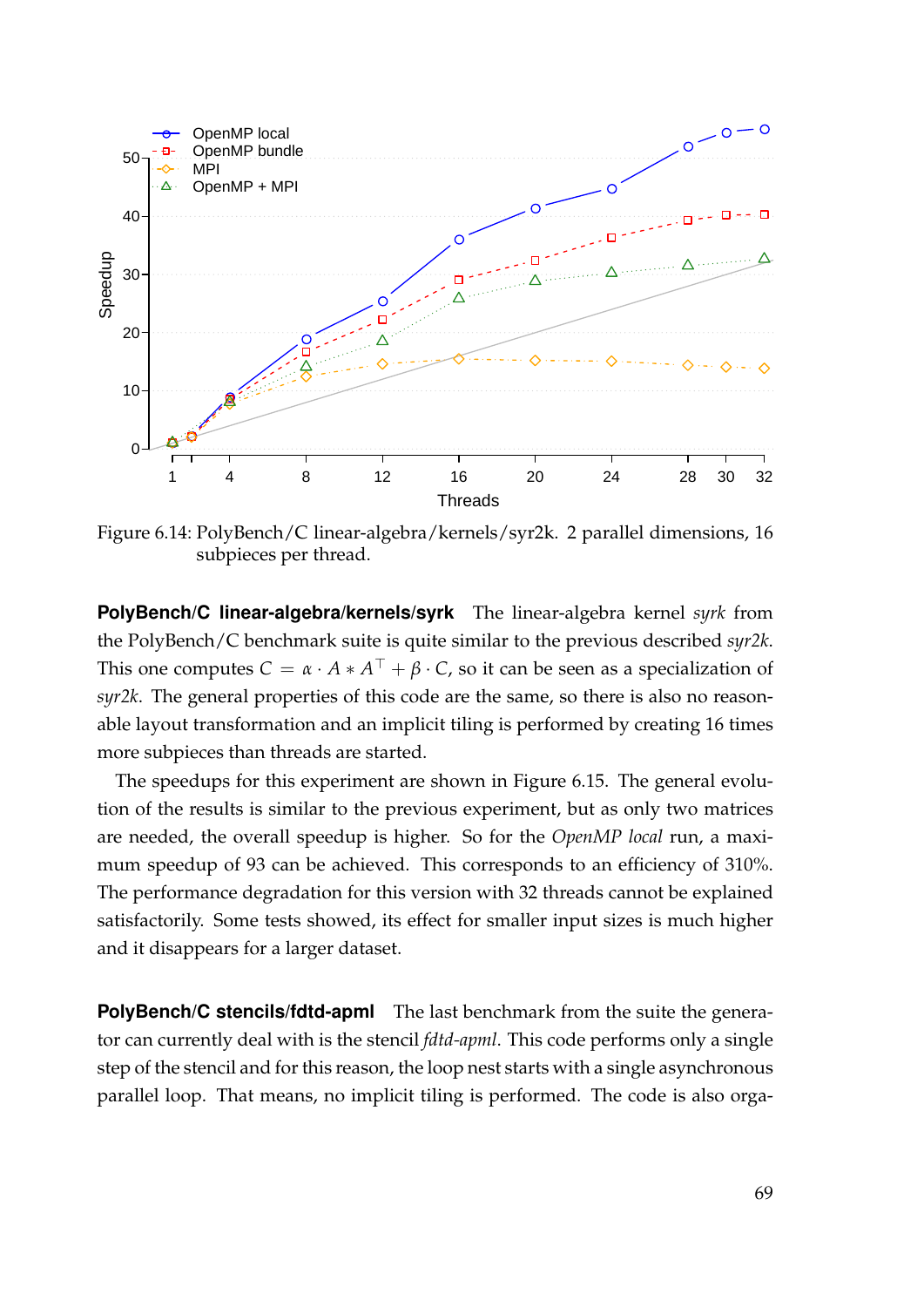<span id="page-69-0"></span>

Figure 6.15: PolyBench/C linear-algebra/kernels/syrk. 2 parallel dimensions, 16 subpieces per thread.

<span id="page-69-1"></span>

Figure 6.16: PolyBench/C stencils/fdtd-apml. 1 parallel dimension.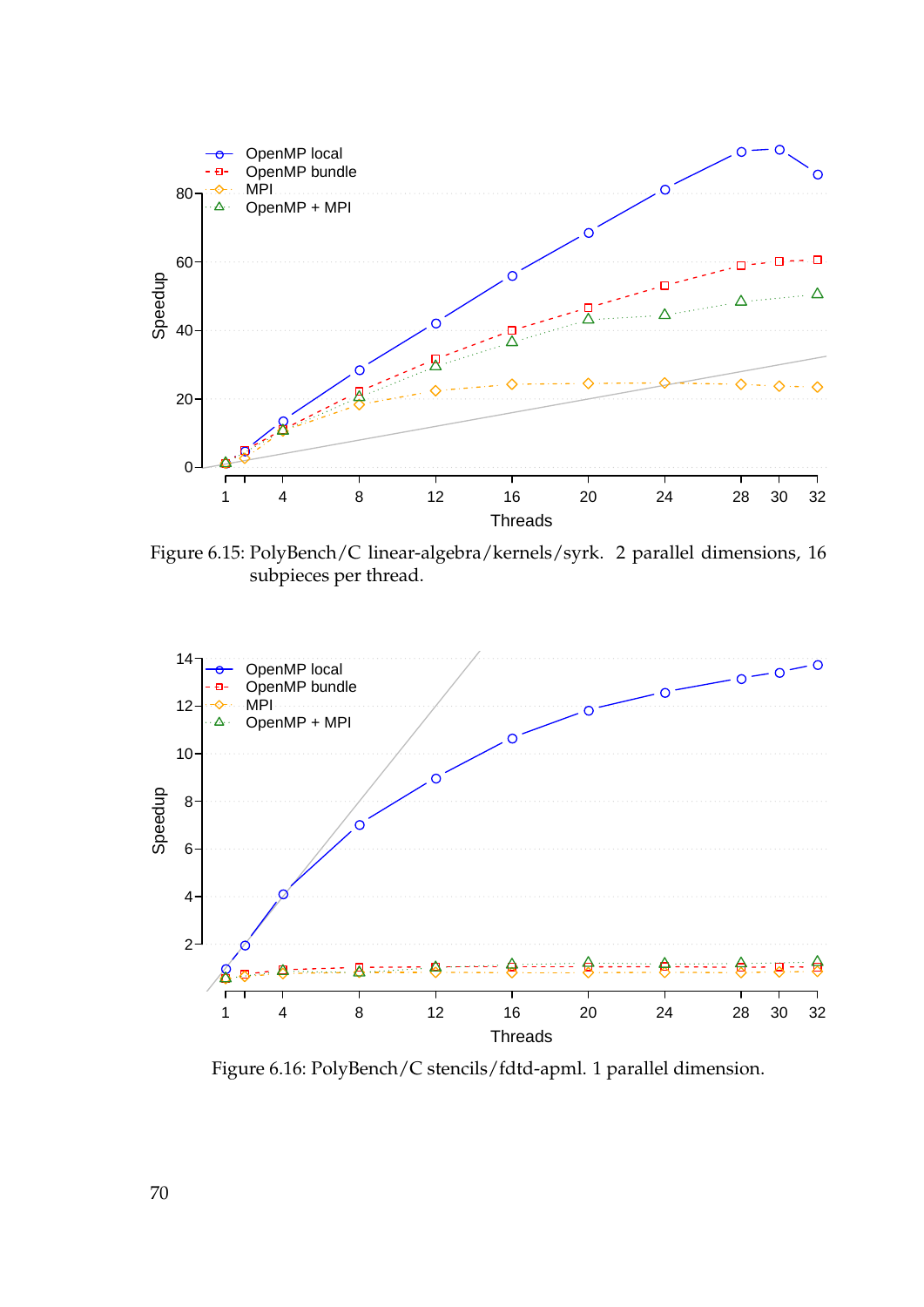nized in a way, such that all arrays are accessed column-wise and due to this, no suitable layout transformation is possible.

The performance measurements for this stencil are shown in Figure [6.16.](#page-69-1) As the kernel code works with four three-dimensional arrays of size  $401^3$  each, its memory consumption of almost 2 GB is quite high. Due to the overhead for copying all input data at least once, the execution times for all three *OpenMP bundle*, *MPI* and *OpenMP + MPI* versions converge to the time required to distribute all data. In contrast to this, the *OpenMP local* version need not copy anything, which leads to better performance. But a linear speedup cannot be achieved here, as the memory bandwidth is limiting for a larger number of threads.

## **6.5 Comparison with Pluto**

In this section, the generated DKU code is compared with an optimized version created by Pluto [\[BHRS08\]](#page-82-0). Pluto is an automatic parallelization tool based on the polyhedron model. Plutos advantage is its ability in automatically tiling the given loop nest to enhance the cache usage. On the one hand, it can process more general codes as the DKU generator, because Pluto is not restricted to asynchronous parallelism. On the other hand, the DKU framework utilizes distributed memory architectures, whereas Pluto is only able to parallelize the loop nest using OpenMP, which is restricted to shared memory.

The usage of Pluto is quite simple. First, embrace the loop nest, that should be optimzed with both #pragma scop and #pragma endscop, pass the source code to the polycc tool and translate it with suitable C compiler.

By default, Pluto uses a built-in heuristic to determine the tile size, but the user is also allowed to pass explicit tiling information, in order to utilize both level 1 and level 2 caches best. But as the DKU generator does not require any user optimization, the default behaviour of Pluto was used for the following experiments and all previously mentioned PolyBench/C benchmarks were optimized using only the parameters --tile --parallel for polycc. That means, a fixed tile size of 32 for all loops was used by the current version of Pluto and as only one single loop is parallelized, the remaining number of iterations is quite low for most experiments. This results in a stagnancy of the speedup if the number of threads is higher than the number of remaining iterations for the parallel loop. The DKU framework is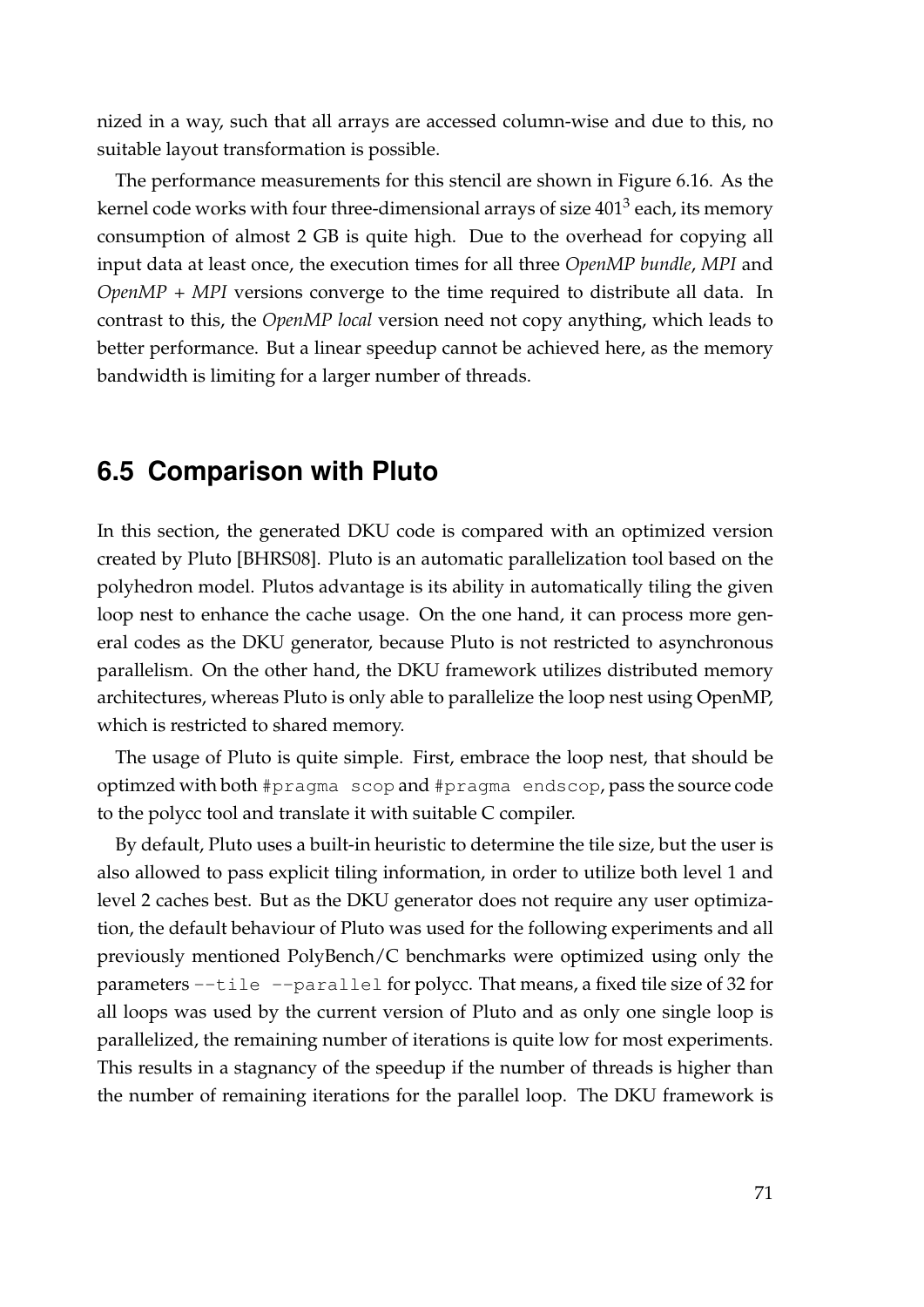<span id="page-71-0"></span>

Figure 6.17: PolyBench/C linear-algebra/kernels/2mm. 1 parallel dimension.

not affected by this, as it does not perform explicit tiling and it also uses multiple loops to create exactly the requested number of pieces.

For the following paragraphs, the results of Pluto are compared with at most two versions of DKU. First of all, the best DKU version is shown, as it demonstrates the potentiality of the DKU framework best. In addition to this, the version, which can be chosen by a simple heuristic without knowing the exact baviour of the others is also opposed to Pluto. If the kernel requires much data and the computational effort is comparatively low, the heuristic chooses the *OpenMP local* version, in order to avoid a slowdown due to a high communication overhead. If this does not hold, the *OpenMP + MPI* is chosen, as this one fits best to the actual hardware.

**PolyBench/C linear-algebra/kernels/2mm** The first benchmark compared with Pluto is the *2mm* kernel. The fastest DKU version for this code uses an *OpenMP + MPI* combination, which is also the preferred version for this code, as the matrix multiplication requires relatively few data, compared to the required computational effort.

The results for the code optimized by Pluto are shown in Figure [6.17.](#page-71-0) The first interesing point here is the performance stagnancy for 16 to 31 threads. This is caused by the tiling, as all loops are tiled in blocks of 32 iterations. Therefore, the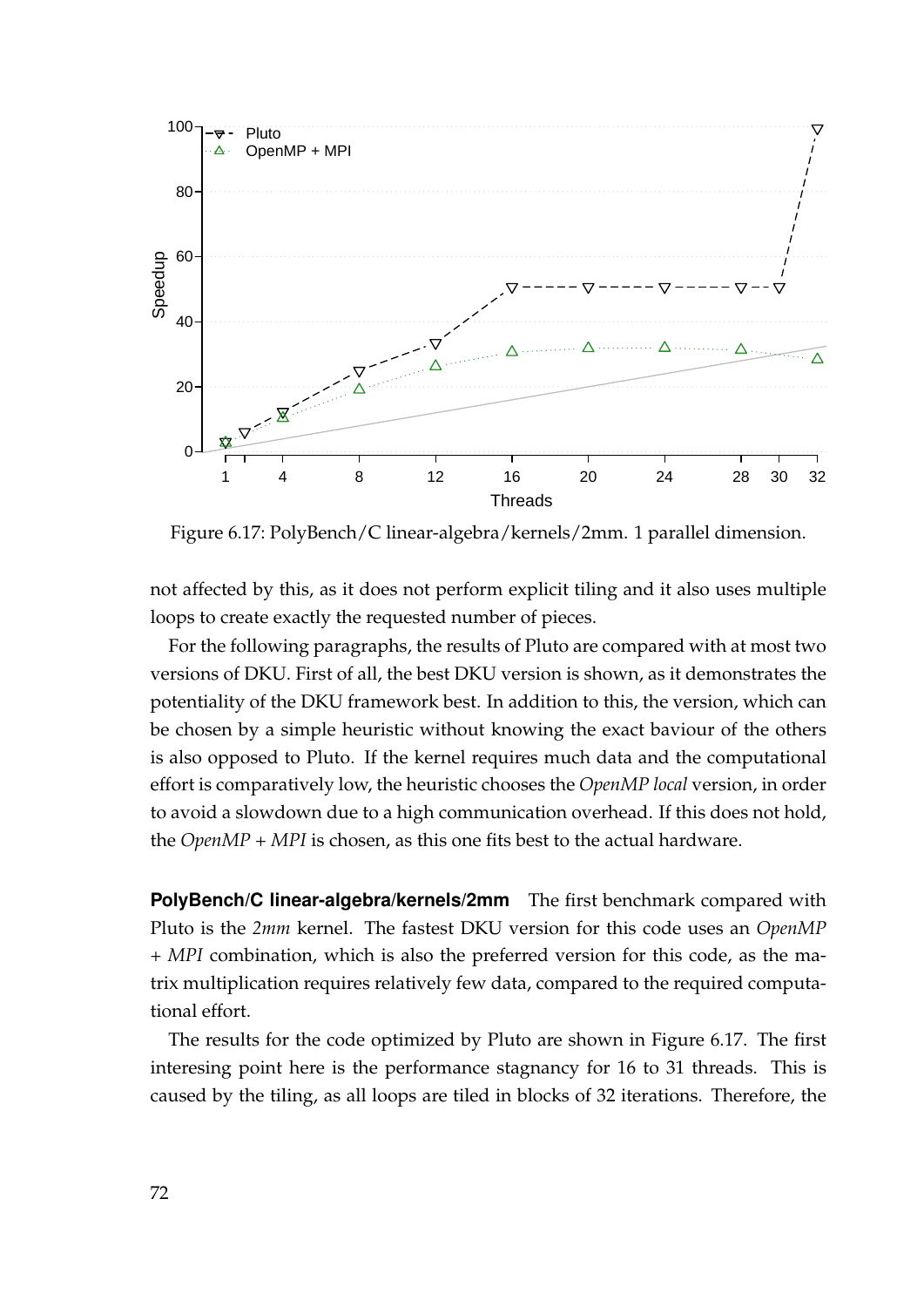

Figure 6.18: PolyBench/C linear-algebra/kernels/bicg. 1 parallel dimension.

outer loop, which is parallelized using OpenMP, iterates over all 32-element blocks and as the original number of iterations were 1000, only 32 iterations remain for the parallelized loop. That means, for each thread number between 16 and 31, at least one single thread has to compute two different blocks, independently of all others and therefore this thread slows the complete execution down.

If the input is large enough, the speedup raises continuously until reaching the maximum speedup for 32 threads. As this code provides only a single asynchronous parallel loop, the DKU framework does not perform an implicit tiling, so Pluto generates faster code here.

**PolyBench/C linear-algebra/kernels/bicg** The next benchmark used to compare the DKU framework with Pluto is the *bicg* kernel.

Consider Figure [6.9,](#page-63-0) which shows the results for both the Pluto version and the DKU *OpenMP local* one. As already mentioned in the previous section, due to the structure of the input code, the DKU framework performs bad here. The code optimized by Pluto performs better, but is nevertheless far from a satisfactory speedup, as it runs into the same problems as the DKU generator does.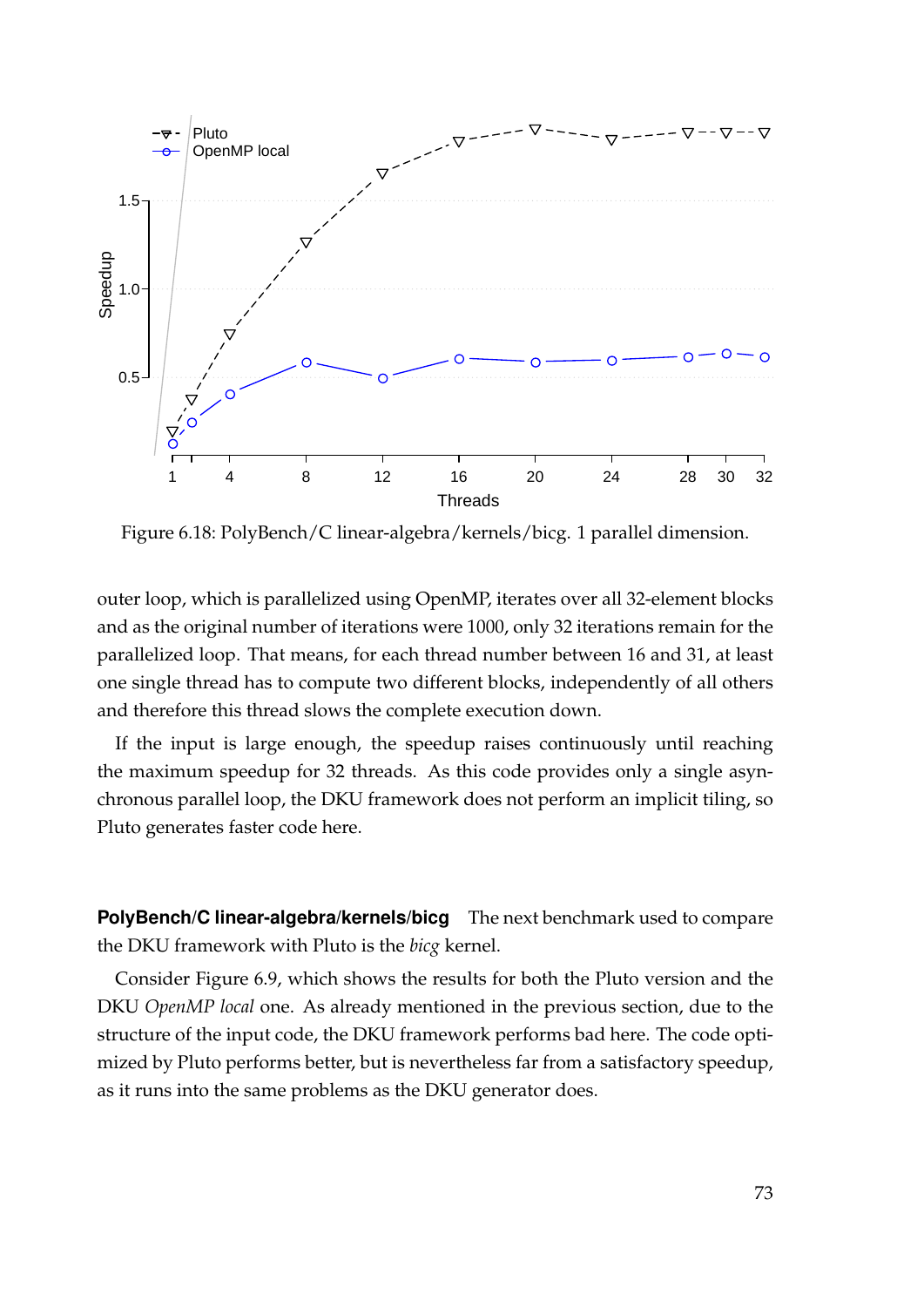<span id="page-73-0"></span>

Figure 6.19: PolyBench/C linear-algebra/kernels/doitgen. 2 parallel dimensions, 16 subpieces per thread.

**PolyBench/C linear-algebra/kernels/doitgen** Another benchmark used to compare DKU and Pluto is the *doitgen* kernel.

As shown in Figure [6.19,](#page-73-0) the DKU version *OpenMP local* provides good results, and it has an efficiency of about 200%. The stagnancy of the speedup for the Pluto version is caused by a too small number of iterations for the parallelized loop. In this experiment, the original computation consists of three nested loops with 260 iterations each, which results in only  $\lceil \frac{260}{32} \rceil = 9$  iterations of the outermost loop, because Pluto always generates tiles of size 32 by default. And as this one is the only loop, which is parallelized, the speedup is limited to the value for using 9 threads. Therefore, the parameters for Pluto were adapated by hand in order to test, how the resulting code behaves for a larger number of threads if it is not limited. The two additional experiments Pluto-8 and Pluto-1 were tiled less aggressive, using a tilesize of 8, or 1 respectively for the outermost loop. Both inner loops are treated identically to the default version, which means a tilesize of 32 was used again. Pluto-1 performs best for this code and it provides also a linear speedup, as the number of iterations executed in parallel is large enough, but it was necessary to manually adapt the optimizations, whereas DKU works automatically. A tile size of 1 practically results in not tiling the associated loop, which may be worse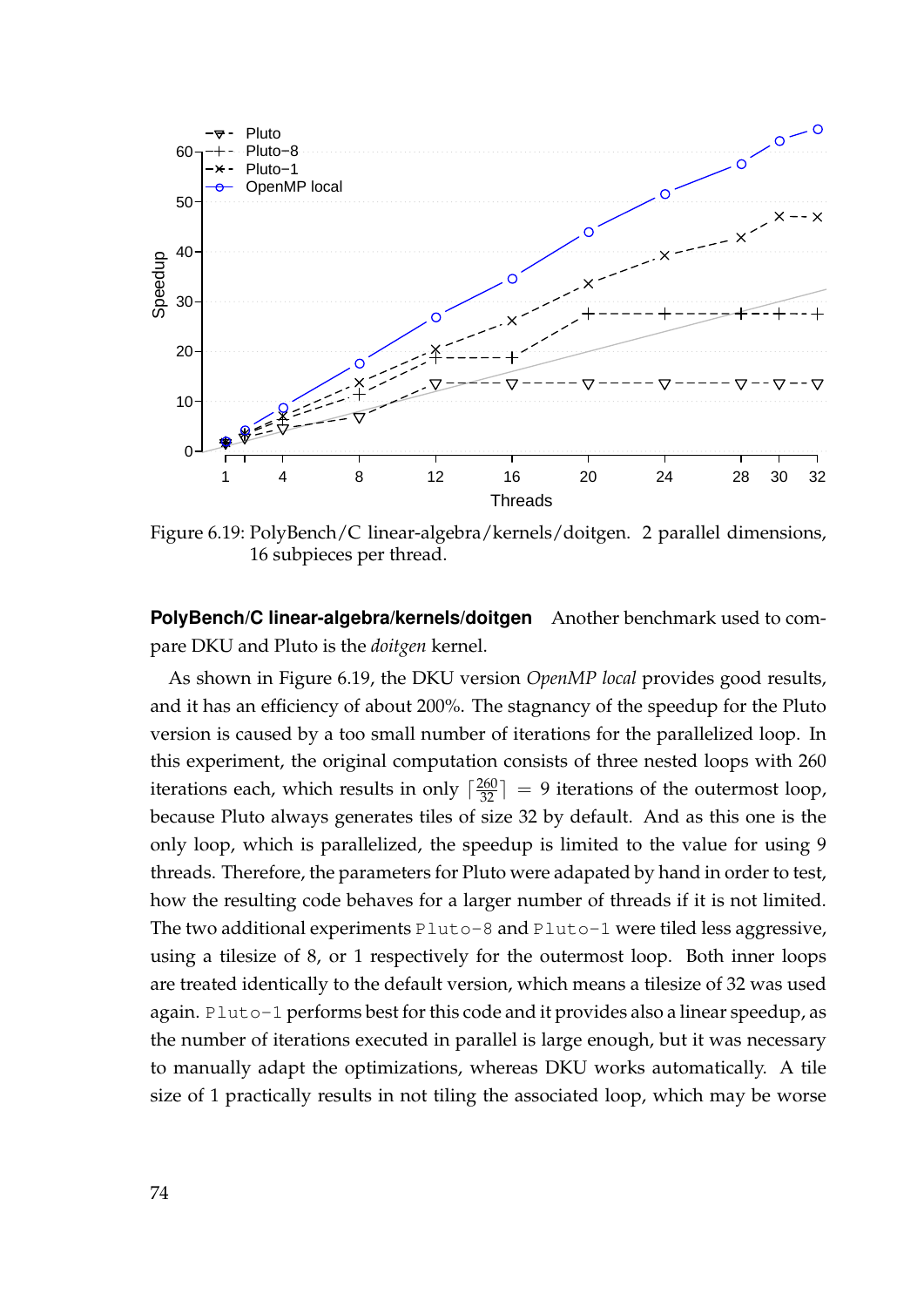<span id="page-74-0"></span>

Figure 6.20: PolyBench/C linear-algebra/kernels/gemm. 2 parallel dimensions, 16 subpieces per thread.

for other loop nests. So each application requires its own, individual tiling for an optimal performance.

Combining all information, the best speedup for the default Pluto version is approximately 13.7 for 9 threads used. This leads to an efficiency of 150% - 160%, compared to the roughly 200% for the DKU code.

Note that Pluto is able to perform better for optimized tiling parameters, as inidicated by the results from the Pluto-1 runs, but this requires tuning the compiler parameters by hand.

Due to the idea of the DKU framework, the implicit tiling performed by splitting the computation in more than one dimension does not result in a statically fixed tile size. That means, the extent of each subpiece depends on the size of the original piece for the whole computation. Therefore, the DKU framework leads to a better work balance in some cases, than a simple tiling into statically fixed chunks is able to.

**PolyBench/C linear-algebra/kernels/gemm** Figure [6.20](#page-74-0) shows the results, when comparing Pluto to DKU using the *gemm* kernel.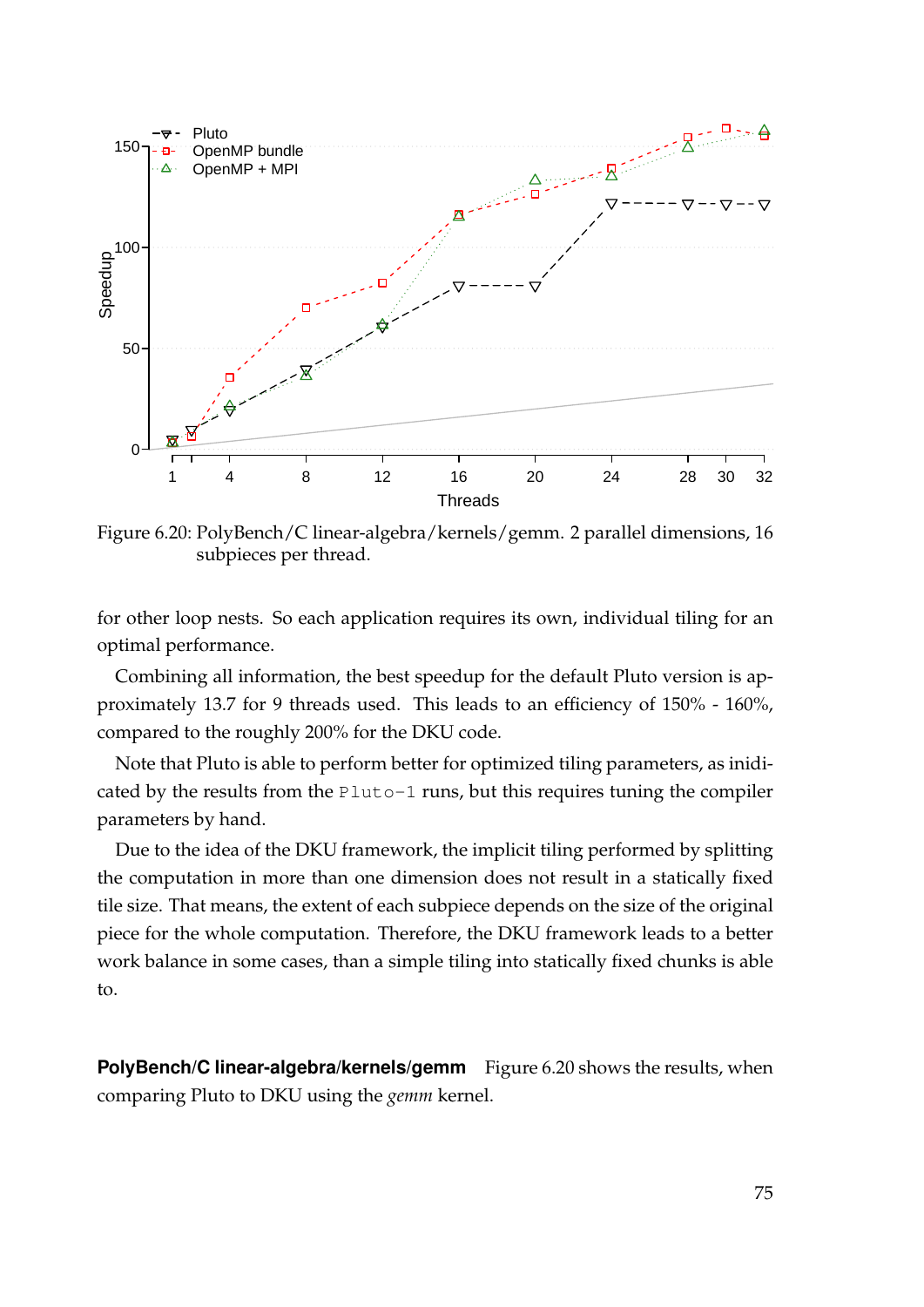<span id="page-75-0"></span>

Figure 6.21: PolyBench/C linear-algebra/kernels/gesummv. 1 parallel dimension.

The overall best results for DKU are provided by the *OpenMP bundle* version, but as the combination *OpenMP + MPI* maps best to the used hardware, its speedup values are also shown. For a lower number of threads, the *OpenMP bundle* setup leads to the best results, due to the better utilization of the cache, as explained in Section [6.2.](#page-53-0) Because of the low number of iterations for the parallel loop, the Pluto optimized versions does not profit from more than 24 threads on the tested hardware. For larger input matrices, the speedup would be linearily increasing until 32 threads.

**PolyBench/C linear-algebra/kernels/gesummv** The results for the linear algebra kernel *gesummv* from the PolyBench/C benchmark suite are shown in Figure [6.21.](#page-75-0)

Its kernel code has a quite disadvantageous loop nest, as it requires a comparatively large amount of input data for the actual computation performed. There is also no reuse of the input, so tiling in general has no effect, as the input data is read linearily by the original code. Therefore, the Pluto code performs even worse than DKU.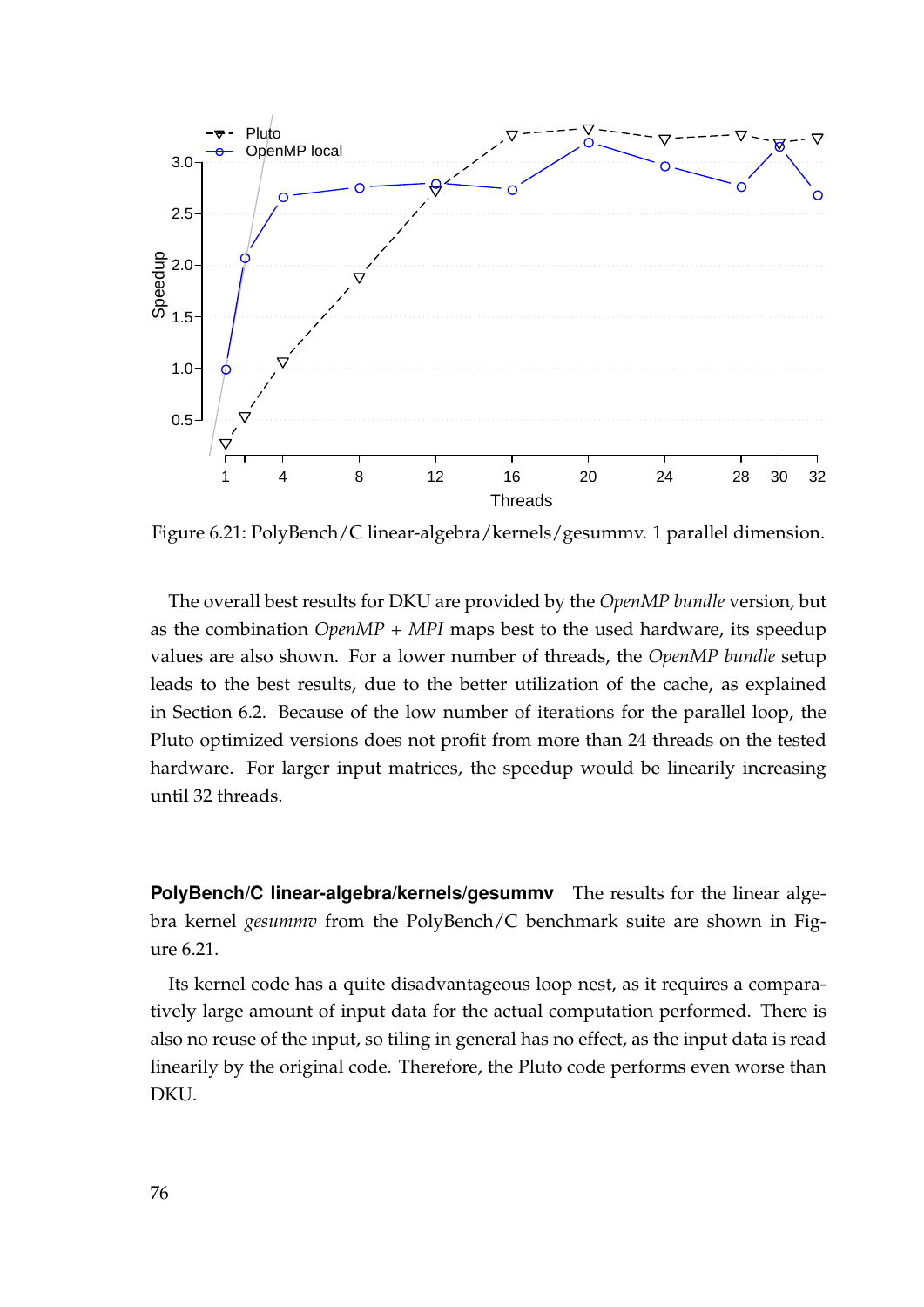<span id="page-76-0"></span>

Figure 6.22: PolyBench/C linear-algebra/kernels/syr2k. 2 parallel dimensions, 16 subpieces per thread.

**PolyBench/C linear-algebra/kernels/syr2k** The results for the next benchmark, the *syr2k* kernel are depicted in Figure [6.22.](#page-76-0)

The kernel code for this benchmark computes two matrix multiplications. The scheduler used in DKU is able to merge all computations into a single loop nest. Therefore, all accesses to the same elements of the result array are as close as possible. In contrast to this, Pluto splits the whole computation into two subsequent loop nests, which are parallelized independently. This also results in two separate passes through the output array, which leads to a worse performance compared to the DKU versions.

The input size for these experiments is also not large enough to ensure, the work load can be balanced for any number of threads. This results in a stagnancy of the speedup for 16 up to 31 threads. For sufficiently large inputs, the speedup should be more or less linear here.

The *OpenMP local* version performs better than the *OpenMP + MPI* combination here, due to the already optimal memory layout of the unmodified code and the communication overhead for using multiple MPI nodes. But without that knowledge, one would use the latter verson, as it fits better to the hardware. Therefore, the *OpenMP + MPI* version is plotted alongside the *OpenMP local* and Pluto code.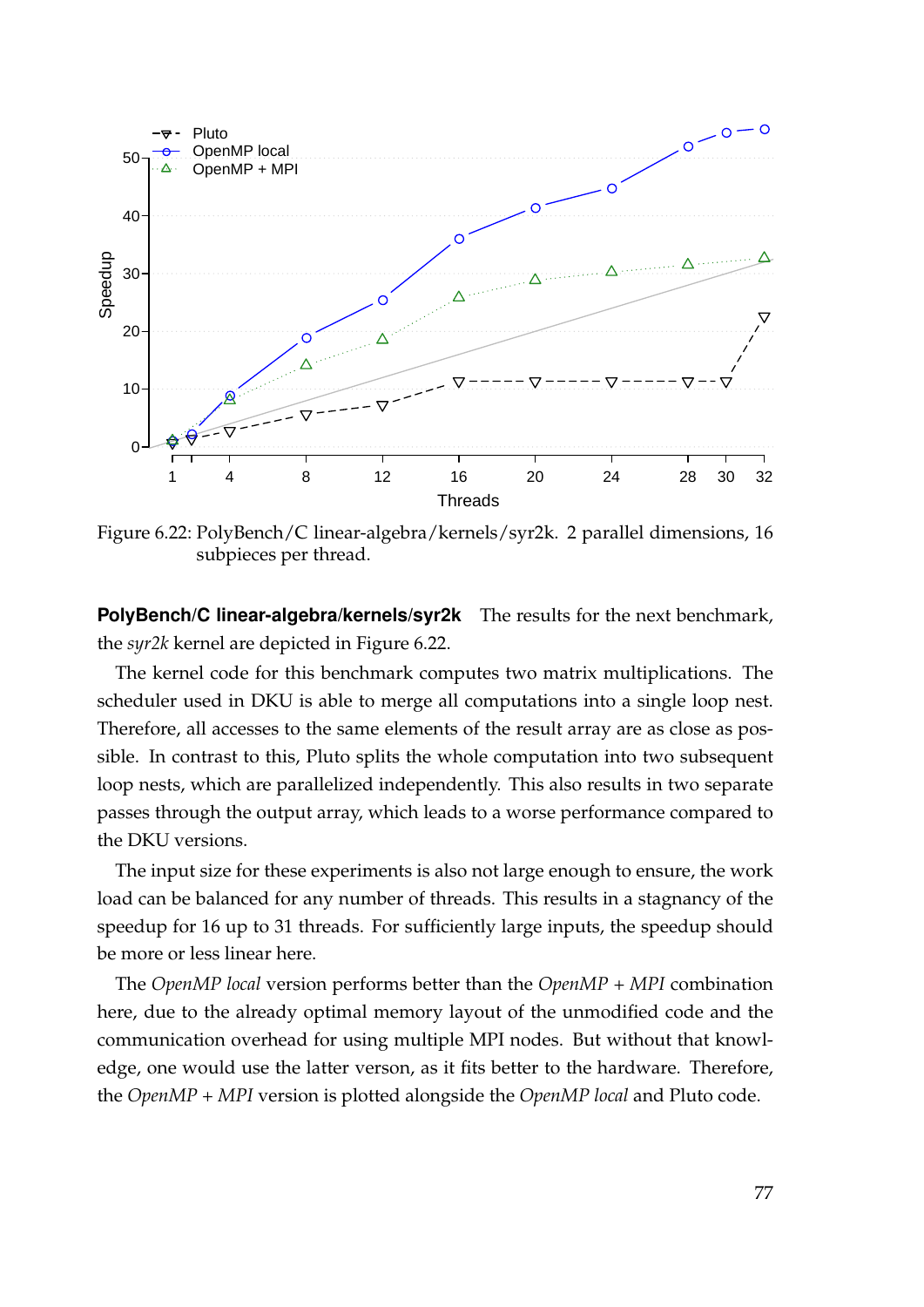<span id="page-77-0"></span>

Figure 6.23: PolyBench/C linear-algebra/kernels/syrk. 2 parallel dimensions, 16 subpieces per thread.

**PolyBench/C linear-algebra/kernels/syrk** The results for a specialized version of the *syr2k* kernel, the *syrk* benchmark are depicted in Figure [6.23.](#page-77-0)

The general discussion for the results is identical to the one for the previous benchmark. The DKU generator was able to merge all computations into a single loop nest, whereas Pluto creates two parallel loops, which are executed subsequently.

The stagnancy for more than 20 threads can also be explained by the tiling and the resulting low number of iterations for the outermoust loop, which is parallelized using OpenMP.

**PolyBench/C stencils/fdtd-apml** The results for the last benchmark using the *fdtd-apml* stencil are shown in Figure [6.24.](#page-78-0)

As the corresponding code computes a three dimensional stencil, the extent of the outermost loop is relatively small. Regardless of that, Pluto tiles this dimension into chunks of 32 iterations, before parallelizing the code. That means, the outermost loop, which was annoted with #pragma omp parallel for consists of only few iterations, which enumerates the creates tiles. Therefore, the benefit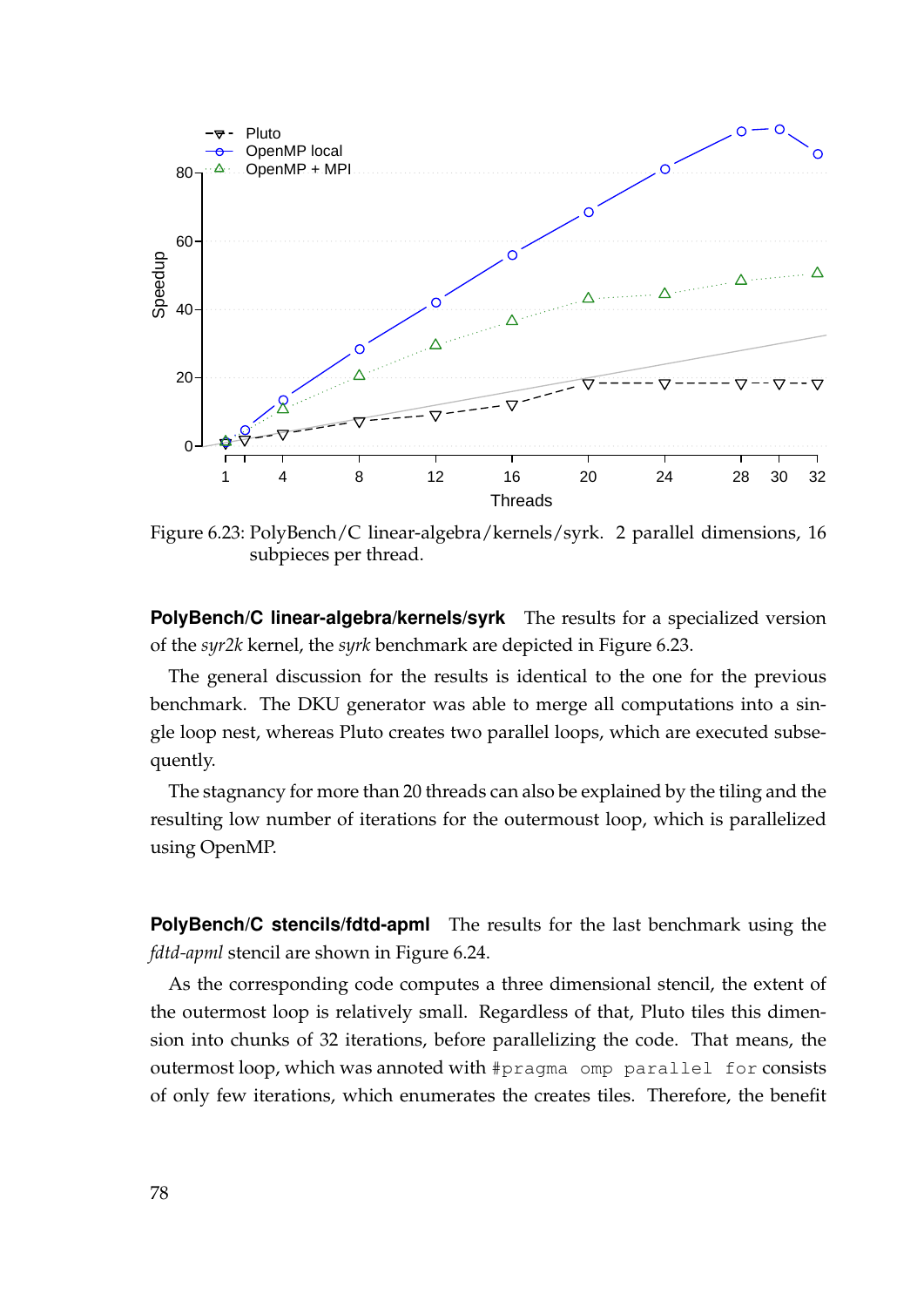<span id="page-78-0"></span>

Figure 6.24: PolyBench/C stencils/fdtd-apml. 1 parallel dimension.

from parallelizing this loop is very limited, as the performance does not increase for more than 16 threads.

In addition to this, Pluto also splits the single loop nest from the original code into four different, subsequent loop nests and parallelizes all of them separately. The DKU generator conserves the single loop nest, which results in an improved data locality and a better speedup compared to Plutos version.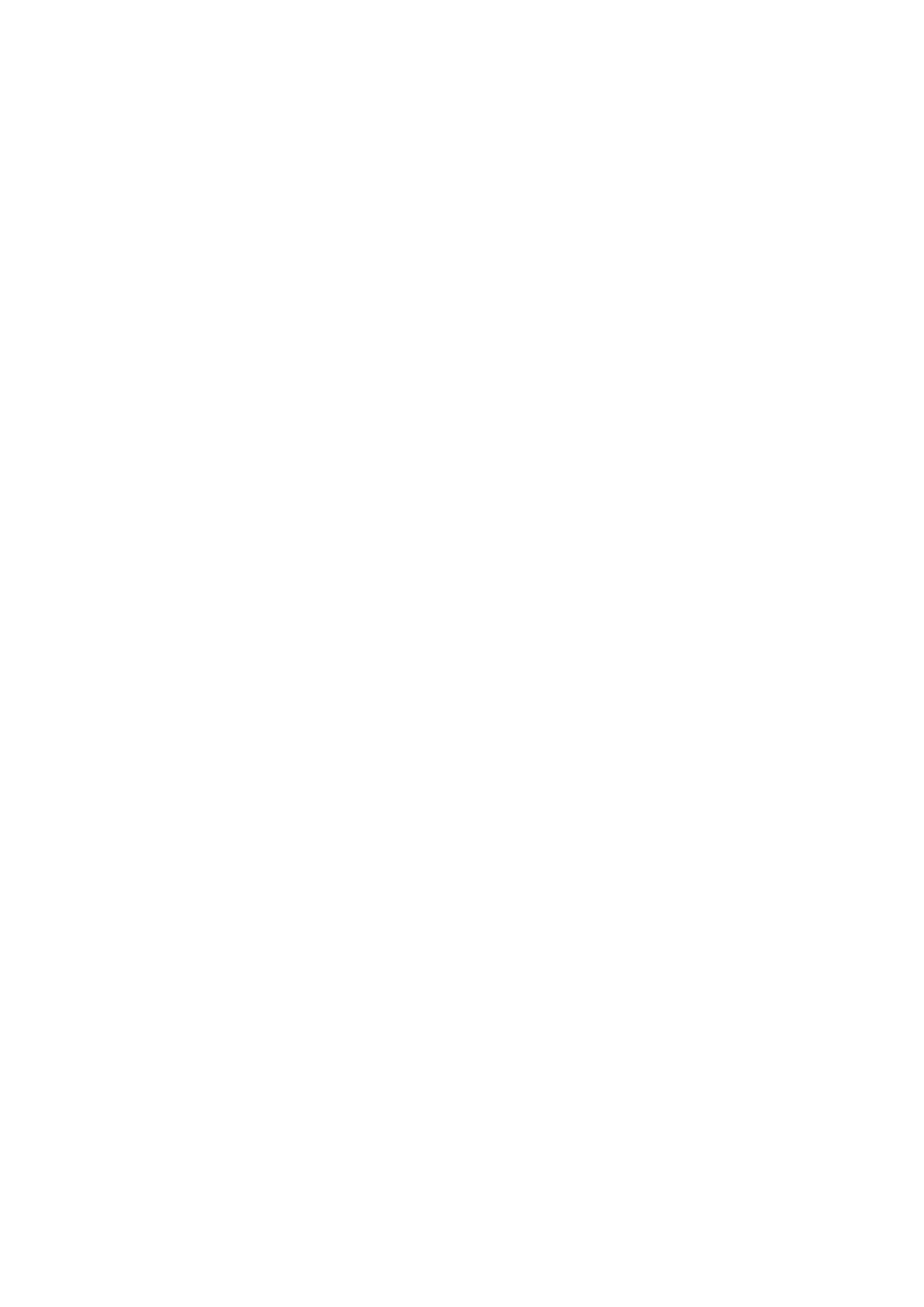## **7 Conclusion**

**Summary** Multicore systems are widely spreaded today, almost every available personal computer and even most smartphones are equipped with at least a dualcore processor. The wide range of different parallel systems require more advanced tools to parallelize applications and to enhance the portability to a new system.

One technique to deal with this, is to introduce a new layer between the hardware and the application code, which encapsulates all parallelization related code and all further target optimizations. Following this approach, all application codes are architecture independent, but the programmer also need to figure out a way, to adapt the source code for the framework. But if the application can be represented in the polyhedron model, it is possible to extract all required information from the abstract description and generate the source code using the framework automatically. For this purpose, the DKU generator was designed and implemented.

The DKU framework in combination with the generator introduced in this work is a suitable method to automatically parallelize programms, fitting in the polyhedron model, for both distributed and shared memory architectures.

In its current state, the generator requires input code, or a polyhedral description, that can be transformed in a way, such that at least the outermost loop can be executed in parallel. If this holds, the generator is able to create architecture independent code, which can be executed in parallel, if the DKU framework is available and adapted to the hardware. That means, the actual work to adapt the program to a specific hardware is transferred from the application to a more general framework.

As described in Chapter [6,](#page-50-0) this approach can compete with other tools, such as Pluto, as long as the tile size is not optimzed by hand, but the generator has more restrictions for the input. If the application code can be split in more than one dimension, the framework also performs an implicit tiling. But in contrast to classical tiling methods, the tile size depends on the size of the input and the requested number of pieces. Therefore, it is computed dynamically and not statically fixed, which allows creating as many tiles as required, that also define almost equally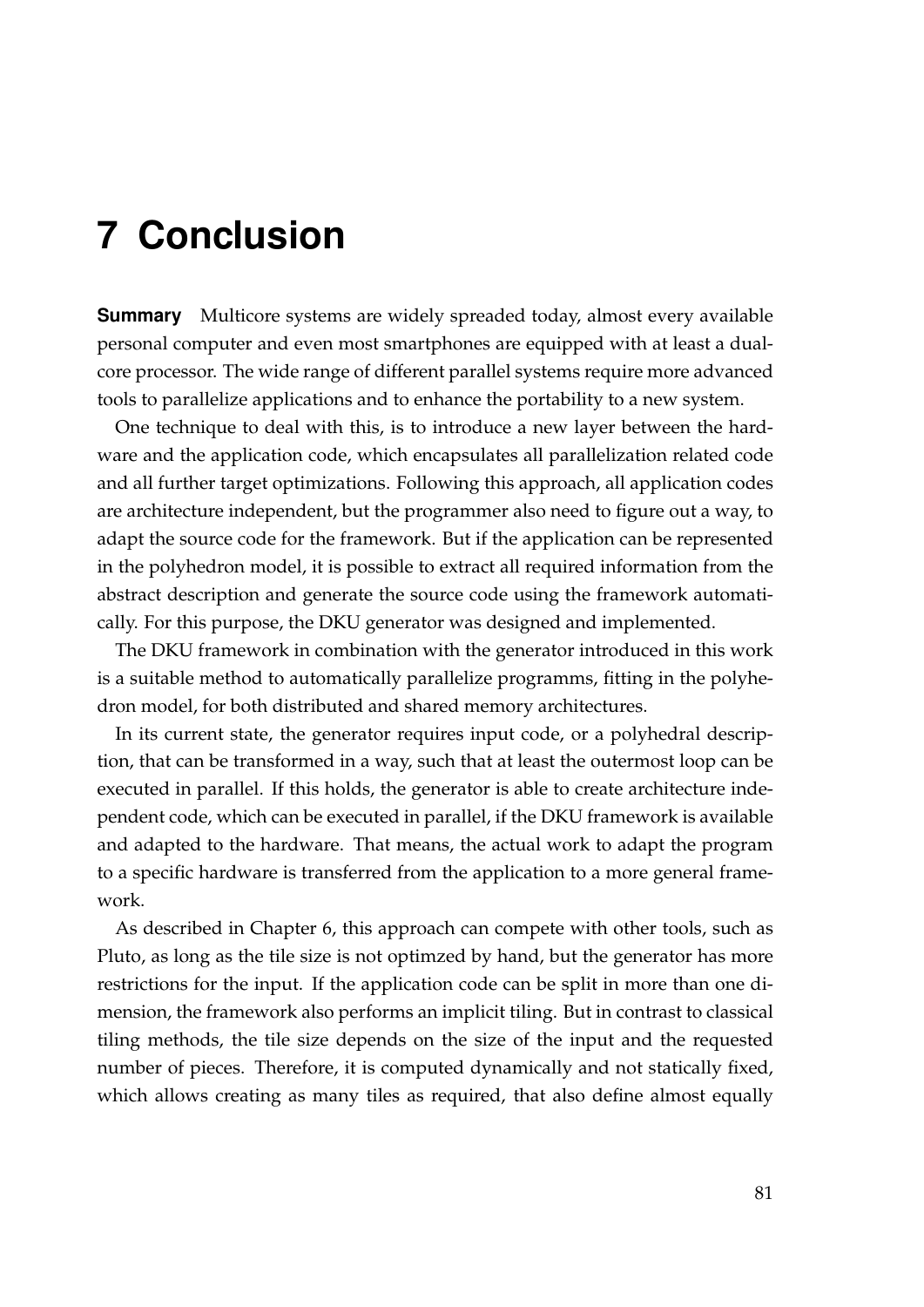sized computations, even if the iteration domain is not rectangular. And as the DKU framework divides the computation in more than one dimension, if possible, the computational effort can be balanced very efficiently. In contrast to this, Pluto parallelizes only the outermost parallel loop. In conjunction with the tiling, this may lead to only few iterations which can be spreaded to the available cores.

**Future Work** Although the presented results are quite good, the generator and the used version of the DKU framework suffer from some limitations.

First of all, the current version of the generator is not able to automatically compute sufficient layout transformations for the input data. It requires the user to find an optimization here, and pass it to the generator. And as the loop nest may be transformed during the generation, the access pattern of the original input code may also change. So for the current version, the user needs to create the kernel code for the framework once without any layout optimizations, inspect it manually and extract an optimal layout. If the original layout should be changed, the programmer has to formulate a transformation in isl syntax and pass it to a second call of the generator.

Another useful feature would be to support not only conventional architectures, but also graphics processing units for example. As modern GPUs are massively parallel computing units, a single GeForce GTX Titan for example can provide up to 4.5 TFLOPS, while consuming only 250 Watts. But adding support for GPGPU is not as easy as it sounds first. The kernel code for GPUs must be structured in a different way, then for CPUs, as, e.g. the former require cyclic access to the memory, whereas the latter prefer block-wise accesses. Therefore also another kernel method must be provided and the framework must be able in setting up and managing the graphics processing unit. In addition to this, it may be sufficient, if multiple GPUs, or also both CPU and GPU work on the same computation in order to reduce the execution time even further.

A third, major improvement would be to remove the limitation to asynchronous parallelism. In order to implement this, the framework requires more constructs to define synchronization points and to allow communication between different nodes. Currently it is possible to invoke the DKU scheduler multiple times, as already tested for the n-body simulation explained in Chapter [6.](#page-50-0) But this apporach leads to a much higher synchronization overhead than required, as for each invocation of the scheduler all nodes start from scratch and therefore all input data must be transferred again, no matter if it was modified or not.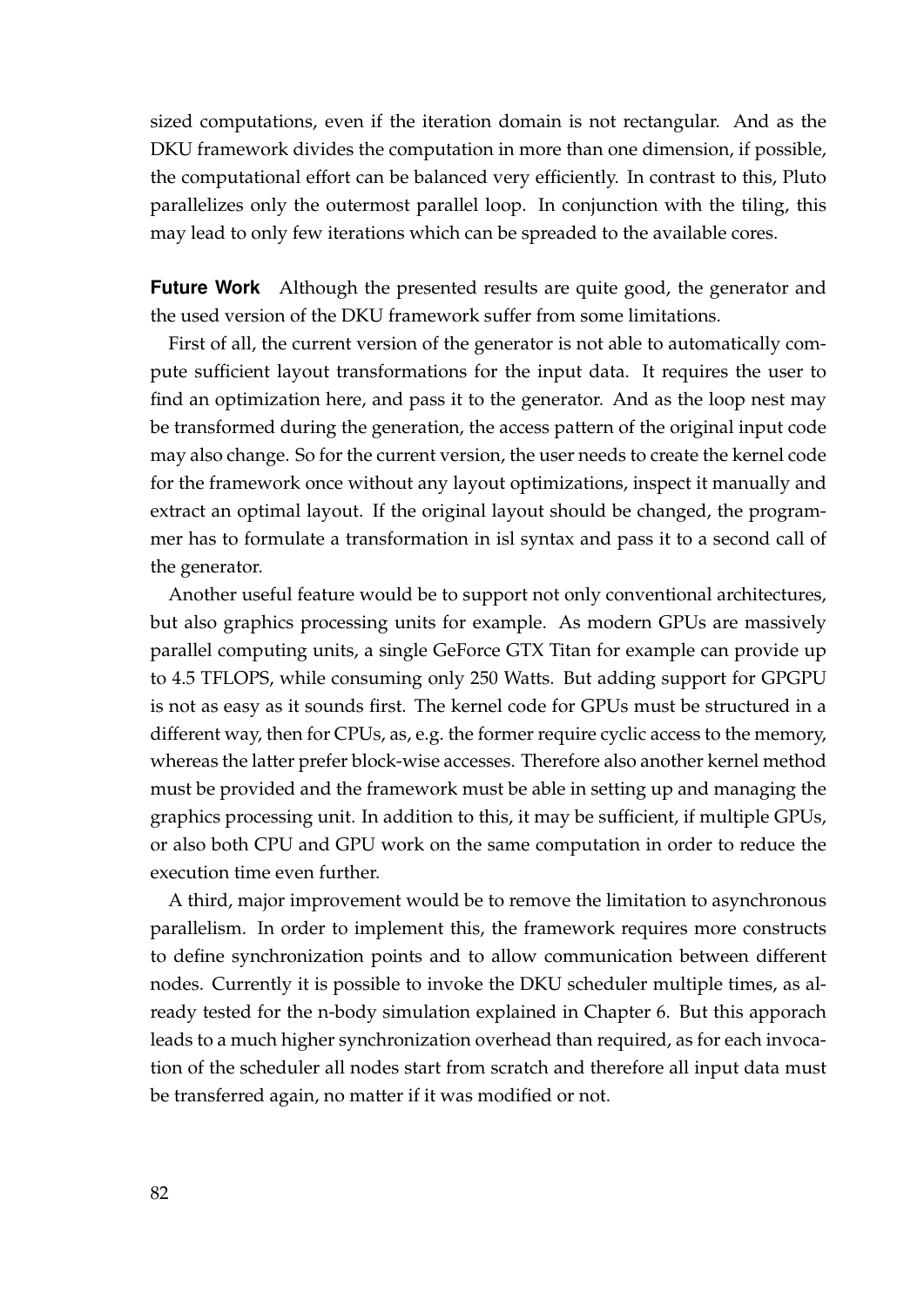## **Bibliography**

- [Bas04] Cédric Bastoul. *Code Generation in the Polyhedral Model Is Easier Than You Think*. IEEE PACT, pages 7–16. IEEE Computer Society, 2004.
- [Ber66] A. J. Bernstein. *Analysis of Programs for Parallel Processing*. IEEE Transactions on Electronic Computers, volume EC-15, number 5, pages 757 –763. Oct 1966.
- [BHRS08] Uday Bondhugula, Albert Hartono, J. Ramanujam, and P. Sadayappan. *A practical automatic polyhedral parallelizer and locality optimizer*. PLDI, pages 101–113. ACM, 2008.
- [Fea91] Paul Feautrier. *Dataflow analysis of array and scalar references*. International Journal of Parallel Programming, volume 20, number 1, pages 23–53. 1991.
- [Fea92] Paul Feautrier. *Some efficient solutions to the affine scheduling problem. Part II. Multidimensional time*. International Journal of Parallel Programming, volume 21, number 6, pages 389–420. 1992.
- [FL11] Paul Feautrier and Christian Lengauer. *Polyhedron Model*. Encyclopedia of Parallel Computing, pages 1581–1592. Springer, 2011.
- [Gt12] Torbjörn Granlund and the GMP development team. *GNU MP: The GNU Multiple Precision Arithmetic Library*, 5.0.2 edition, 2012. [http:](http://gmplib.org/) [//gmplib.org/](http://gmplib.org/).
- [HC09] Sean Halle and Albert Cohen. *The DKU Pattern for Performance Portable Parallel Programming*. Technical Report UCSC-SOE-09-06, University of California Santa Cruz, Dec 2009.
- [Len93] Christian Lengauer. *Loop Parallelization in the Polytope Model*. CONCUR, volume 715 of *Lecture Notes in Computer Science*, pages 398–416. Springer, 1993.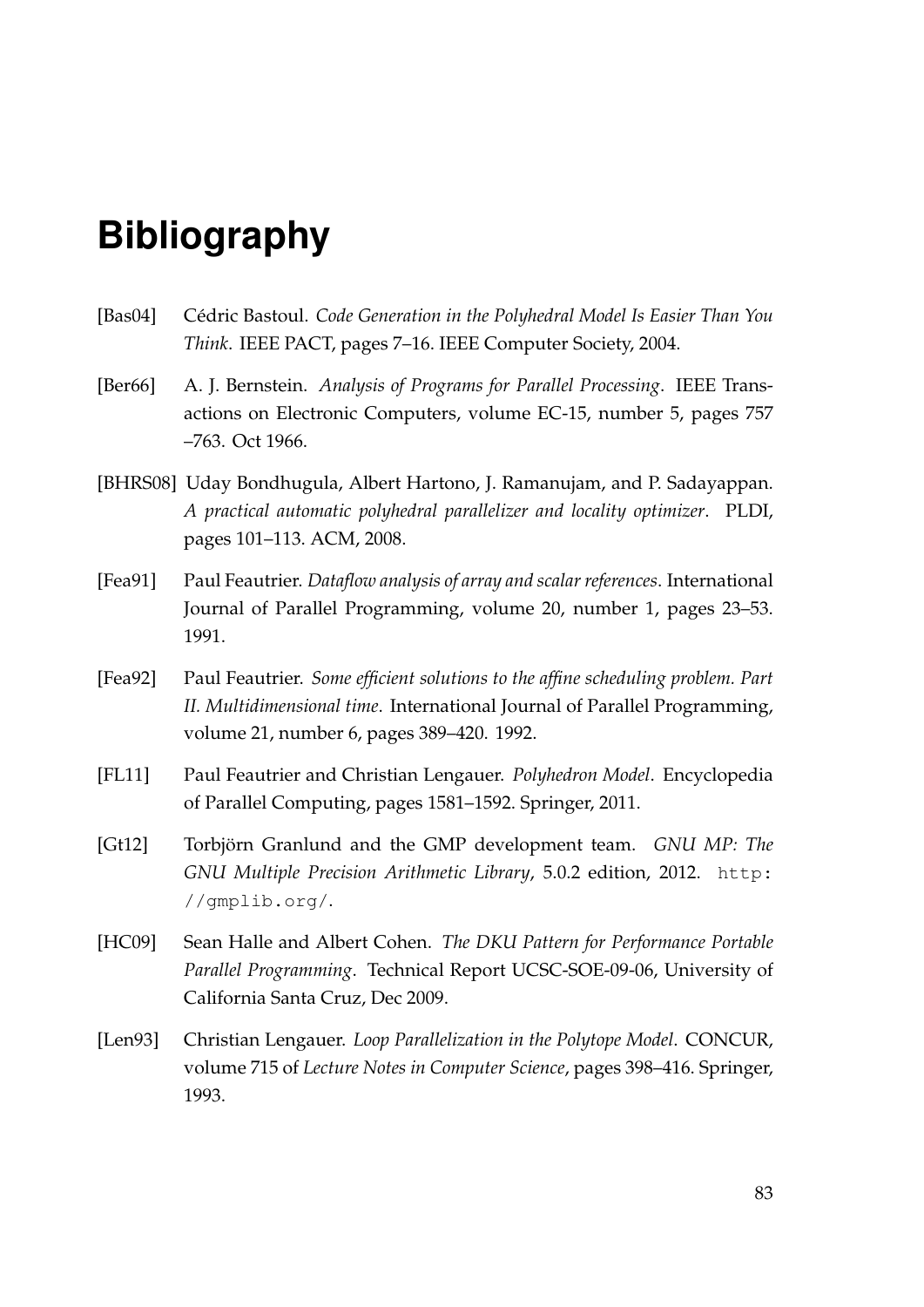- [Ver10] Sven Verdoolaege. *isl: An Integer Set Library for the Polyhedral Model*. ICMS, volume 6327 of *Lecture Notes in Computer Science*, pages 299–302. Springer, 2010.
- [VG12] Sven Verdoolaege and Tobias Grosser. *Polyhedral Extraction Tool*. 2nd International Workshop on Polyhedral Compilation Techniques (IM-PACT'12), Paris, France, Jan 2012.
- [VSB+07] Sven Verdoolaege, Rachid Seghir, Kristof Beyls, Vincent Loechner, and Maurice Bruynooghe. *Counting integer points in parametric polytopes using Barvinok's rational functions*. Algorithmica, volume 48, number 1, pages 37–66. June 2007. URL: http://www.cs.kuleuven.ac.be/cgi-bindtai/publ\_info.pl?id=41970, DOI: 10.1007/s00453-006-1231-0.